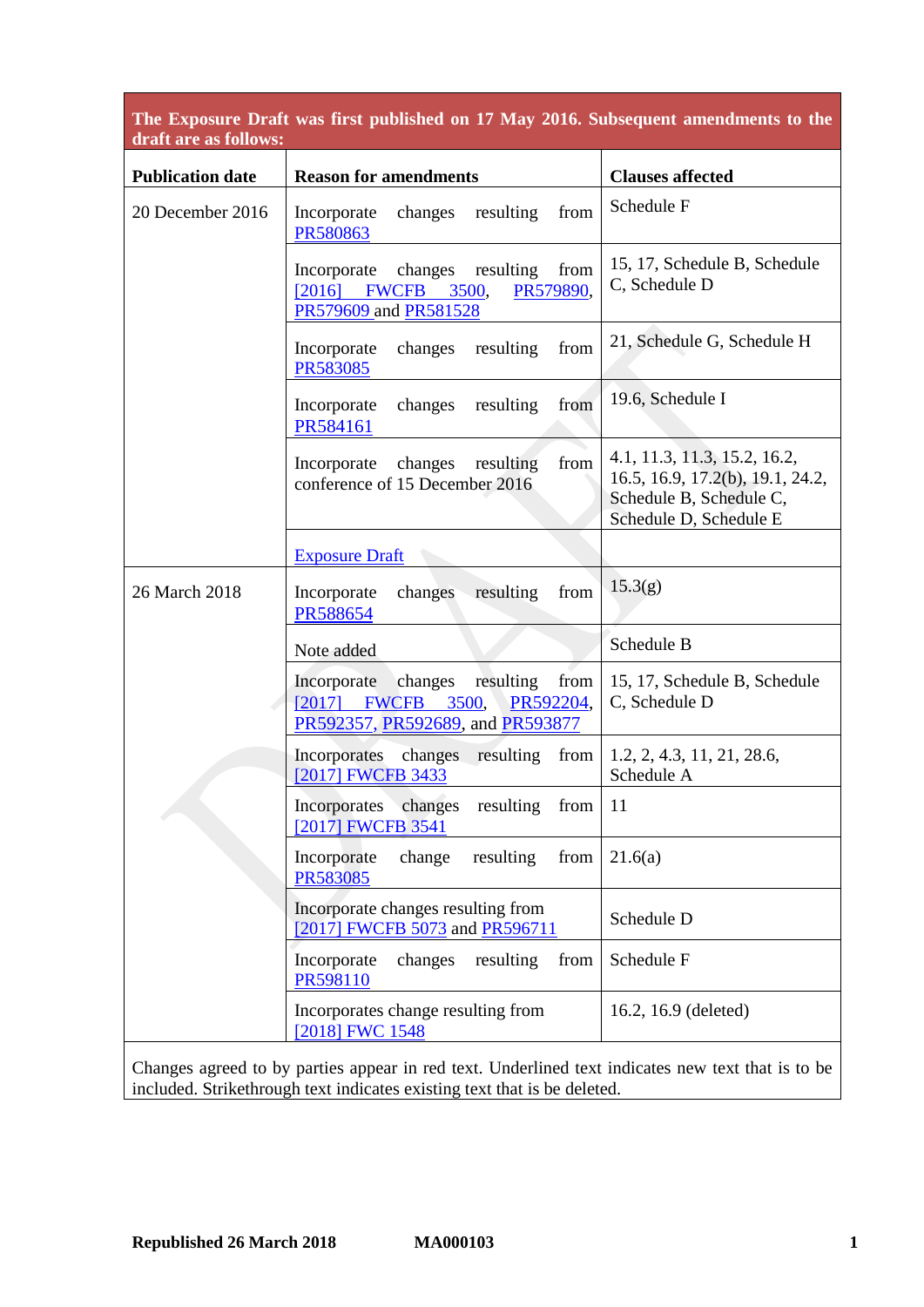# **EXPOSURE DRAFT**

# **Supported Employment Services Award 2016**

This exposure draft has been prepared by staff of the Fair Work Commission based on the *Supported Employment Services Award 2010* (the Supported Employment Services award) as at 17 May 2016*.*  This exposure draft does not seek to amend any entitlements under the Supported Employment Services award but has been prepared to address some of the structural issues identified in modern awards.

The review of this award in accordance with s.156 of the *Fair Work Act 2009* is being dealt with in matter [AM2014/286.](http://www.fwc.gov.au/awards-and-agreements/modern-award-reviews/4-yearly-review/award-stage/award-review-documents/MA000103?m=AM2014/286) Additionally a number of common issues are being dealt with by the Commission which may affect this award. Transitional provisions have not been included in this exposure draft pending the outcome of the review.

This draft does not represent the concluded view of the Commission in this matter.

No examples have been included in this exposure draft. Parties are asked to submit [examples](https://www.fwc.gov.au/sites/awardsmodernfouryr/Example-samples-2014.pdf) that clarify the operation of particular provisions.

**Page**

# **Table of Contents**

| 1.               |                                                                                                                                                                                                                                |  |
|------------------|--------------------------------------------------------------------------------------------------------------------------------------------------------------------------------------------------------------------------------|--|
| 2.               | Definitions Material Communication of the contract of the contract of the contract of the contract of the contract of the contract of the contract of the contract of the contract of the contract of the contract of the cont |  |
| 3.               |                                                                                                                                                                                                                                |  |
| $\overline{4}$ . |                                                                                                                                                                                                                                |  |
| 5.               |                                                                                                                                                                                                                                |  |
| 6.               |                                                                                                                                                                                                                                |  |
| 7.               |                                                                                                                                                                                                                                |  |
|                  |                                                                                                                                                                                                                                |  |
| 8.               |                                                                                                                                                                                                                                |  |
| 9.               |                                                                                                                                                                                                                                |  |
| 10.              |                                                                                                                                                                                                                                |  |
| 11.              |                                                                                                                                                                                                                                |  |
| 12.              |                                                                                                                                                                                                                                |  |
|                  |                                                                                                                                                                                                                                |  |
| 13.              |                                                                                                                                                                                                                                |  |
| 14.              |                                                                                                                                                                                                                                |  |
|                  |                                                                                                                                                                                                                                |  |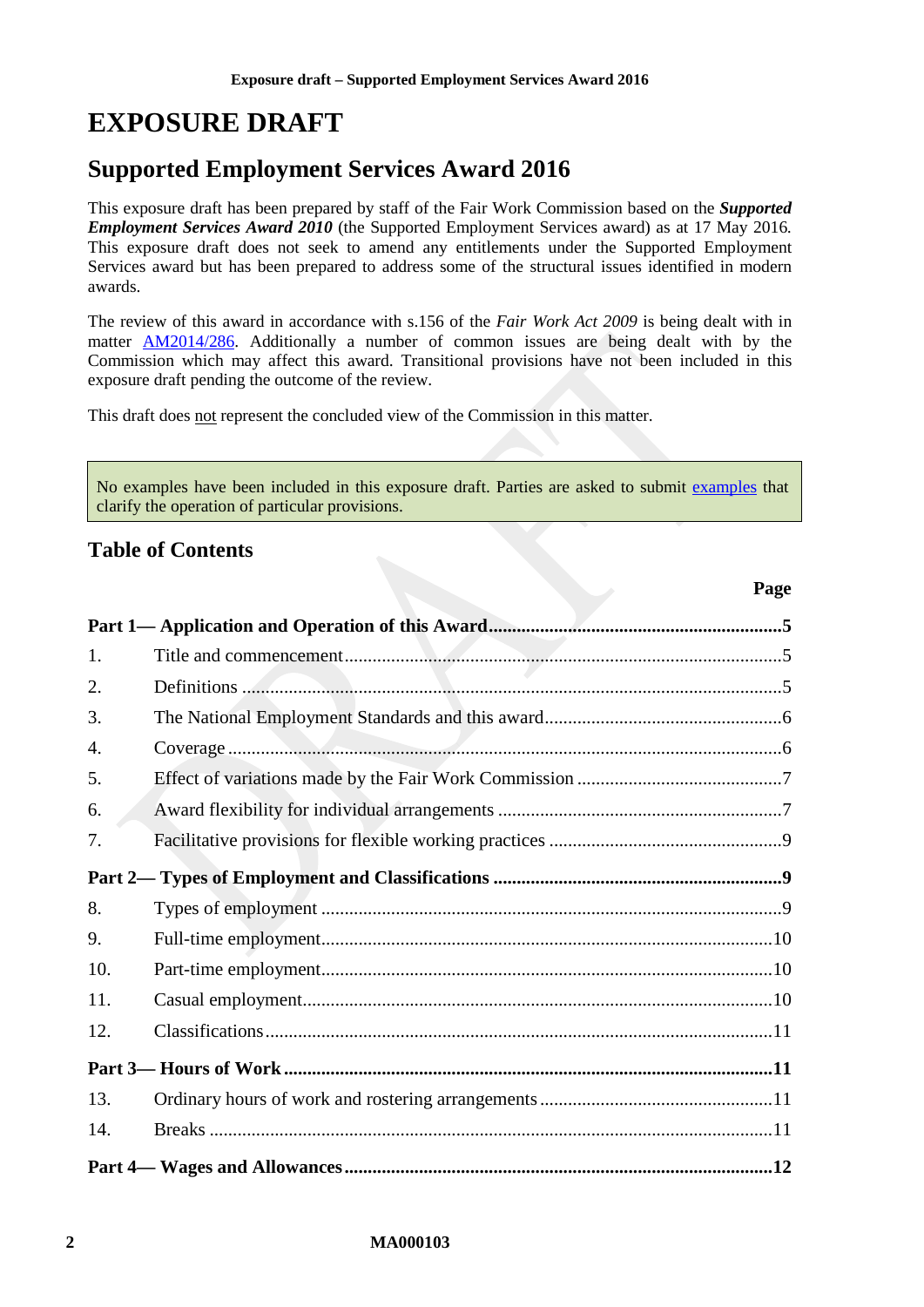## **Exposure Draft - Supported Employment Services Industry Award 2010**

| 15. |  |
|-----|--|
| 16. |  |
| 17. |  |
| 18. |  |
|     |  |
| 19. |  |
| 20. |  |
|     |  |
| 21. |  |
| 22. |  |
| 23. |  |
| 24. |  |
| 25. |  |
|     |  |
| 26. |  |
| 27. |  |
| 28. |  |
|     |  |
| 29. |  |
| 30. |  |
| 31. |  |
| 32. |  |
| 33. |  |
|     |  |
|     |  |
|     |  |
|     |  |
|     |  |
|     |  |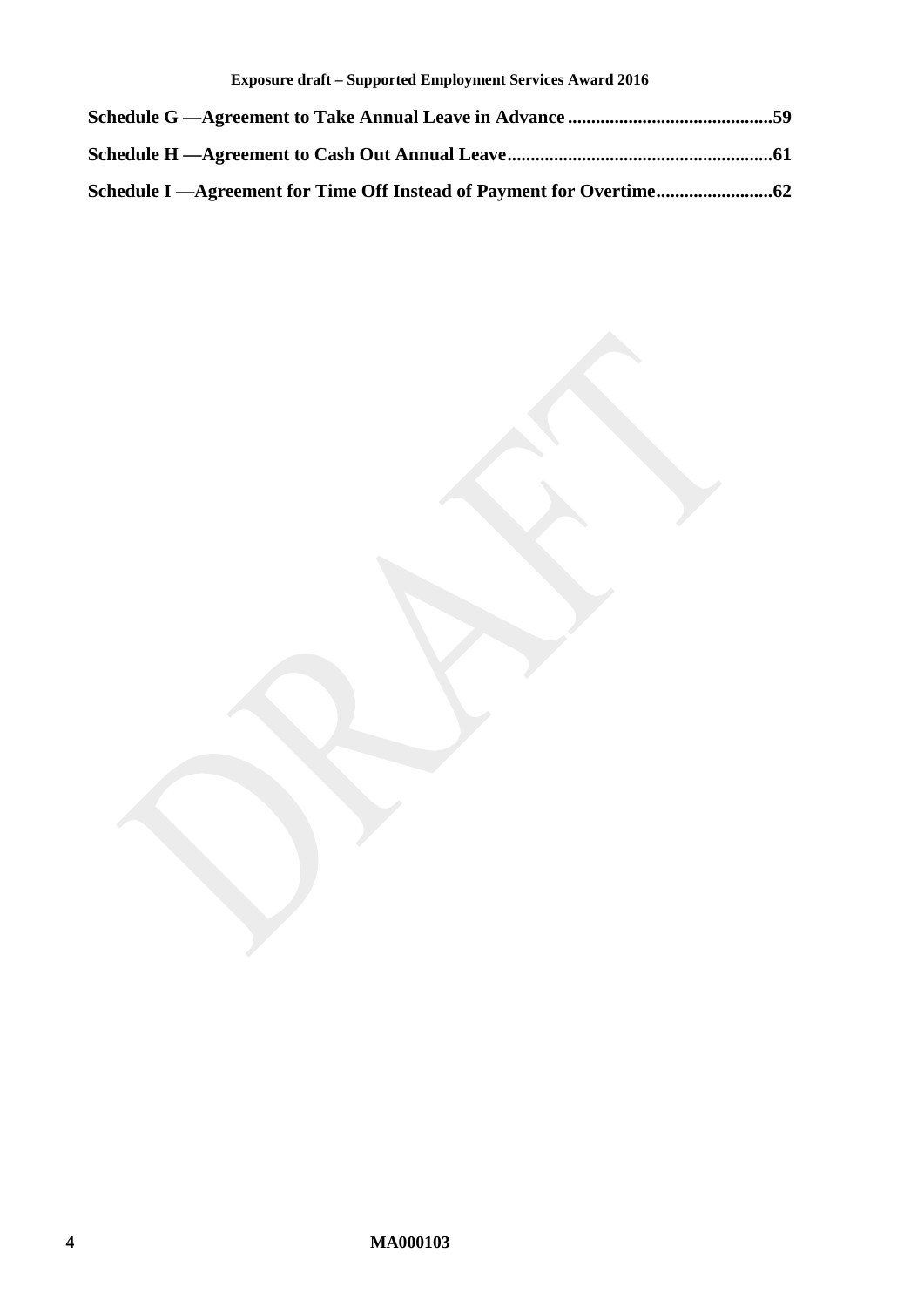# <span id="page-4-3"></span><span id="page-4-2"></span>**Part 1—Application and Operation of this Award**

# **1. Title and commencement**

**1.1** This award is the *Supported Employment Services Award 2016*.

Clause 1.2 amended in accordance with [\[2017\] FWCFB 3433](https://www.fwc.gov.au/documents/decisionssigned/html/2017fwcfb3433.htm) at [328].

- <span id="page-4-0"></span>**1.2** This modern award, as varied, commenced operation on 1 January 2010. This modern award commenced operation on 1 January 2010. The terms of the award have been varied since that date.
- **1.3** Neither the making of this award nor the operation of any transitional arrangements is intended to result in a reduction in the take-home pay of employees covered by the award. On application by or on behalf of an employee who suffers a reduction in take-home pay as a result of the making of this award or the operation of any transitional arrangements, the Fair Work Commission may make any order it considers appropriate to remedy the situation.

# <span id="page-4-1"></span>**2. Definitions**

In this award, unless the contrary intention appears:

Placement of the **Definitions** to be determined by Plain Language Process. See [2017] [FWCFB](https://www.fwc.gov.au/documents/decisionssigned/html/2017fwcfb3433.htm)  [3433](https://www.fwc.gov.au/documents/decisionssigned/html/2017fwcfb3433.htm) at [333].

**Act** means the *Fair Work Act 2009* (Cth)

**all purposes** means the payment will be included in the rate of pay of an employee who is entitled to the allowance, when calculating any penalties or loadings or payment while they are on annual leave

**casual ordinary hourly rate** means the hourly rate for a casual employee for the employee's classification specified in clause [15.2,](#page-11-1) inclusive of the casual loading which is payable for all purposes

**employee** means national system employee within the meaning of the Act and includes an employee with a disability

**employee with a disability** means a national system employee who qualifies for a disability support pension as set out in sections 94 or 95 of the *Social Security Act 1991* (Cth), or who would be so qualified but for paragraph 94(1)(e) or paragraph 95(1)(c) of that Act

**employer** means national system employer within the meaning of the Act and includes a supported employment service

References to Fair Work Act changed to 'Act'. See [\[2017\] FWCFB 3433](https://www.fwc.gov.au/documents/decisionssigned/html/2017fwcfb3433.htm) at [350].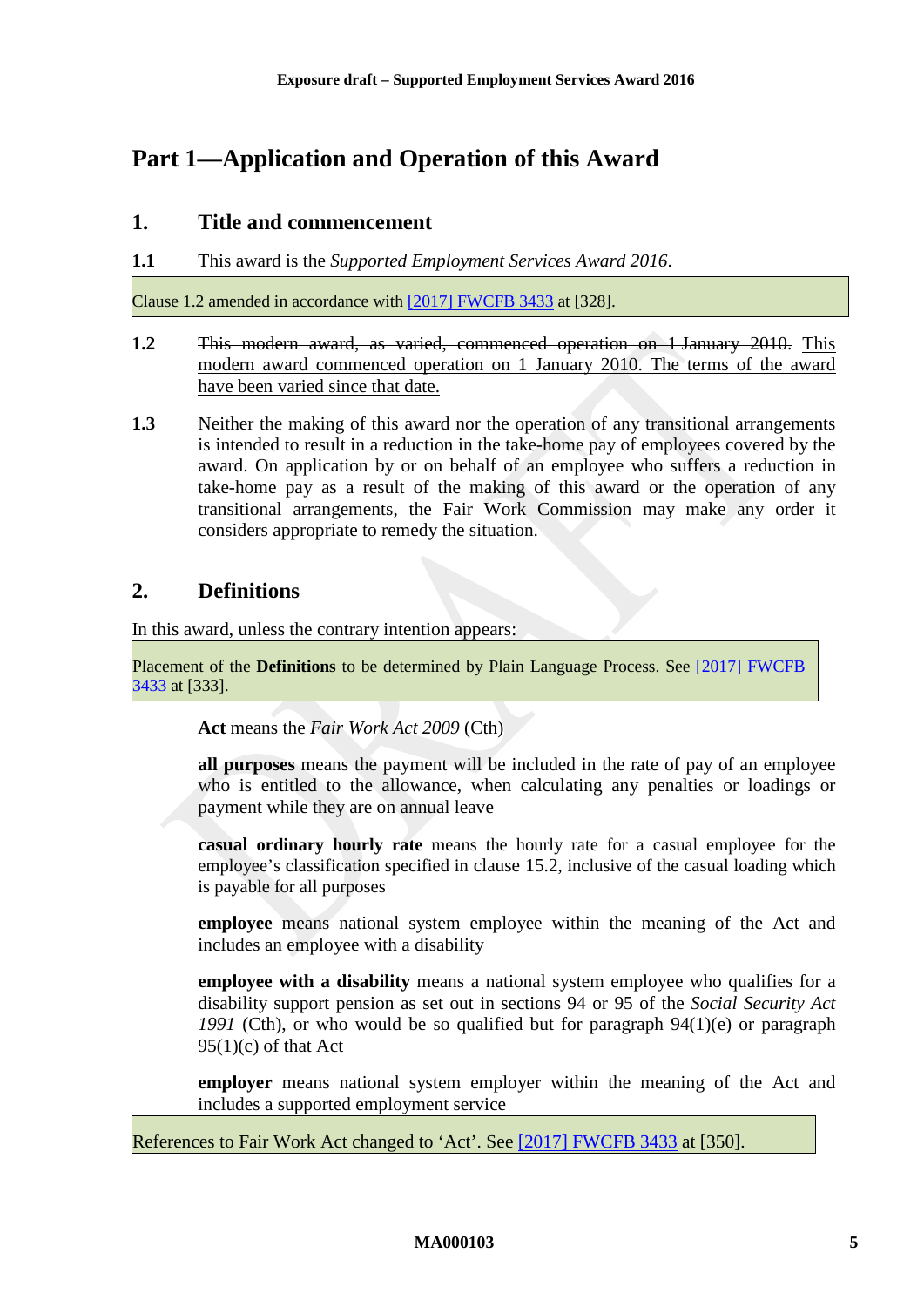**NES** means the National Employment Standards as contained in [sections 59 to 131](http://www.fwc.gov.au/awardmod/download/nes.pdf) of the Act *Fair Work Act 2009* (Cth)

**ordinary hourly rate** means the hourly rate for the employee's classification specified in clause [15.2,](#page-11-1) plus any allowances specified as being included in the employee's ordinary hourly rate or payable for all purposes

**on-hire** means the on-hire of an employee by their employer to a client, where such employee works under the general guidance and instruction of the client or a representative of the client

<span id="page-5-3"></span>**standard rate** means the minimum weekly wage for a Grade 5 (trade qualified) employee in clause [15.2](#page-11-1)

Definition of **supported employment industry** has been changed in accordance with [\[2017\] FWCFB](https://www.fwc.gov.au/documents/decisionssigned/html/2017fwcfb3433.htm)  [3433](https://www.fwc.gov.au/documents/decisionssigned/html/2017fwcfb3433.htm) at [339].

**supported employment services** has the meaning given in clause [4.3](#page-6-0) means a service as defined in section 7 of the *Disability Services Act 1986* (Cth)

# <span id="page-5-1"></span>**3. The National Employment Standards and this award**

- **3.1** The [National Employment Standards](http://www.fwc.gov.au/documents/sites/awardsmodernfouryr/NES-with-bookmarks.pdf) (NES) and this award contain the minimum conditions of employment for employees covered by this award.
- **3.2** Where this award refers to a condition of employment provided for in the NES, the NES definition applies.
- **3.3** The employer must ensure that copies of the award and the NES are available to all employees to whom they apply, either on a notice board which is conveniently located at or near the workplace or through accessible electronic means.

## <span id="page-5-2"></span>**4. Coverage**

- <span id="page-5-0"></span>**4.1** This industry award covers employers throughout Australia who operate supported employment services and their employees working in the classifications listed in [Schedule A—Classification Definitions](#page-30-1) to the exclusion of any other modern award.
- **4.2** The award does not cover employers in respect of other activities that are covered by the awards referred to below or their employees engaged in or in connection with those other activities:
	- **(a)** *Aged Care Award 2016*;
	- **(b)** *Health Professionals and Support Services Award 2016*; or
	- **(c)** *Social, Community, Home Care and Disability Services Industry Award 2016*.

Definition of **supported employment services** retained in coverage clause in accordance with [\[2017\]](https://www.fwc.gov.au/documents/decisionssigned/html/2017fwcfb3433.htm)  [FWCFB 3433](https://www.fwc.gov.au/documents/decisionssigned/html/2017fwcfb3433.htm) at [339].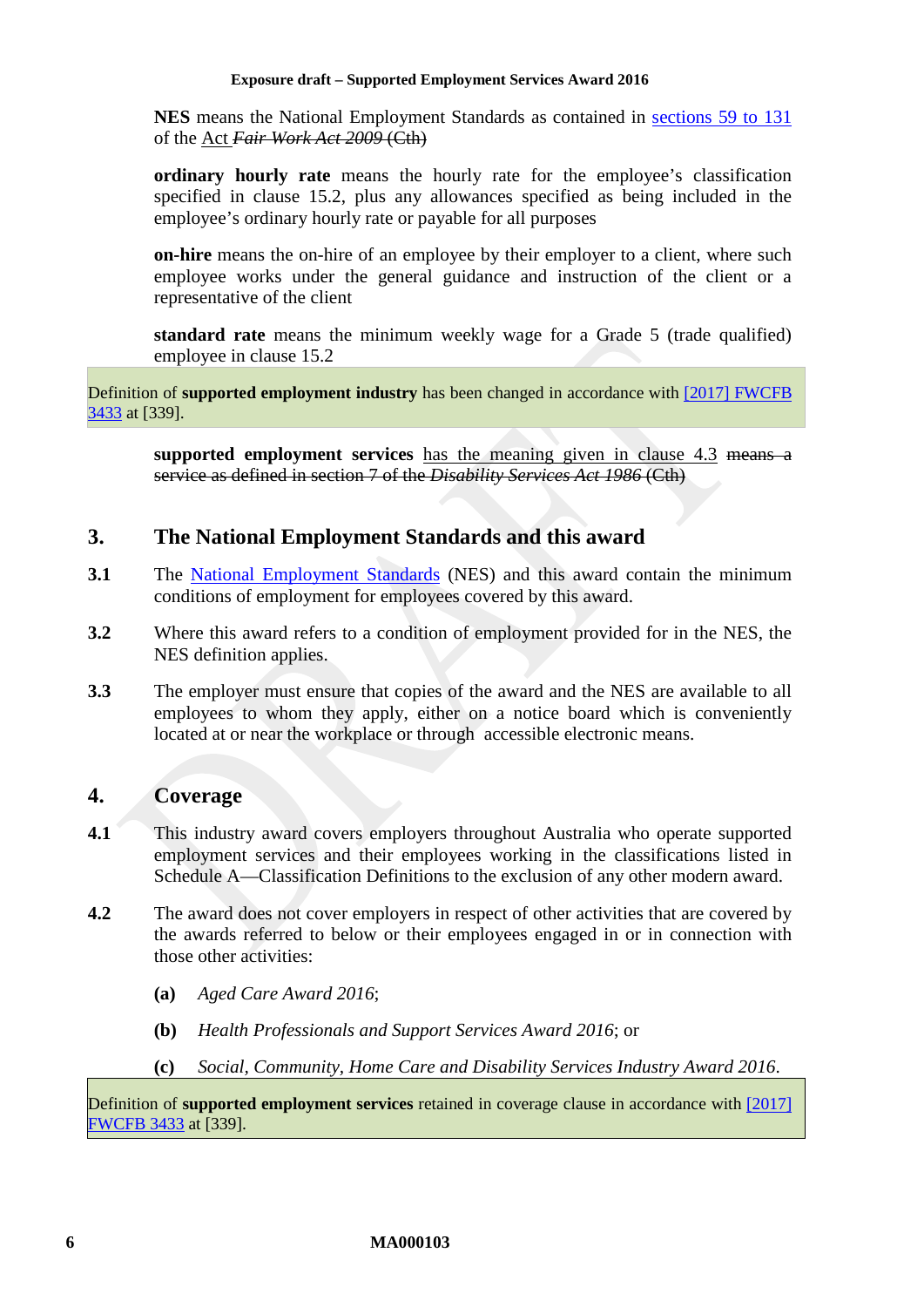- <span id="page-6-0"></span>**4.3 Supported employment services** means a service as defined in section 7 of the *Disability Services Act 1986* (Cth)
- **4.4** This award does not cover employees who hold executive and management positions not covered by the classification structure contained within this award.
- **4.5** This award covers any employer which supplies labour on an on-hire basis in the industry set out in clause [4.1](#page-5-0) and [4.3](#page-6-0) in respect of on-hire employees in classifications covered by this award, and those on-hire employees, while engaged in the performance of work for a business in that industry. This subclause operates subject to the exclusions from coverage in this award.
- **4.6** This award does not cover:
	- **(a)** an employee excluded from award coverage by the Act.
	- **(b)** does not cover employees who are covered by a modern enterprise award, or an enterprise instrument (within the meaning of the *Fair Work (Transitional Provisions and Consequential Amendments) Act 2009 (Cth)), or employers in* relation to those employees.
	- **(c)** does not cover employees who are covered by a State reference public sector modern award, or a State reference public sector transitional award (within the meaning of the *Fair Work (Transitional Provisions and Consequential Amendments) Act 2009* (Cth)), or employers in relation to those employees.
- **4.7** Where an employer is covered by more than one award, an employee of that employer is covered by the award classification which is most appropriate to the work performed by the employee and to the environment in which the employee normally performs the work.

NOTE: Where there is no classification for a particular employee in this award it is possible that the employer and that employee are covered by an award with occupational coverage.

# <span id="page-6-1"></span>**5. Effect of variations made by the Fair Work Commission**

A variation to this award does not affect any right, privilege, obligation or liability that a person acquired, accrued or incurred under the award as it existed prior to that variation.

# <span id="page-6-2"></span>**6. Award flexibility for individual arrangements**

- <span id="page-6-3"></span>**6.1** Notwithstanding any other provision of this award, an employer and an individual employee may agree to vary the application of certain terms of this award to meet the genuine individual needs of the employer and the individual employee. The terms the employer and the individual employee may agree to vary the application of, are those concerning:
	- **(a)** arrangements for when work is performed;
	- **(b)** overtime rates;

#### **MA000103 7**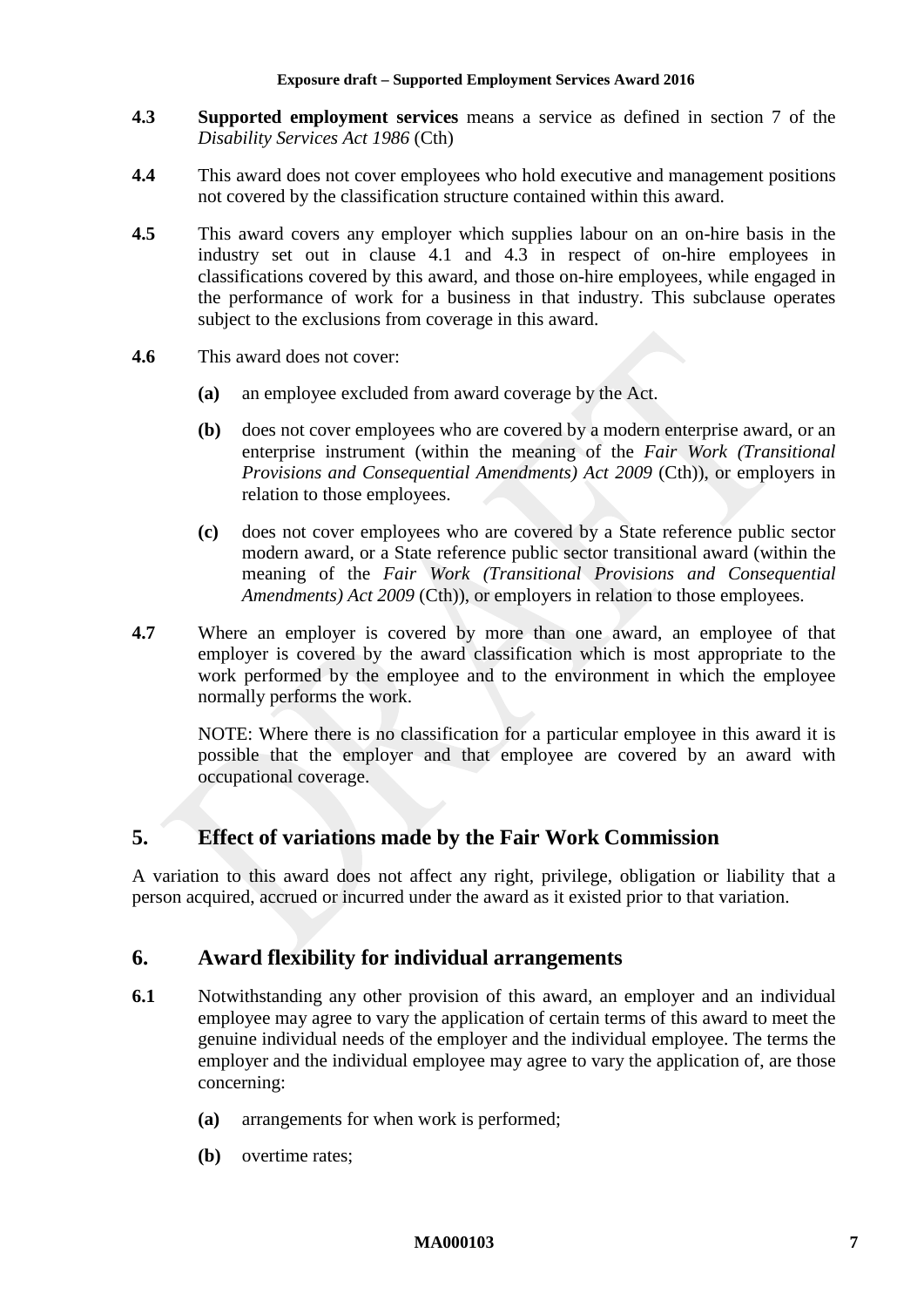- **(c)** penalty rates;
- **(d)** allowances; and
- **(e)** leave loading.
- **6.2** The employer and the individual employee must have genuinely made the agreement without coercion or duress. An agreement under this clause can only be entered into after the individual employee has commenced employment with the employer.
- **6.3** The agreement between the employer and the individual employee must:
	- **(a)** be confined to a variation in the application of one or more of the terms listed in clause [6.1;](#page-6-3) and
	- **(b)** result in the employee being better off overall at the time the agreement is made than the employee would have been if no individual flexibility agreement had been agreed to.
- <span id="page-7-0"></span>**6.4** The agreement between the employer and the individual employee must also:
	- **(a)** be in writing, name the parties to the agreement and be signed by the employer and the individual employee and, if the employee is under 18 years of age, or if the employee is usually represented by a parent or guardian, by the employee's parent or guardian;
	- **(b)** state each term of this award that the employer and the individual employee have agreed to vary;
	- **(c)** detail how the application of each term has been varied by agreement between the employer and the individual employee;
	- **(d)** detail how the agreement results in the individual employee being better off overall in relation to the individual employee's terms and conditions of employment; and
	- **(e)** state the date the agreement commences to operate.
- **6.5** The employer must give the individual employee a copy of the agreement and keep the agreement as a time and wages record.
- **6.6** Except as provided in clause [6.4\(a\)](#page-7-0) the agreement must not require the approval or consent of a person other than the employer and the individual employee.
- **6.7** An employer seeking to enter into an agreement must provide a written proposal to the employee. Where the employee's understanding of written English is limited the employer must take measures, including translation into an appropriate language, to ensure the employee understands the proposal.
- <span id="page-7-1"></span>**6.8** The agreement may be terminated:
	- **(a)** by the employer or the individual employee giving 13 weeks' notice of termination, in writing, to the other party and the agreement ceasing to operate at the end of the notice period; or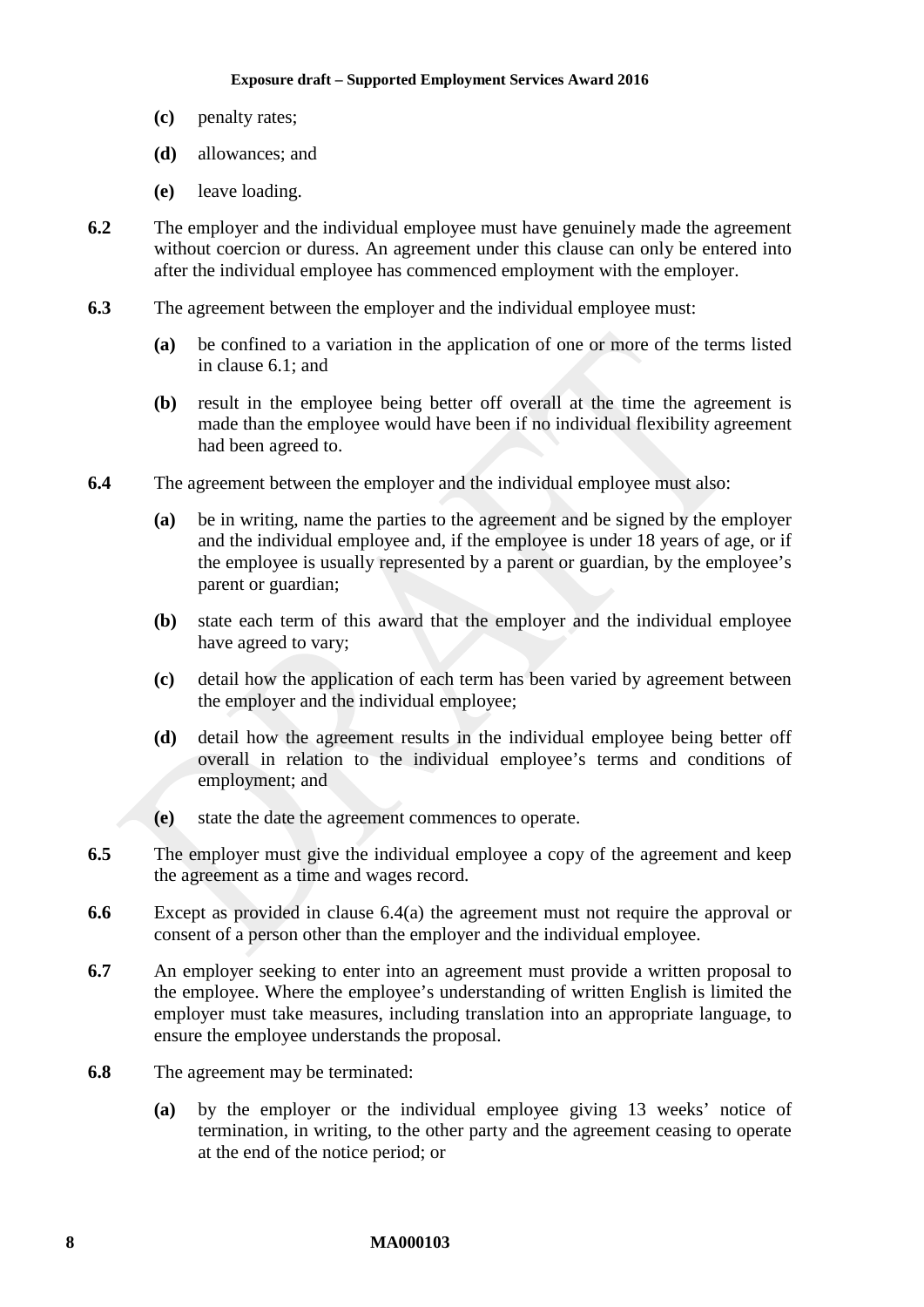**(b)** at any time, by written agreement between the employer and the individual employee.

NOTE: If any of the requirements of  $s.144(4)$ , which are reflected in the requirements of this clause, are not met then the agreement may be terminated by either the employee or the employer, giving written notice of not more than 28 days (see [s.145](http://www.fwc.gov.au/documents/sites/awardsmodernfouryr/s145.pdf) of the Act).

- **6.9** The notice provisions in clause [6.8\(a\)](#page-7-1) only apply to an agreement entered into from the first full pay period commencing on or after 4 December 2013. An agreement entered into before that date may be terminated in accordance with clause [6.8\(a\),](#page-7-1) subject to four weeks' notice of termination.
- **6.10** The right to make an agreement pursuant to this clause is in addition to, and is not intended to otherwise affect, any provision for an agreement between an employer and an individual employee contained in any other term of this award.

# <span id="page-8-0"></span>**7. Facilitative provisions for flexible working practices**

**7.1** A facilitative provision provides that the standard approach in an award provision may be departed from by agreement between an employer and an individual employee, or an employer and the majority of employees in the enterprise or part of the enterprise concerned.

| <b>Clause</b> | <b>Provision</b> | Agreement between an employer and: |
|---------------|------------------|------------------------------------|
| 13.1          | Hours of work    | An individual employee             |
| 15.3(a)       | Payment of wages | A majority of employees            |
| 19.5          | Overtime         | An individual employee             |

**7.2** Facilitative provisions in this award are contained in the following clauses:

# <span id="page-8-2"></span><span id="page-8-1"></span>**Part 2—Types of Employment and Classifications**

# **8. Types of employment**

- **8.1** Employees under this award will be employed in one of the following categories:
	- **(a)** full-time employment;
	- **(b)** part-time employment; or
	- **(c)** casual employment.
- **8.2** At the time of engagement an employer will inform each employee in writing of the terms of their engagement and in particular whether they are to be full-time, part-time or casual.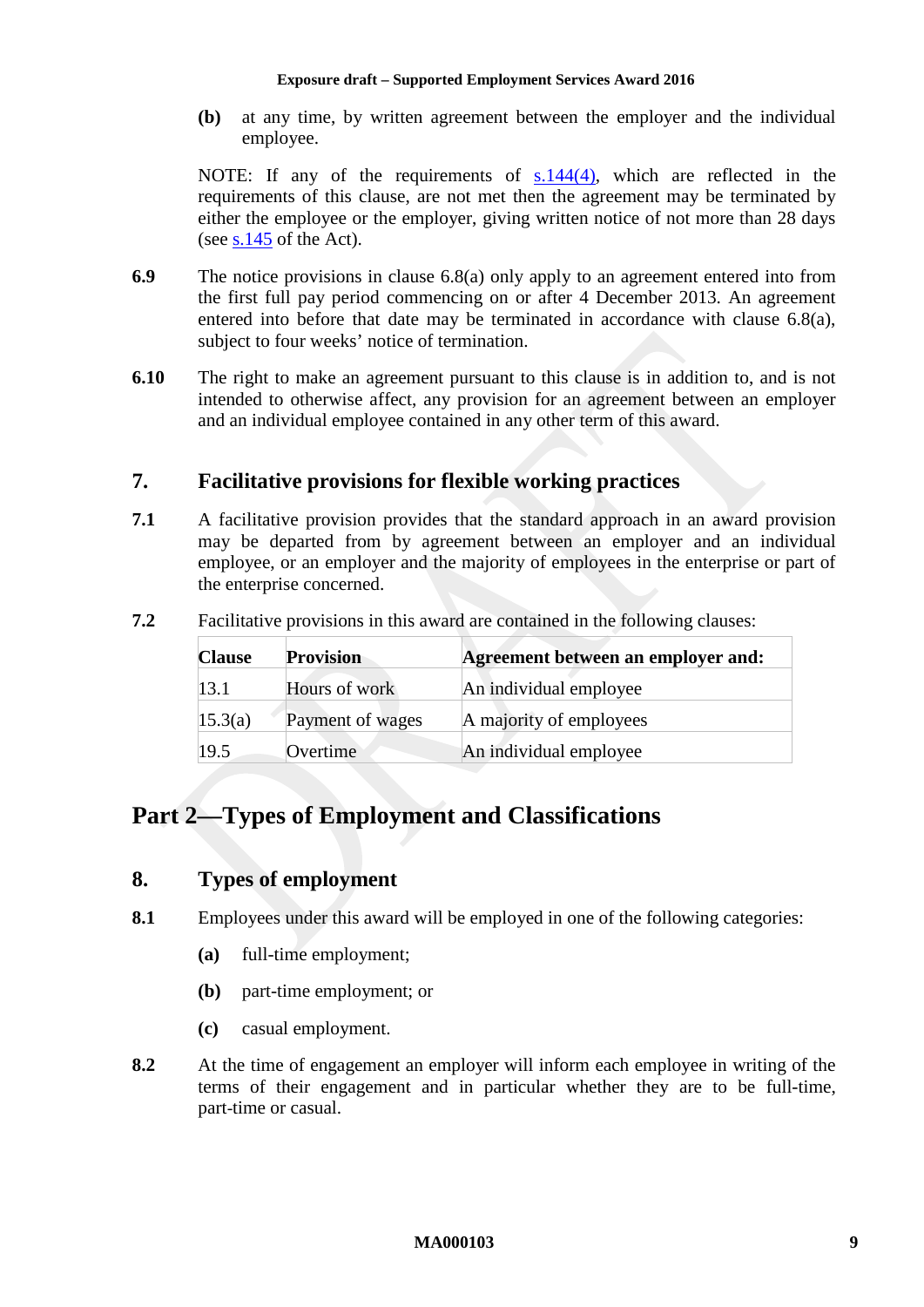# <span id="page-9-1"></span>**9. Full-time employment**

<span id="page-9-2"></span>A full-time employee will be a permanent employee engaged to work an average of 38 ordinary hours per week over a roster cycle.

## **10. Part-time employment**

Part-time employment provisions may be affected by [AM2014/196](https://www.fwc.gov.au/awards-and-agreements/modern-award-reviews/4-yearly-review/common-issues/am2014196-part-time)

- **10.1** A part-time employee is an employee who:
	- **(a)** works less than full-time hours of 38 per week;
	- **(b)** has reasonably predictable hours of work; and
	- **(c)** receives, on a pro rata basis, equivalent pay and conditions to those of a fulltime employee who does the same kind of work.
- **10.2** When determining what is reasonably predictable for an employee with a disability, the nature of the employee's disability and other relevant personal circumstances will be taken into account.
- **10.3** An employer is required to roster a part-time employee for a minimum of three consecutive hours on any shift.
- **10.4** A part-time employee employed under the provisions of this clause must be paid the ordinary hourly rate for the class of work performed and for ordinary hours worked.
- **10.5** At the time of engagement the employer and the part-time employee will agree in writing on a regular pattern of work, specifying at least:
	- **(a)** the hours worked each day;
	- **(b)** which days of the week the employee will work; and
	- **(c)** the actual starting and finishing times each day.
- **10.6** The employer and the employee may agree from time to time to vary this regular pattern of work, but any variation agreement must be recorded in writing.
- **10.7** Subject to clause [19.5,](#page-19-1) all time worked in excess of the hours as mutually agreed will be paid overtime at the rates as prescribed in clause [19—Overtime.](#page-18-2)

# <span id="page-9-0"></span>**11. Casual employment**

Casual employment provisions may be affected by [AM2014/197](https://www.fwc.gov.au/awards-and-agreements/modern-award-reviews/4-yearly-review/common-issues/am2014197-casual-employment) and [\[2017\] FWCFB 3541.](https://www.fwc.gov.au/documents/decisionssigned/html/2017fwcfb3541.htm)

Substantive Full Bench may consider clause 18.5 further following [699] of [\[2018\] FWC 1548.](https://www.fwc.gov.au/documents/decisionssigned/html/2018fwcfb1548.htm)

11.1 A casual employee is an employee engaged on an hourly basis.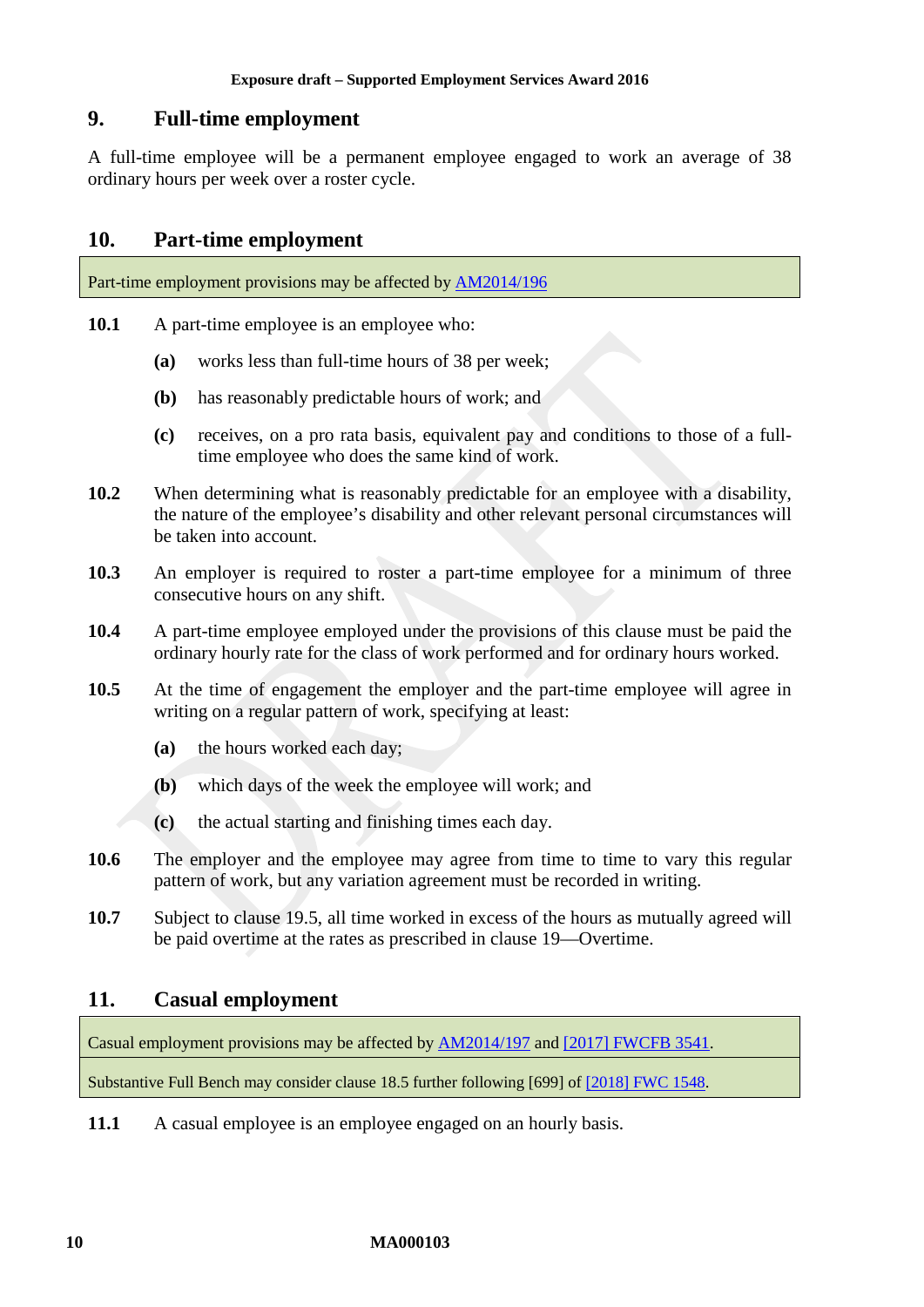- **11.2** For each ordinary hour worked a casual employee will be paid the ordinary hourly rate for the class of work performed, plus an additional loading of **25%** of the ordinary hourly rate.
- <span id="page-10-0"></span>**11.3** All other payments such as shift penalties, overtime etc will be paid in addition to the loaded rate.
- **11.4** The casual loading will be instead of any entitlement of annual leave and personal/carer's leave and paid public holidays (not worked).
- **11.5** The casual loading will also form part of the employee's ordinary rate of pay for the purpose of superannuation.
- **11.6** On each occasion a casual employee is required to attend work they are entitled to a minimum payment of three hours.

## <span id="page-10-1"></span>**12. Classifications**

**12.1** The definitions of the classification levels in clause [15—Minimum wages](#page-11-0) are contained in [Schedule A—Classification Definitions.](#page-30-1)

# <span id="page-10-3"></span><span id="page-10-2"></span>**Part 3—Hours of Work**

## **13. Ordinary hours of work and rostering arrangements**

- <span id="page-10-5"></span>**13.1** The ordinary hours of work will be worked in not more than five consecutive shifts of not more than eight hours (or by agreement with the employee, 10 consecutive hours).
- **13.2** Ordinary hours will not exceed 38 hours per week or an average of 38 hours per week over an agreed roster cycle.
- **13.3** Subject to clause [19—Overtime,](#page-18-2) ordinary time will be worked between the hours of 6.00 am and 6.00 pm Monday to Sunday.
- **13.4** Ordinary hours worked after 6.00 pm Monday to Friday or on weekends will be paid in accordance with clause [20—Penalty rates.](#page-21-1)
- <span id="page-10-4"></span>**13.5** The actual starting and finishing time will be determined by the employer.

## **14. Breaks**

#### **14.1 Meal break**

**(a)** An employee will be allowed an unpaid meal break of at least 30 minutes no later than five hours after starting work unless otherwise agreed between the employer and employee.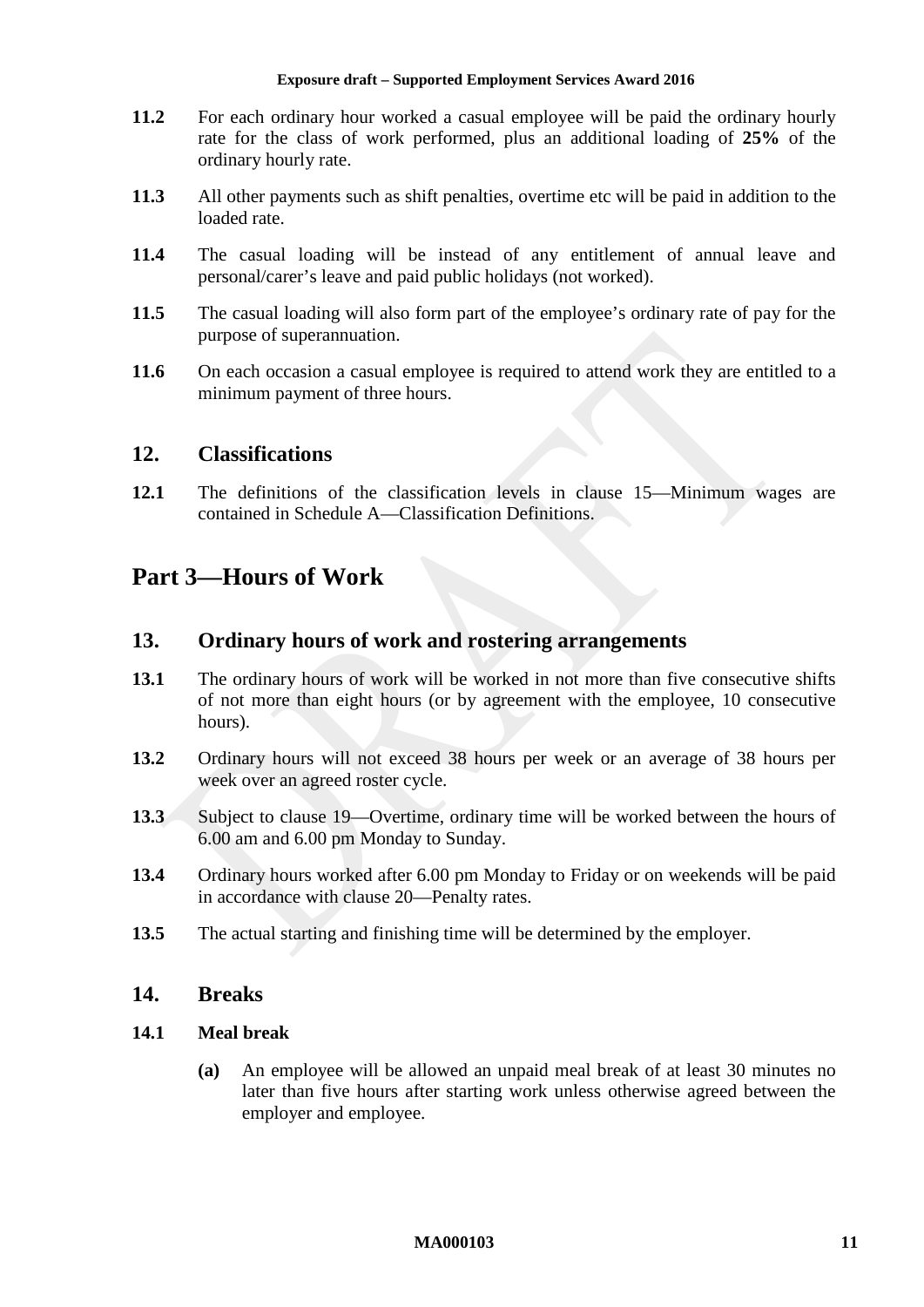**(b)** An employee will not be required to work for more than five hours without a meal break of 30 minutes.

## **14.2 Paid tea break**

All employees will receive one paid tea break of 15 minutes in the morning.

## **14.3 Rosters**

- **(a)** The employer will notify all permanent employees of their roster upon commencement with the employer.
- **(b)** Subject to clause [27,](#page-27-0) rosters can only be changed by the employer by giving employees at least seven days' notice, except in the case of emergency where the employer will have the right to alter rosters immediately.

# <span id="page-11-2"></span><span id="page-11-0"></span>**Part 4—Wages and Allowances**

# **15. Minimum wages**

Monetary amounts in this clause adjusted as a result of AWR 2017

- **15.1** Upon appointment, an employee will be graded by the employer in one of the grades in [Schedule A—Classification Definitions](#page-30-1) having regard to the employee's skills, experience and qualifications.
- <span id="page-11-1"></span>**15.2** Subject to clauses [15.4,](#page-13-2) [15.5](#page-13-3) and [16](#page-13-1) the following minimum rates of pay will apply for the grades set out below:

| Grade   | <b>Minimum</b> weekly rate | <b>Minimum hourly rate</b> |  |
|---------|----------------------------|----------------------------|--|
|         | \$                         | \$                         |  |
| Grade 1 | \$694.90                   | \$18.29                    |  |
| Grade 2 | \$714.90                   | \$18.81                    |  |
| Grade 3 | \$742.30                   | \$19.53                    |  |
| Grade 4 | \$767.80                   | \$20.21                    |  |
| Grade 5 | \$809.10                   | \$21.29                    |  |
| Grade 6 | \$882.80                   | \$23.23                    |  |
| Grade 7 | \$918.50                   | \$24.17                    |  |

NOTE: For the purpose of this award, the hourly rate for all employees has been calculated by dividing the weekly rate by 38, then rounded to the nearest cent.

See [Schedule B](#page-45-0) for a summary of hourly rates of pay including overtime and penalties.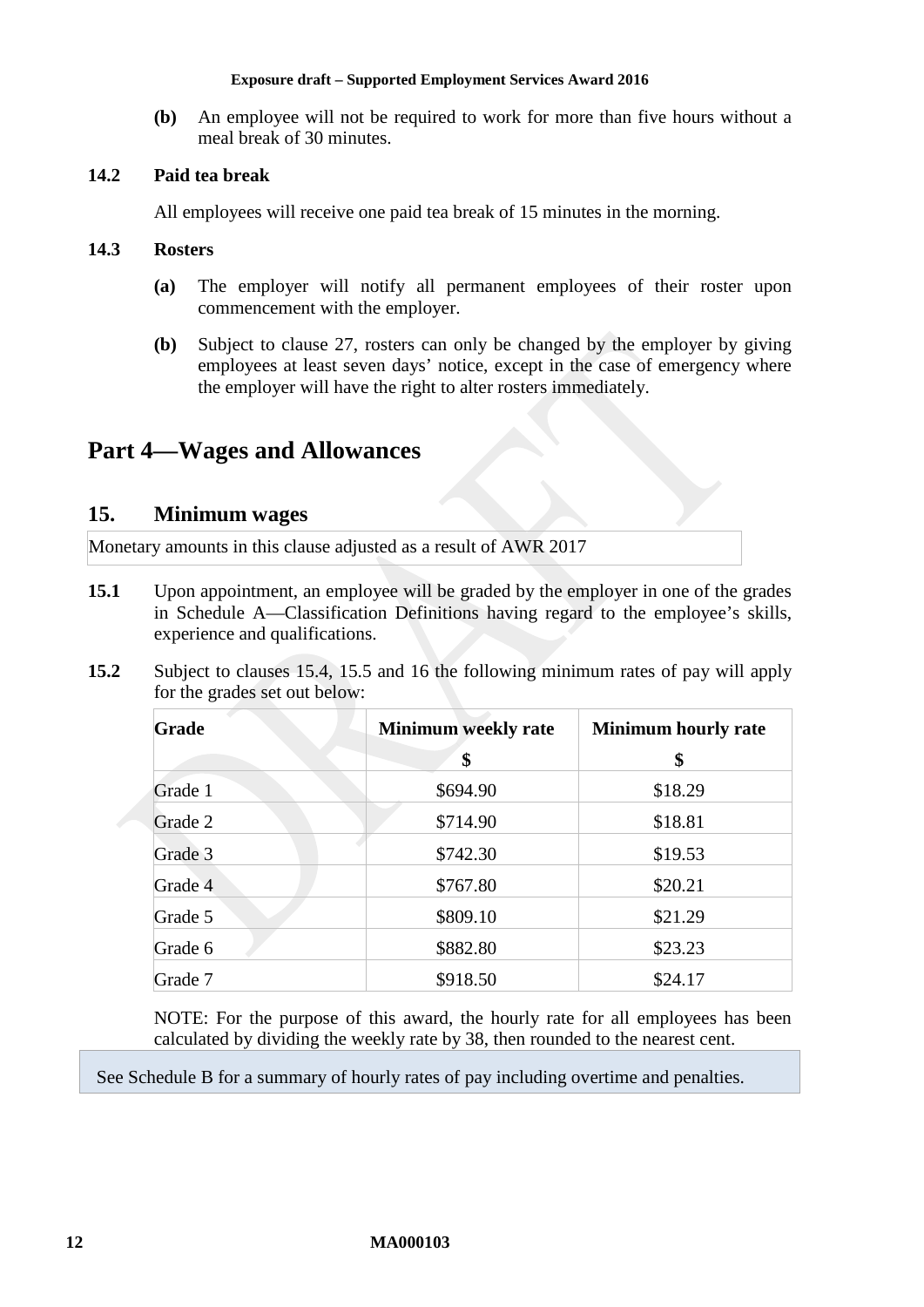#### <span id="page-12-1"></span>**15.3 Payment of wages**

- **(a)** Wages will be paid weekly or fortnightly, or, by agreement between the employer and the majority of employees, monthly.
- **(b)** Payment will be made in cash, by cheque or by electronic funds transfer, as determined by the employer, into the bank or financial institution account nominated by the employee.
- **(c)** Overtime will be paid not later than the pay day next following the week in which the overtime has been worked.
- **(d)** Where an employee is discharged from employment the employee will be paid immediately for all wages, overtime, pro rata payment for annual leave, annual leave loading; or any remuneration due.
- **(e)** Payment may be made by cash, cheque or electronic funds transfer at the discretion of the employer.

Payment of wages on termination is being considered in matter [AM2016/8.](https://www.fwc.gov.au/awards-agreements/awards/modern-award-reviews/4-yearly-review/common-issues/am20168-payment-wages)

**(f)** Where an employee lawfully leaves their employment they will be paid all monies due at the time of leaving. Payment may be made by cash, cheque or electronic funds transfer at the discretion of the employer.

<span id="page-12-0"></span> $15.3(g)$  amended in accordance with [PR588654](https://www.fwc.gov.au/documents/awardsandorders/html/pr588654.htm)

**(g)** Where an employee is paid by cash or cheque, in the event of there being any delay in the making of any payment mentioned in this clause, other than a delay beyond the direct control of the employer, an employee will be paid at ordinary rates for all time the employee is kept waiting at the workplace for payment.

#### **(h) Annualised salary**

Annualised salaries are being reviewed in [AM2016/13](https://www.fwc.gov.au/awards-agreements/awards/modern-award-reviews/4-yearly-review/common-issues/am201613-annualised)

- **(i)** As an alternative to an employee's wages being calculated and paid on a weekly or fortnightly basis, agreement may be reached between an employee and the employer that the employee can be paid a composite annual salary which properly remunerates the employee in accordance with the award for work performed over an agreed roster cycle. In such cases the composite annual salary will be calculated to ensure that such salary paid over the year is sufficient to cover what the employee would have been entitled to if all award overtime and penalty rate obligations have been complied with. The employee is entitled to be represented in discussions with the employer by a registered organisation, or by the employee's parent or guardian.
- **(ii)** However, in the event of termination of employment prior to completion of a year, the salary paid during such period of employment, must be sufficient to cover what the employee would have been entitled to if all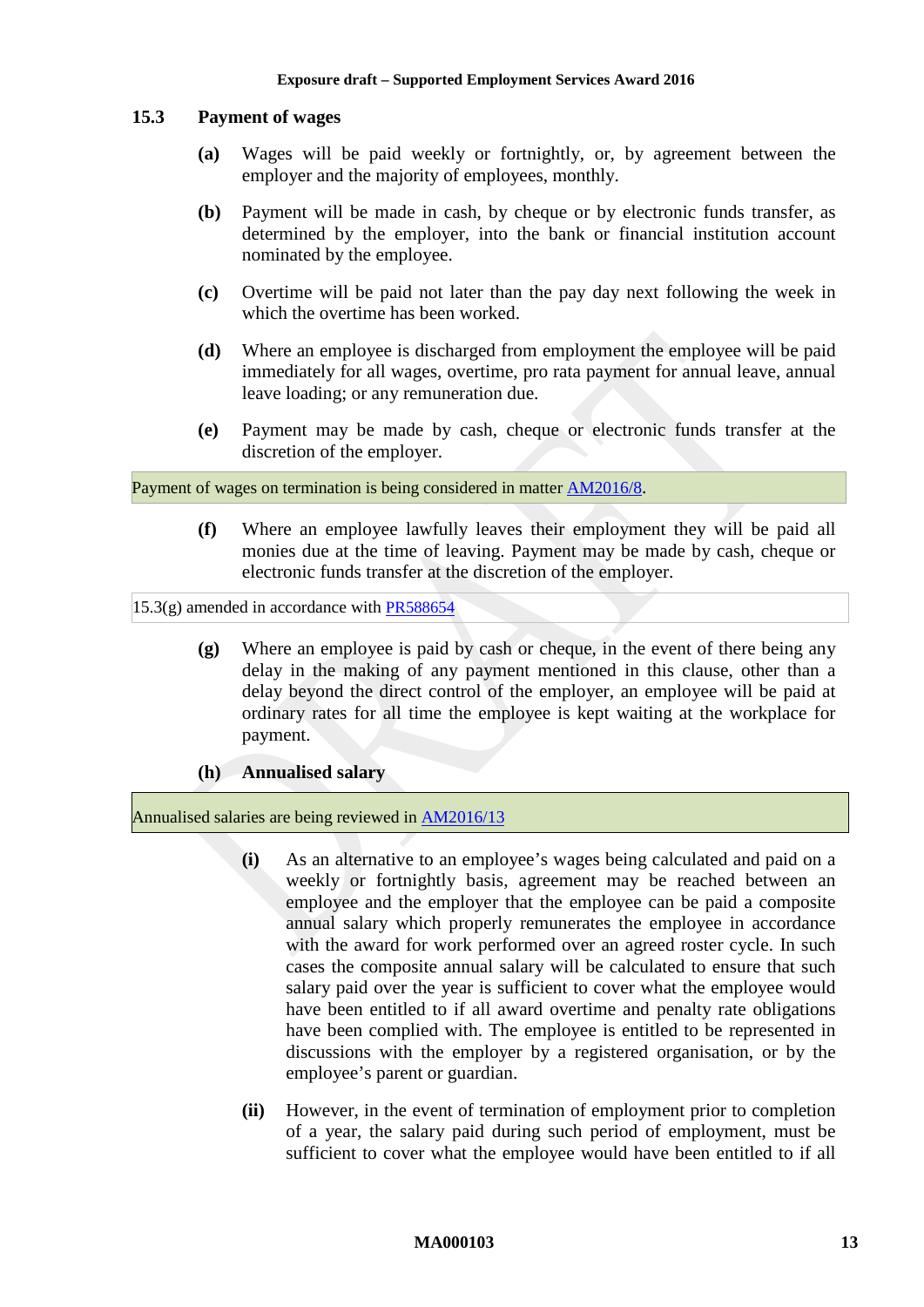award overtime and penalty rate payment obligations had been complied with.

**(iii)** Where payment is adopted in accordance with this clause, the employer must keep a daily record of the hours worked by an employee which must show the date, start and finish times of the employee for the day. This record will be countersigned weekly by the employee (or their parent or guardian) and must be kept at the place of employment for a period of at least seven years.

NOTE: Regulations 3.33(3) and 3.46(1)(g) of *Fair Work Regulations 2009* set out the requirements for pay records and the content of payslips including the requirement to separately identify any allowance paid.

#### <span id="page-13-2"></span>**15.4 National training wage**

#### Clause [15.4](#page-13-2) substituted per [PR593877](http://www.fwc.gov.au/awardsandorders/html/PR593877.htm)

For employees undertaking a traineeship, see [Schedule E—National Training Wage.](#page-55-0)

- **(a)** Schedule E to the *Miscellaneous Award 2010* sets out minimum wage rates and conditions for employees undertaking traineeships.
- **(b)** This award incorporates the terms of Schedule E to the *Miscellaneous Award 2010* as at 1 July 2017. Provided that any reference to "this award" in Schedule E to the *Miscellaneous Award 2010* is to be read as referring to the *Supported Employment Services Award 2010* and not the *Miscellaneous Award 2010*.

#### <span id="page-13-3"></span>**15.5 Higher duties**

- **(a)** An employee will be paid at a higher grade if carrying out the duties of a higher grade for two or more hours in any shift. They will be paid at the higher grade for the time worked at the higher rate.
- **(b)** This clause will not apply whilst an employee is carrying out work in a higher grade for training purposes only.

## <span id="page-13-1"></span>**16. Wage assessment—employees with a disability**

#### This clause may be affected by [AM2013/30](https://www.fwc.gov.au/awards-and-agreements/awards/award-modernisation/variation-applications/AM2013/30)

- <span id="page-13-5"></span>**16.1** An employee with a disability will be paid such percentage of the rate of pay of the relevant grade in clause [15.2](#page-11-1) as assessed under an approved wage assessment tool chosen by a supported employment service.
- <span id="page-13-4"></span><span id="page-13-0"></span>**16.2** For the purposes of this clause, an **approved wage assessment tool** means and is limited to wage assessment tools referred to at clauses  $16.2(a)$  to  $16.2(dd)$ :
	- **(a)** the Supported Wage System;
	- **(b)** [*the Business Services Wage Assessment Tool*—deleted];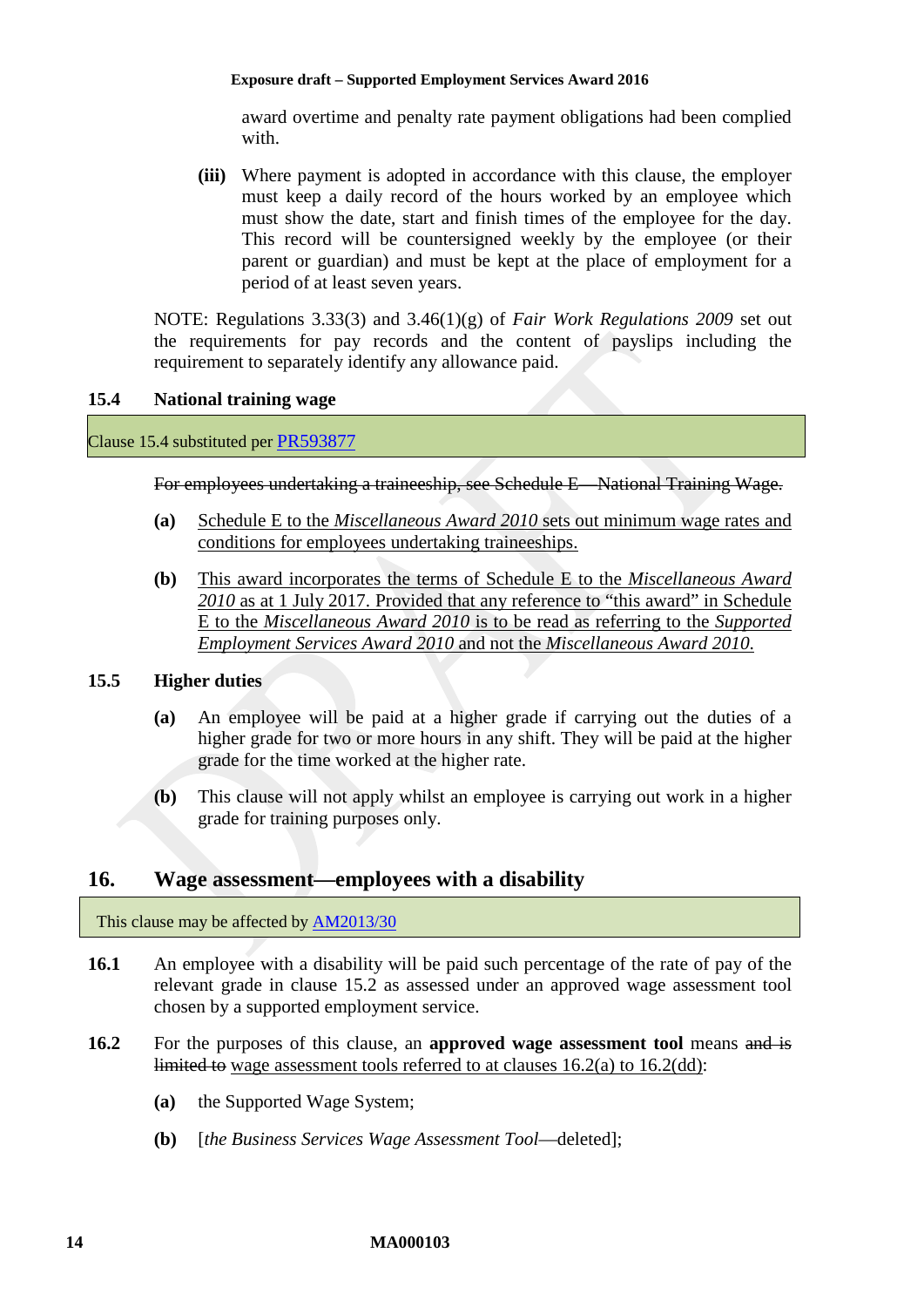- **(c)** the Civic Industries Supported Employees Wage Assessment Tool;
- **(d)** the Elouera Association Wage Assessment Tool;
- **(e)** the FWS Wage Assessment Tool;\*
- **(f)** the Greenacres Association Competency Based Wages System;
- **(g)** [*the Hunter Contracts Wage Assessment Tool* deleted];\*
- **(h)** [*the Phoenix Wage Assessment Tool* deleted];\*
- **(i)** [*the PHT Wage Assessment Tool* deleted];
- **(j)** the Skillsmaster Wage Assessment Tool;
- **(k)** the Yumaro Wage Assessment Tool;
- **(l)** the Woorinyan Wage Assessment Tool;
- **(m)** [*the RVIB Enterprises Wage Assessment Tool* deleted];
- **(n)** the Koomarri Competency Based Wages System;
- **(o)** the Valmar Support Services Wage System;
- **(p)** the Sunnyfield Association Wage Assessment Tool;
- **(q)** the New Horizons Wage Assessment Tool;
- **(r)** [the Cumberland Industries Wage Assessment Tool deleted];
- **(s)** the Endeavour Wage Assessment Tool;\*
- **(t)** [*the Wangarang Industries Wage Assessment Tool* deleted];
- <span id="page-14-1"></span>**(u)** the Bedford Employee Wage Assessment Tool;
- <span id="page-14-2"></span>**(v)** the Blue Mountains Employment Services Wage Assessment Tool;\*
- **(w)** [*the Ability Options Wage Assessment Tool* deleted];
- **(x)** the Blueline Laundry Inc Wage Assessment Tool;
- **(y)** the Caloola Vocational Services Inc Wage Assessment Tool;
- **(z)** the GDP Industries Wage Assessment Tool;
- **(aa)** the Kurri Contracting Service Wage Assessment Tool;
- **(bb)** the Mai-Wel Group Wage Assessment Tool;
- <span id="page-14-0"></span>**(cc)** the Merriwa Industries Limited Wage Assessment Tool; and
- **(dd)** the Waverley Helpmates Wage Assessment Tool.

#### **MA000103 15**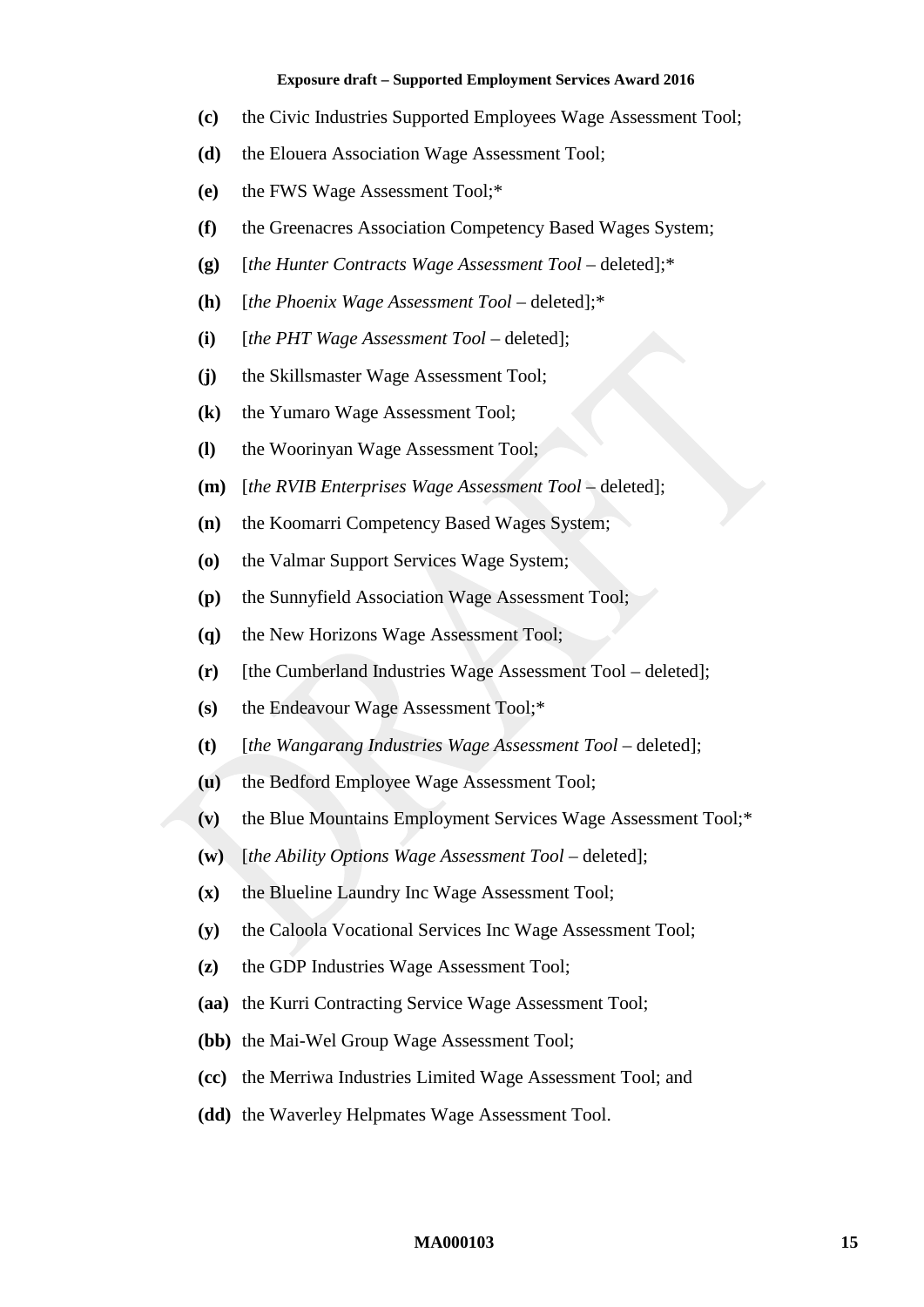\* Wage Assessment Tools restricted to those specific organisations unless an employer was using that tool on or before 27 June 2005.

- **16.3** The Supported Wage System is at [Schedule D.](#page-51-0)
- **16.4** Wage assessment tools referred to at clauses [16.2\(a\)](#page-13-4) to [\(v\)](#page-14-1) are described in the Final Report dated 12 April 2006 prepared for the Department of Families, Housing, Community Services and Indigenous Affairs, entitled *Analysis of Wage Assessment Tools used by Business Services*.
- <span id="page-15-0"></span>**16.5** Wage assessment tools referred to at clauses [16.2\(w\)](#page-14-2) to [\(dd\)](#page-14-0) are described in the Final Report dated 18 October 2007 prepared for the Department of Families, Housing, Community Services and Indigenous Affairs, entitled *Analysis of Wage Assessment Tools* used by Business Services.

#### **16.6 No decrease—regression of disability**

- **(a)** An employee with a disability will not have their rate of pay reduced as a result of a wage assessment made pursuant to clause [16.1.](#page-13-5)
- **(b)** This clause does not cover the circumstance where the wage of an employee with a disability may need to be reduced due to the regression of the employee's disability. However, a wage assessment that determines a lower percentage than an earlier wage assessment of the employee against the same duties is of no effect unless the reduction in percentage is solely due to the regression of the employee's disability.
- **(c)** Before the wage of an employee may be reduced the employer must exhaust all reasonable training options and options to allocate the employee new tasks to avoid the regression.
- **(d)** Where regression of wages is provided for in the wage assessment tool against which the employee was assessed, regression may only occur in accordance with the method provided for in that tool.

#### <span id="page-15-1"></span>**16.7 Review of assessment**

For the purpose of clause [16.1:](#page-13-5)

- **(a)** unless otherwise provided under the relevant wage assessment tool, the wage assessment of each employee with a disability will be reviewed within a period not exceeding three years' service with the supported employment service since the last assessment, and the rate of pay adjusted accordingly; and
- **(b)** unless otherwise provided under the relevant wage assessment tool, a wage assessment may be reviewed at the initiative of either the employee with a disability or the supported employment service, once every six months and not more than four times every three years, and the rate of pay adjusted accordingly.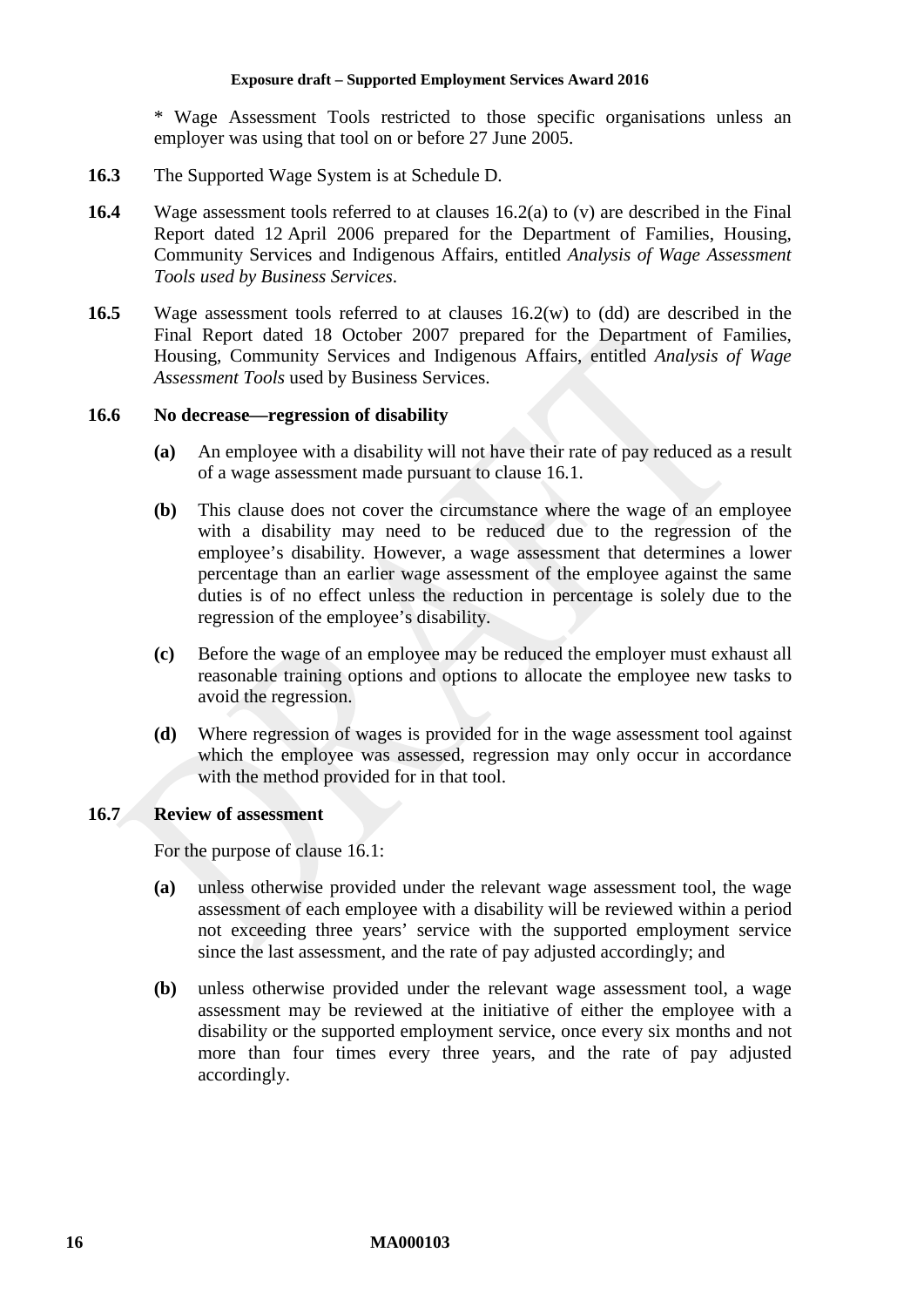#### **16.8 Documentation of assessment**

Any assessment made under clause [16.1](#page-13-5) must be documented by the supported employment service and a copy provided to the employee with a disability, and, if requested, to the employee's authorised representative.

## <span id="page-16-0"></span>**17. Allowances**

Monetary amounts in this clause adjusted as a result of AWR 2017

**17.1** Employers must pay to an employee the allowances the employee is entitled to under this clause. See [Schedule C](#page-49-0) for a summary of monetary allowances and method of adjustment.

## <span id="page-16-2"></span>**17.2 Wage-related allowances**

#### **(a) All purpose allowances**

Allowances paid for **all purposes** are included in the rate of pay of an employee who is entitled to the allowance when calculating any penalties or loadings or payment while they are on annual leave. The leading hand allowance (clause [17.2\(b\)\)](#page-16-1) is paid for all purposes under this award.

#### <span id="page-16-1"></span>**(b) Leading hand allowance**

Leading hands classified at Grade 4 or below are entitled to an all-purpose allowance according to the following table:

| In charge of           | \$ per week |
|------------------------|-------------|
| $3-10$ employees       | \$36.57     |
| $11-20$ employees      | \$54.70     |
| More than 20 employees | \$69.42     |

#### <span id="page-16-3"></span>**(c) First aid allowance**

An employee who is appointed by the employer as a first aid officer to provide first aid assistance in the workplace and who maintains a current senior first aid qualification from St John Ambulance or similar body will be paid an allowance of **\$16.42** per week.

#### <span id="page-16-4"></span>**(d) Toilet cleaning allowance**

An employee engaged for the major portion of a day or shift in cleaning toilets will be paid an allowance of **\$13.07** per week or **\$2.66** per shift.

#### <span id="page-16-6"></span><span id="page-16-5"></span>**17.3 Expense-related allowances**

#### **(a) Use of vehicle**

An employee required to use their own vehicle during working hours will be paid **\$0.78** per kilometre travelled.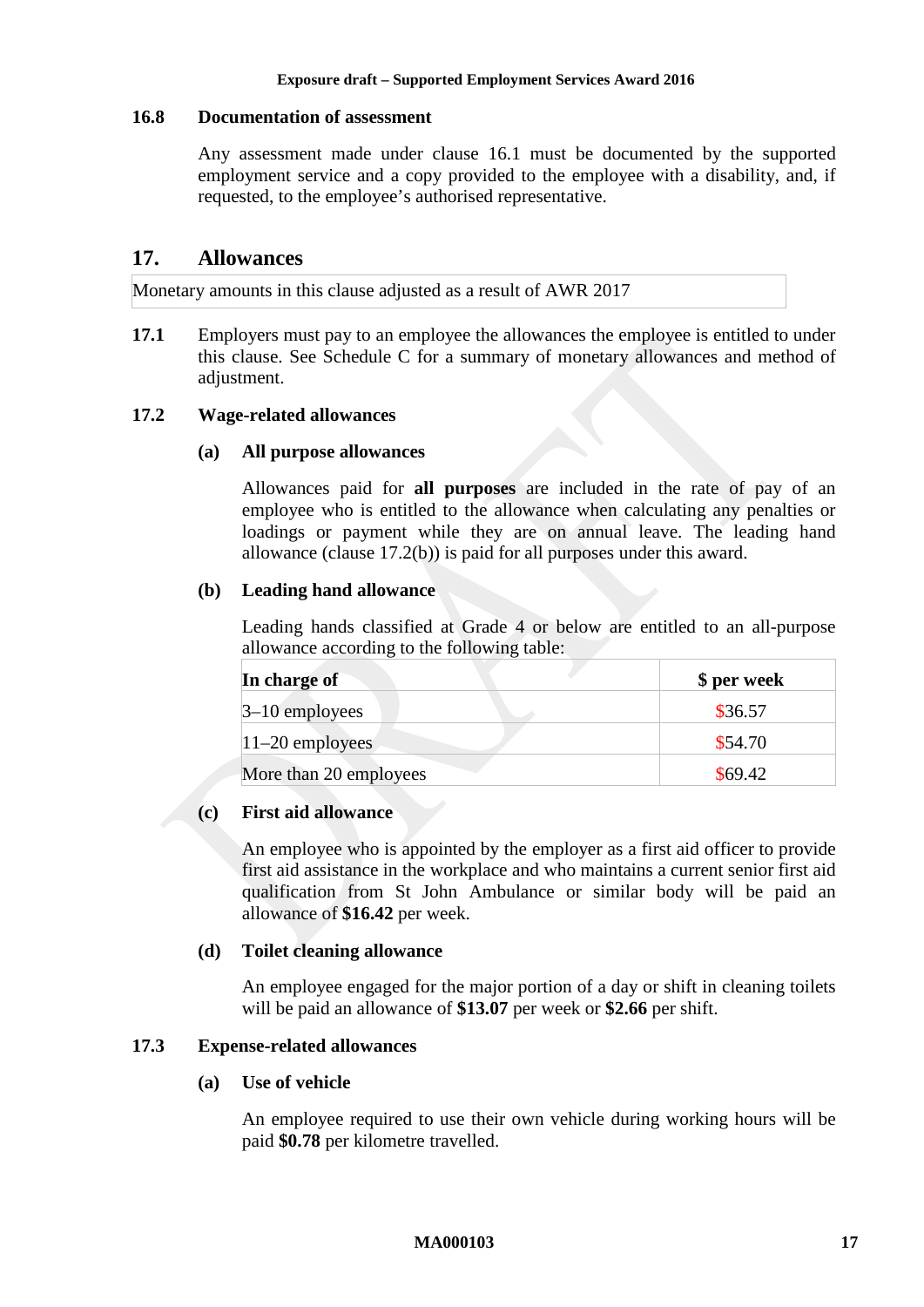#### <span id="page-17-2"></span>**(b) Meal allowance**

Where an employee is entitled to a meal allowance in accordance with clause [19.4,](#page-19-2) the employee will be paid **\$10.67** per meal.

#### <span id="page-17-3"></span>**(c) Laundry allowance**

An employee required to perform work determined by the leading hand or supervisor to be of a dirty nature will be paid an allowance of **\$0.70** per day unless the employer provides and launders a uniform at no cost to the employee.

#### **(d) Special and protective clothing**

- **(i)** Where it is necessary that an employee wear special and/or protective clothing, the employer must reimburse the employee for the cost of purchasing the special clothing.
- **(ii)** The provisions of this clause do not apply where the special clothing is supplied without cost to the employee.
- **(iii)** Where the employer provides the special clothing it will remain the property of the employer.

<span id="page-17-0"></span>See [Schedule C](#page-49-0) for a summary of monetary allowances.

## **18. Superannuation**

#### **18.1 Superannuation legislation**

- **(a)** Superannuation legislation, including the *Superannuation Guarantee (Administration) Act 1992* (Cth), the *Superannuation Guarantee Charge Act 1992* (Cth), the *Superannuation Industry (Supervision) Act 1993* (Cth) and the *Superannuation (Resolution of Complaints) Act 1993* (Cth), deals with the superannuation rights and obligations of employers and employees. Under superannuation legislation individual employees generally have the opportunity to choose their own superannuation fund. If an employee does not choose a superannuation fund, any superannuation fund nominated in the award covering the employee applies.
- **(b)** The rights and obligations in these clauses supplement those in superannuation legislation.

#### <span id="page-17-1"></span>**18.2 Employer contributions**

Subject to clause [18.5](#page-18-3) an employer must make such superannuation contributions to a superannuation fund for the benefit of an employee as will avoid the employer being required to pay the superannuation guarantee charge under superannuation legislation with respect to that employee.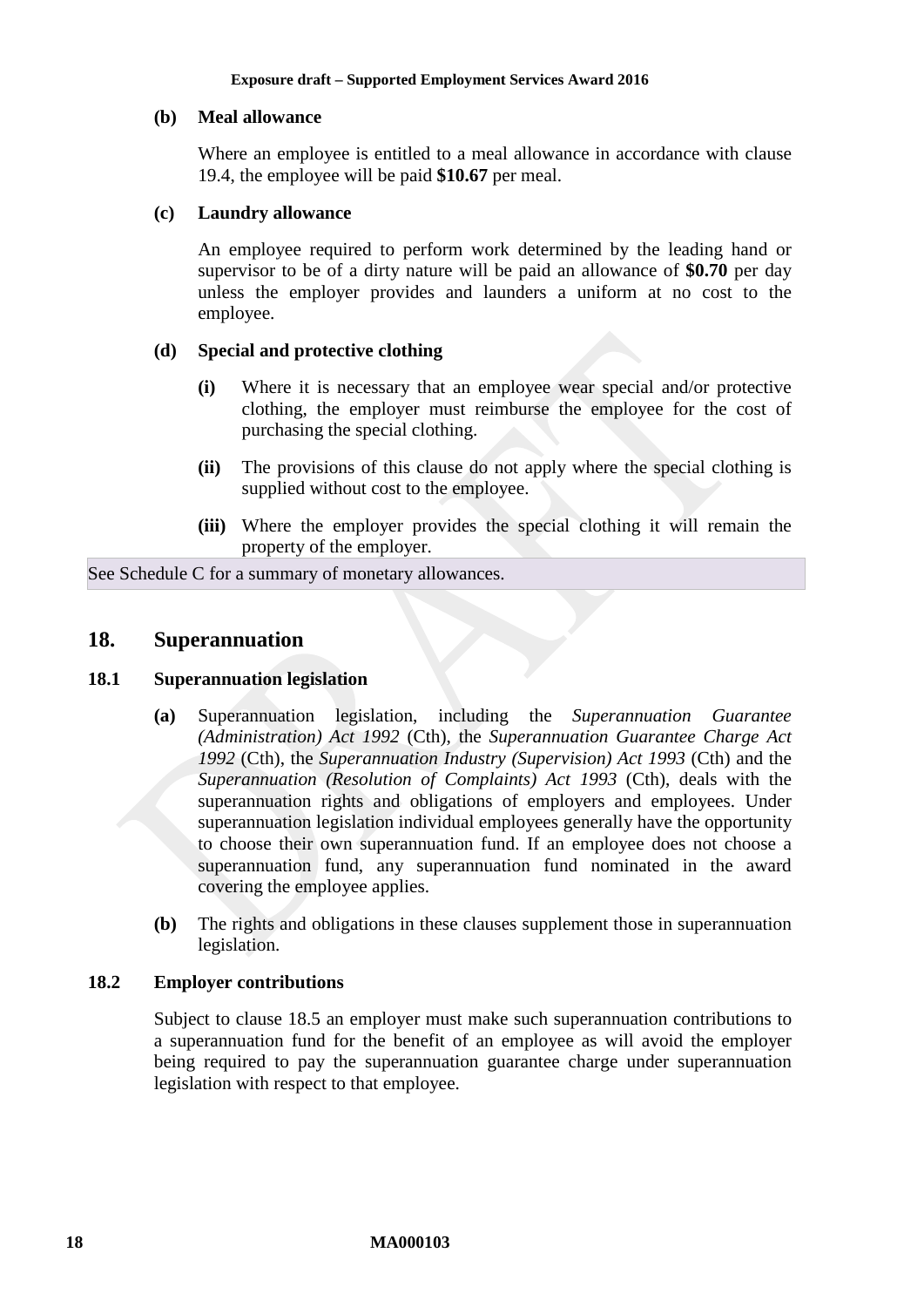## <span id="page-18-4"></span>**18.3 Voluntary employee contributions**

- **(a)** Subject to the governing rules of the relevant superannuation fund, an employee may, in writing, authorise their employer to pay on behalf of the employee a specified amount from the post-taxation wages of the employee into the same superannuation fund as the employer makes the superannuation contributions provided for in clause [18.2.](#page-17-1)
- <span id="page-18-5"></span>**(b)** An employee may adjust the amount the employee has authorised their employer to pay from the wages of the employee from the first of the month following the giving of three months' written notice to their employer.
- **(c)** The employer must pay the amount authorised under clauses [18.3\(a\)](#page-18-4) or [\(b\)](#page-18-5) no later than 28 days after the end of the month in which the deduction authorised under clauses [18.3\(a\)](#page-18-4) or [\(b\)](#page-18-5) was made.

## **18.4 Superannuation fund**

Unless, to comply with superannuation legislation, the employer is required to make the superannuation contributions provided for in clause [18.2](#page-17-1) to another superannuation fund that is chosen by the employee, the employer must make the superannuation contributions provided for in clause [18.2](#page-17-1) and pay the amount authorised under clauses [18.3\(a\)](#page-18-4) or [\(b\)](#page-18-5) to one of the following superannuation funds or its successor:

- **(a)** AustralianSuper; or
- **(b)** any superannuation fund to which the employer was making superannuation contributions for the benefit of its employees before 12 September 2008, provided the superannuation fund is an eligible choice fund.

#### <span id="page-18-3"></span>**18.5 Employees with disabilities**

Where an employee with a disability is being paid less than \$450 per month in accordance with clause [16,](#page-13-1) contributions for such employees will be either **3%** of their ordinary time earnings or \$6.00 per week whichever is the greater.

Parties were asked consider whether the amount of \$6.00 per week is still appropriate – see para 93 of AIRC decision [\[2009\] AIRCFB 945.](https://www.fwc.gov.au/decisionssigned/html/2009AIRCFB945.htm) Matter referred to separate Full Bench for further consideration, se[e \[2018\] FWCFB 55 a](https://www.fwc.gov.au/documents/decisionssigned/html/2018fwcfb55.htm)t [669].

<span id="page-18-1"></span>Substantive Full Bench may consider clause 18.5 further following [703]–[704] of [\[2018\] FWC 1548.](https://www.fwc.gov.au/documents/decisionssigned/html/2018fwcfb1548.htm)

# <span id="page-18-2"></span>**Part 5—Overtime and Penalty Rates**

# **19. Overtime**

19 amended in accordance with [PR584161](https://www.fwc.gov.au/documents/awardsandorders/html/pr584161.htm) (19.6 renamed and substituted)

<span id="page-18-0"></span>**19.1** Subject to clause [19.6,](#page-19-0) all time worked outside the ordinary hours of work will be overtime and will be paid for: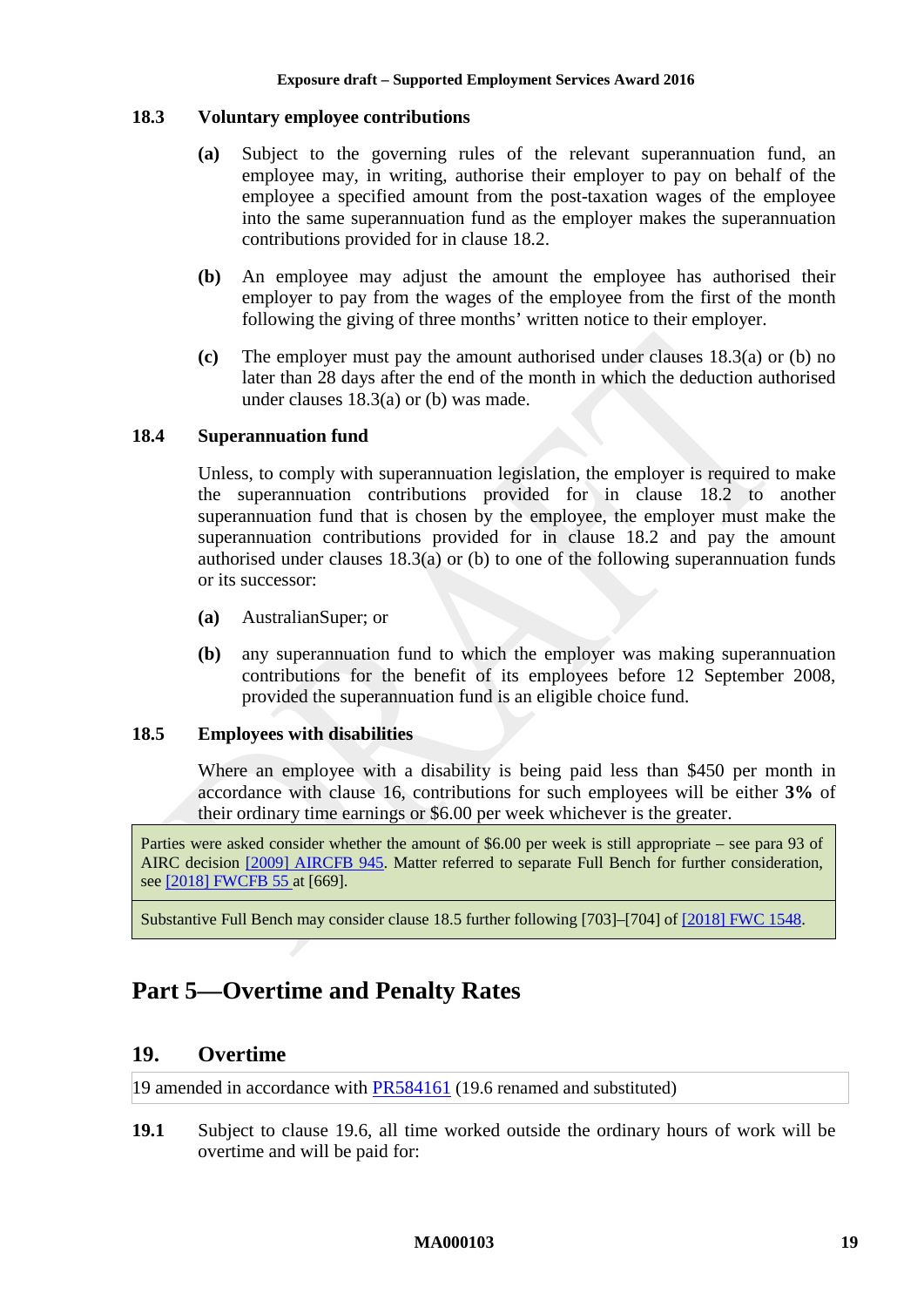| For overtime worked on                                                      | Overtime rate<br>% of ordinary hourly rate |  |
|-----------------------------------------------------------------------------|--------------------------------------------|--|
| Monday to Saturday—first 2 hours                                            | 150\%                                      |  |
| Monday to Saturday—after 2 hours                                            | 200\%                                      |  |
| Saturday—after 12.00 pm (where not part of<br>an employee's ordinary shift) | 200\%                                      |  |
| Sunday                                                                      | 200%                                       |  |

- **19.2** In computing overtime, each day's work will stand alone and calculation will be made to the nearest five minutes.
- **19.3** When overtime work is necessary it will, wherever reasonably practicable, be so arranged that employees have at least 10 consecutive hours off duty between the work of successive days.
- <span id="page-19-2"></span>**19.4** When required to work beyond 6.00 pm or if overtime continues beyond 10.00 pm, an employee will be provided with a 30 minute meal break and:
	- **(a)** a suitable meal; or
	- **(b)** paid the meal allowance in clause [17.3\(b\).](#page-17-2)
- <span id="page-19-1"></span>**19.5** Where an employee's ordinary hours of work are less than 38 per week, by agreement between that employee and the employer, an employee may work and be paid at ordinary time up to two hours beyond their normal finishing time. In any case, an employee will not be required to work more than 10 hours in any one day nor more than 38 hours in any one week without the payment of overtime. For the purposes of this clause **week** means Monday to Friday inclusive.

#### <span id="page-19-0"></span>**19.6 Time off instead of payment for overtime**

- **(a)** An employee and employer may agree in writing to the employee taking time off instead of being paid for a particular amount of overtime that has been worked by the employee.
- <span id="page-19-4"></span>**(b)** Any amount of overtime that has been worked by an employee in a particular pay period and that is to be taken as time off instead of the employee being paid for it must be the subject of a separate agreement under clause [19.6.](#page-19-0)
- <span id="page-19-3"></span>**(c)** An agreement must state each of the following:
	- **(i)** the number of overtime hours to which it applies and when those hours were worked;
	- **(ii)** that the employer and employee agree that the employee may take time off instead of being paid for the overtime;
	- **(iii)** that, if the employee requests at any time, the employer must pay the employee, for overtime covered by the agreement but not taken as time off, at the overtime rate applicable to the overtime when worked;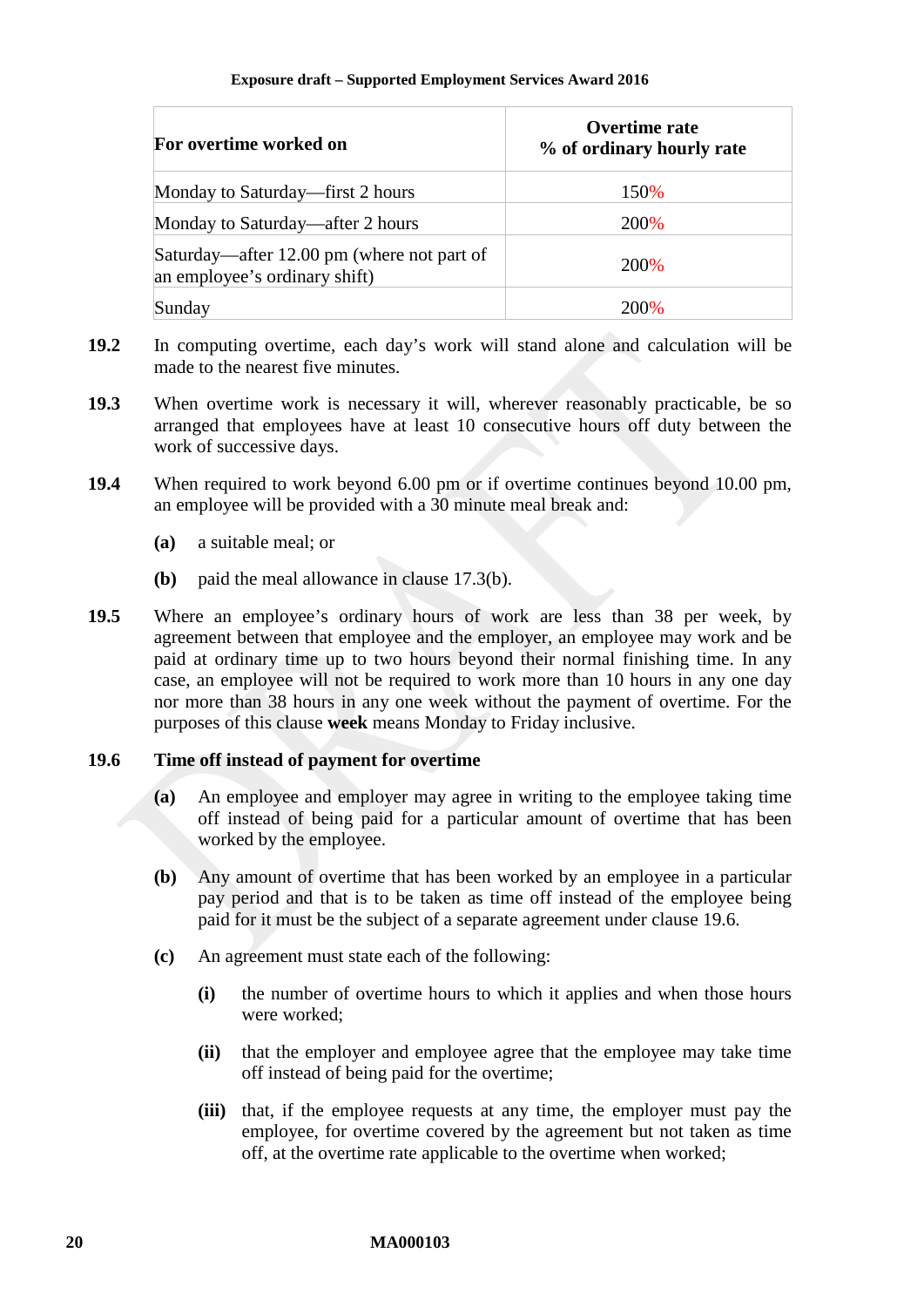**(iv)** that any payment mentioned in subparagraph [\(iii\)](#page-19-3) must be made in the next pay period following the request.

Note: An example of the type of agreement required by this clause is set out at [19.6.](#page-19-0) There is no requirement to use the form of agreement set out at [19.6.](#page-19-0) An agreement under clause [19.6](#page-19-0) can also be made by an exchange of emails between the employee and employer, or by other electronic means.

**(d)** The period of time off that an employee is entitled to take is the same as the number of overtime hours worked.

EXAMPLE: By making an agreement under clause [19.6](#page-19-0) an employee who worked 2 overtime hours is entitled to 2 hours' time off.

- <span id="page-20-0"></span>**(e)** Time off must be taken:
	- **(i)** within the period of 6 months after the overtime is worked; and
	- **(ii)** at a time or times within that period of 6 months agreed by the employee and employer.
- **(f)** If the employee requests at any time, to be paid for overtime covered by an agreement under clause [19.6](#page-19-0) but not taken as time off, the employer must pay the employee for the overtime, in the next pay period following the request, at the overtime rate applicable to the overtime when worked.
- **(g)** If time off for overtime that has been worked is not taken within the period of 6 months mentioned in paragraph [\(e\),](#page-20-0) the employer must pay the employee for the overtime, in the next pay period following those 6 months, at the overtime rate applicable to the overtime when worked.
- **(h)** The employer must keep a copy of any agreement under clause [19.6](#page-19-0) as an employee record.
- **(i)** An employer must not exert undue influence or undue pressure on an employee in relation to a decision by the employee to make, or not make, an agreement to take time off instead of payment for overtime.
- **(j)** An employee may, under section 65 of the Act, request to take time off, at a time or times specified in the request or to be subsequently agreed by the employer and the employee, instead of being paid for overtime worked by the employee. If the employer agrees to the request then clause [19.6](#page-19-0) will apply, including the requirement for separate written agreements under paragraph [\(b\)](#page-19-4) for overtime that has been worked.

Note: If an employee makes a request under section 65 of the Act for a change in working arrangements, the employer may only refuse that request on reasonable business grounds (see section 65(5) of the Act).

**(k)** If, on the termination of the employee's employment, time off for overtime worked by the employee to which clause [19.6](#page-19-0) applies has not been taken, the employer must pay the employee for the overtime at the overtime rate applicable to the overtime when worked.

#### **MA000103 21**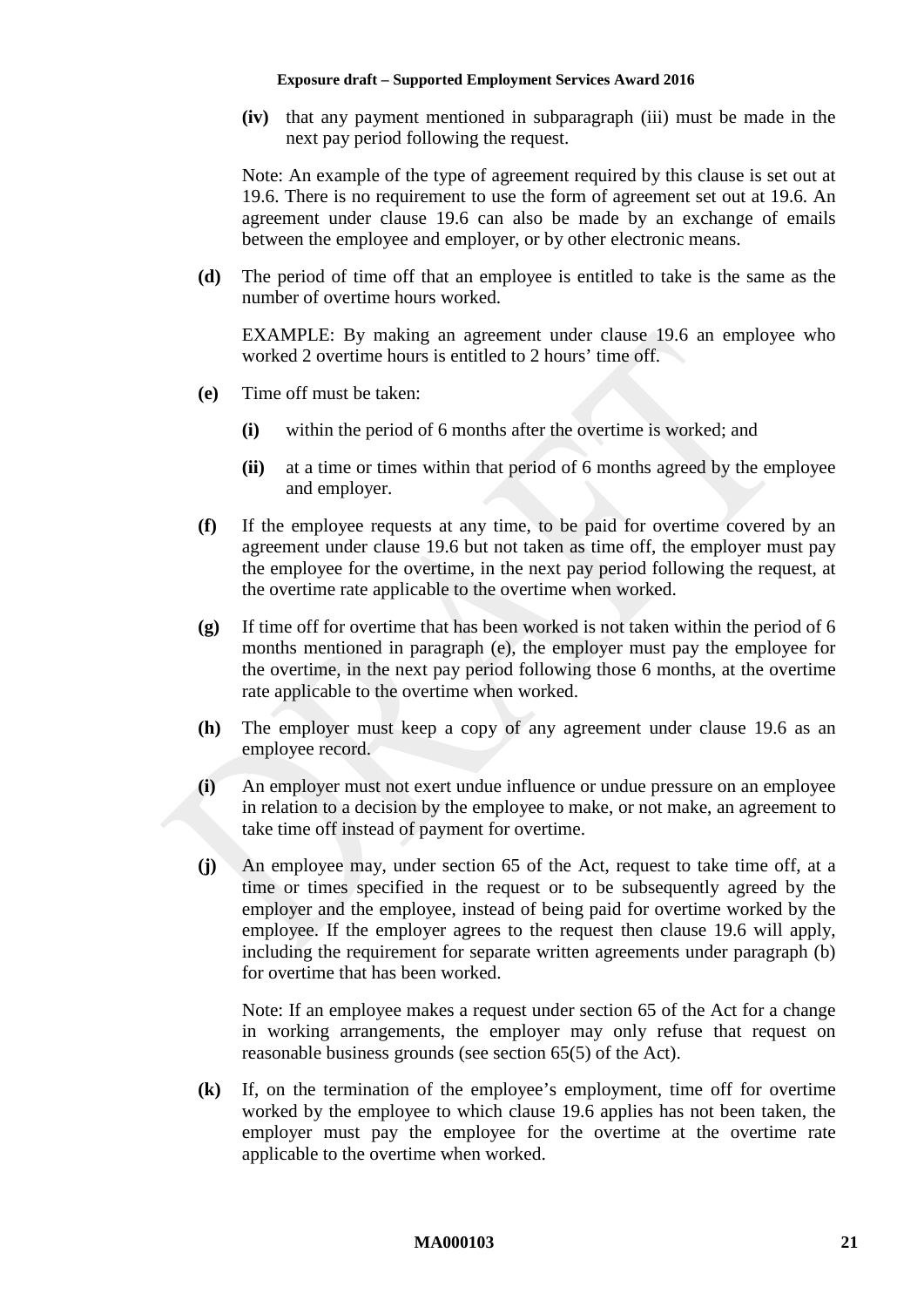Note: Under section 345(1) of the Act, a person must not knowingly or recklessly make a false or misleading representation about the workplace rights of another person under clause [19.6.](#page-19-0)

## <span id="page-21-1"></span>**20. Penalty rates**

- <span id="page-21-5"></span>**20.1** An employee who works their ordinary hours in a shift which finishes after 6.00 pm and at or before 12.00 midnight Monday to Friday, will be paid at **115%** of their ordinary hourly rate for the whole shift.
- <span id="page-21-6"></span>**20.2** By agreement between an employer and employee, an employee who works their hours in a rotating roster shift which finishes after 12.00 midnight and at or before 8.00 am Monday to Friday, will be paid at **130%** of their ordinary hourly rate for the whole shift.

## **20.3 Weekend work**

- **(a)** Where ordinary hours are worked on weekends, payment will be:
	- **(i) 150%** of the ordinary hourly rate on Saturdays;
	- **(ii) 200%** of the ordinary hourly rate on Sundays; and
	- **(iii) 175%** of the ordinary hourly rate on Sunday when engaged on catering services.

## <span id="page-21-4"></span>**20.4 Public holidays**

All ordinary hours worked on a public holiday will be paid at **250%** of the ordinary hourly rate.

# <span id="page-21-2"></span><span id="page-21-0"></span>**Part 6—Leave and Public Holidays**

# **21. Annual leave**

21 amended in accordance with [PR583085.](https://www.fwc.gov.au/documents/awardsandorders/html/pr583085.htm) (21.3 substituted; 21.4-21.8 inserted; [21.6\(](#page-23-0)a) deleted)

#### <span id="page-21-3"></span>**21.1 Leave entitlement**

- **(a)** Annual leave is provided for in the NES. It does not apply to casual employees.
- **(b)** For the purposes of the additional leave provided by the NES, a **shiftworker** is an employee who is regularly rostered to work their ordinary hours on a Saturday and/or Sunday (that is, not less than 10 in any 12 month period).

#### **21.2 Payment for annual leave**

**(a)** The NES prescribes the basis for payment of annual leave, including payments for untaken leave upon termination of employment.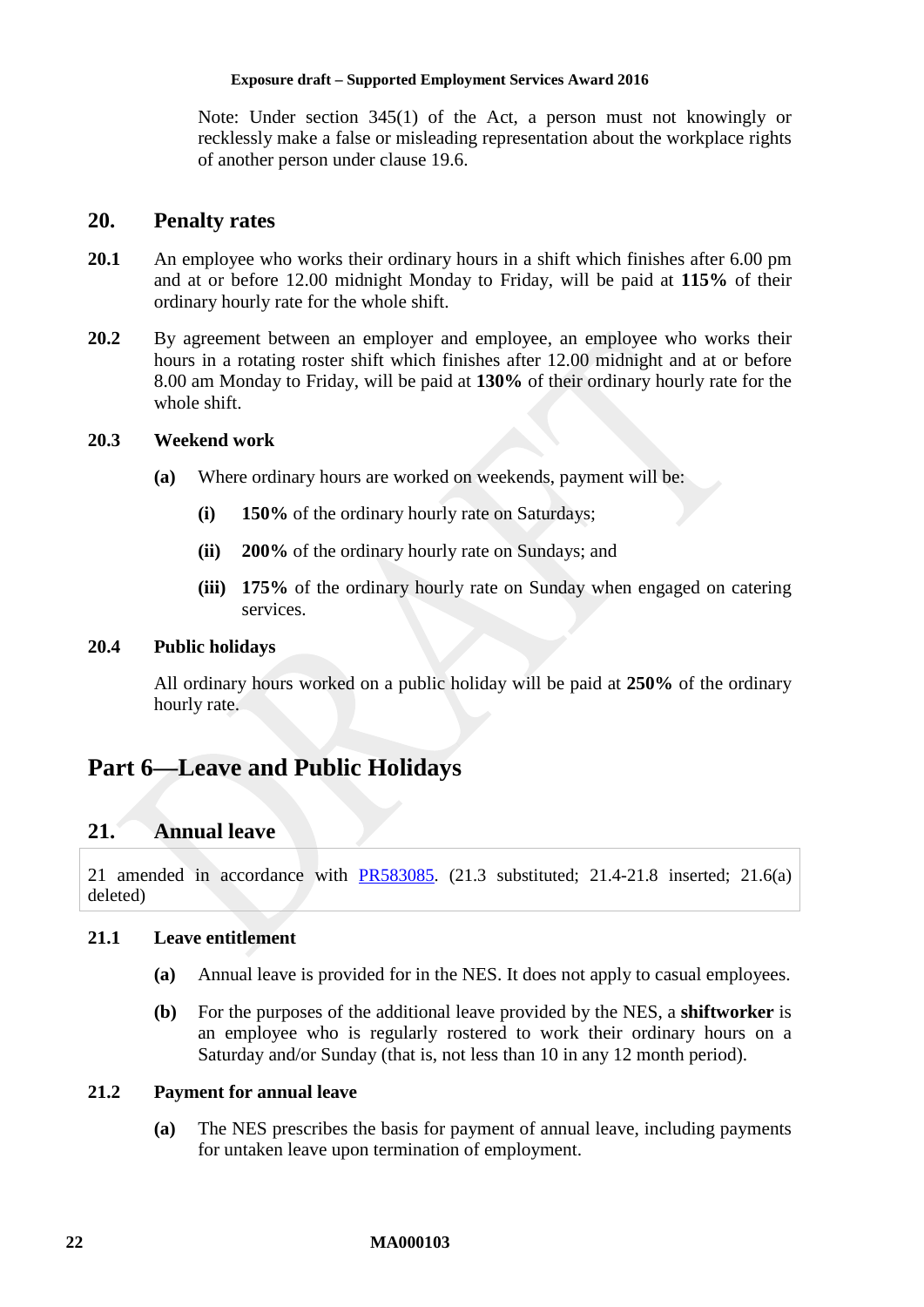**(b)** In addition to the payment provided for in the NES, an employer is required to pay an additional leave loading of **17.5%** of that payment.

NOTE: Where an employee is receiving overaward payments such that the employee's base rate of pay is higher than the rate specified under this award, the employee is entitled to receive the higher rate while on a period of paid annual leave (see ss.16 and 90 of the Act).

## **21.3 Close-down**

An employer may require an employee to take annual leave as part of a close-down of its operations, by giving at least four weeks' notice.

#### <span id="page-22-0"></span>**21.4 Excessive leave accruals: general provision**

References to Fair Work Act changed to 'Act'. See [\[2017\] FWCFB 3433](https://www.fwc.gov.au/documents/decisionssigned/html/2017fwcfb3433.htm) at [350].

Note: Clauses [21.4](#page-22-0) to [21.6](#page-23-0) contain provisions, additional to the National Employment Standards, about the taking of paid annual leave as a way of dealing with the accrual of excessive paid annual leave. See Part 2.2, Division 6 of the Fair Work Act.

- **(a)** An employee has an **excessive leave accrual** if the employee has accrued more than 8 weeks' paid annual leave (or 10 weeks' paid annual leave for a shiftworker, as defined by clause [21.1\(b\)\)](#page-21-3).
- <span id="page-22-2"></span>**(b)** If an employee has an excessive leave accrual, the employer or the employee may seek to confer with the other and genuinely try to reach agreement on how to reduce or eliminate the excessive leave accrual.
- **(c)** Clause [21.5](#page-22-1) sets out how an employer may direct an employee who has an excessive leave accrual to take paid annual leave.
- **(d)** Clause [21.6](#page-23-0) sets out how an employee who has an excessive leave accrual may require an employer to grant paid annual leave requested by the employee.

#### <span id="page-22-1"></span>**21.5 Excessive leave accruals: direction by employer that leave be taken**

<span id="page-22-3"></span>References to Fair Work Act changed to 'Act'. See [\[2017\] FWCFB 3433](https://www.fwc.gov.au/documents/decisionssigned/html/2017fwcfb3433.htm) at [350].

- **(a)** If an employer has genuinely tried to reach agreement with an employee under clause [21.4\(b\)](#page-22-2) but agreement is not reached (including because the employee refuses to confer), the employer may direct the employee in writing to take one or more periods of paid annual leave.
- <span id="page-22-4"></span>**(b)** However, a direction by the employer under paragraph [\(a\):](#page-22-3)
	- **(i)** is of no effect if it would result at any time in the employee's remaining accrued entitlement to paid annual leave being less than 6 weeks when any other paid annual leave arrangements (whether made under clause [21.4,](#page-22-0) [21.5](#page-22-1) or [21.6](#page-23-0) or otherwise agreed by the employer and employee) are taken into account; and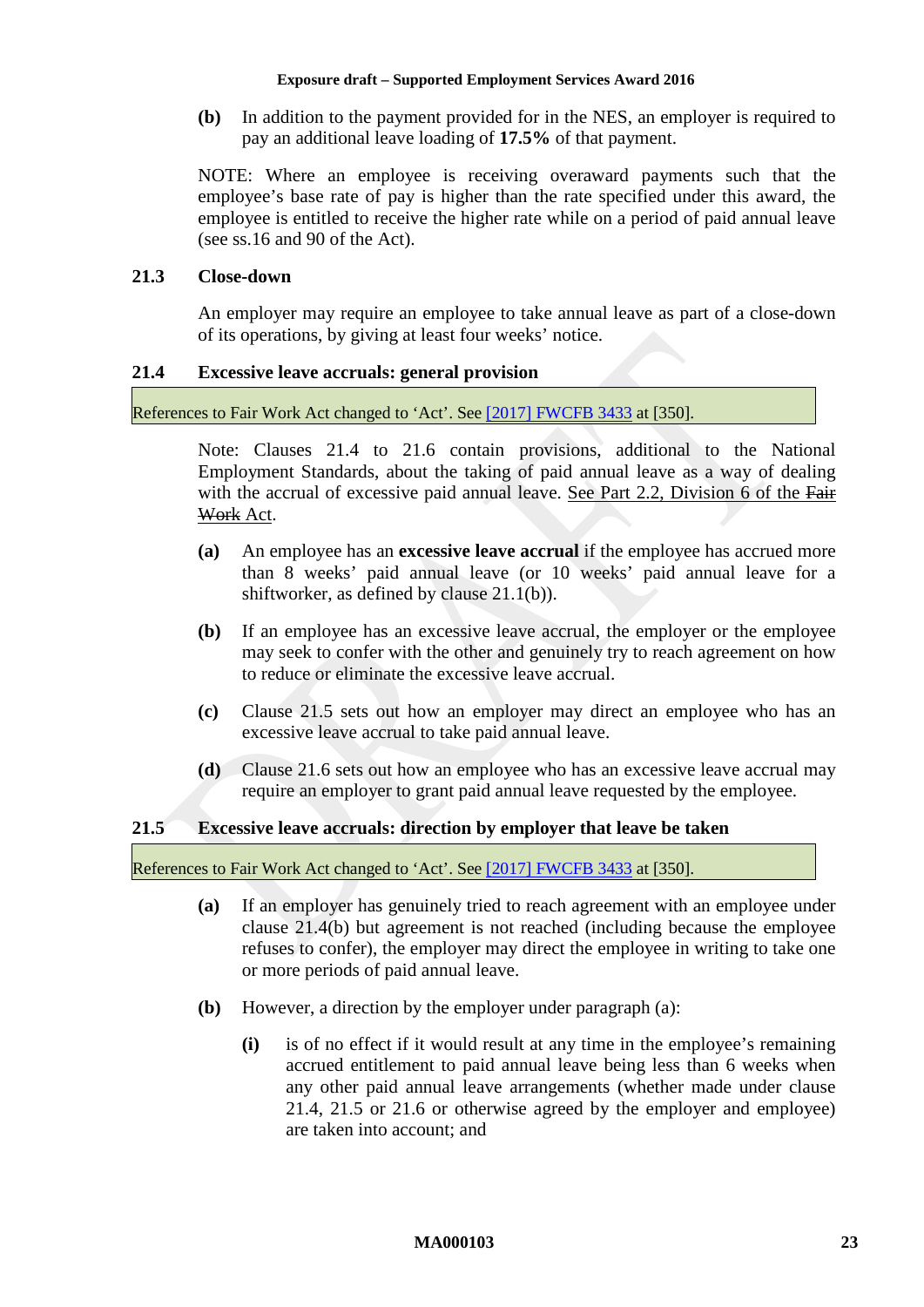- **(ii)** must not require the employee to take any period of paid annual leave of less than one week; and
- **(iii)** must not require the employee to take a period of paid annual leave beginning less than 8 weeks, or more than 12 months, after the direction is given; and
- **(iv)** must not be inconsistent with any leave arrangement agreed by the employer and employee.
- **(c)** The employee must take paid annual leave in accordance with a direction under paragraph [\(a\)](#page-22-3) that is in effect.
- <span id="page-23-1"></span>**(d)** An employee to whom a direction has been given under paragraph [\(a\)](#page-22-3) may request to take a period of paid annual leave as if the direction had not been given.

Note 1: Paid annual leave arising from a request mentioned in paragraph [\(d\)](#page-23-1) may result in the direction ceasing to have effect. See clause [21.5\(b\)\(i\).](#page-22-4)

Note 2: Under section 88(2) of the Fair Work Act, the employer must not unreasonably refuse to agree to a request by the employee to take paid annual leave.

#### <span id="page-23-0"></span>**21.6 Excessive leave accruals: request by employee for leave**

- **(a)** If an employee has genuinely tried to reach agreement with an employer under clause [21.4\(b\)](#page-22-2) but agreement is not reached (including because the employer refuses to confer), the employee may give a written notice to the employer requesting to take one or more periods of paid annual leave.
- **(b)** However, an employee may only give a notice to the employer under paragraph [\(a\)](#page-23-2) if:
	- **(i)** the employee has had an excessive leave accrual for more than 6 months at the time of giving the notice; and
	- **(ii)** the employee has not been given a direction under clause [21.5\(a\)](#page-22-3) that, when any other paid annual leave arrangements (whether made under clause [21.4,](#page-22-0) [21.5](#page-22-1) or [21.6](#page-23-0) or otherwise agreed by the employer and employee) are taken into account, would eliminate the employee's excessive leave accrual.
- **(c)** A notice given by an employee under paragraph [\(a\)](#page-23-2) must not:
	- **(i)** if granted, result in the employee's remaining accrued entitlement to paid annual leave being at any time less than 6 weeks when any other paid annual leave arrangements (whether made under clause [21.4,](#page-22-0) [21.5](#page-22-1) or [21.6](#page-23-0) or otherwise agreed by the employer and employee) are taken into account; or
	- **(ii)** provide for the employee to take any period of paid annual leave of less than one week; or

<span id="page-23-2"></span><sup>(</sup>a) Clause [21.6](#page-23-0) comes into operation from 29 July 2017.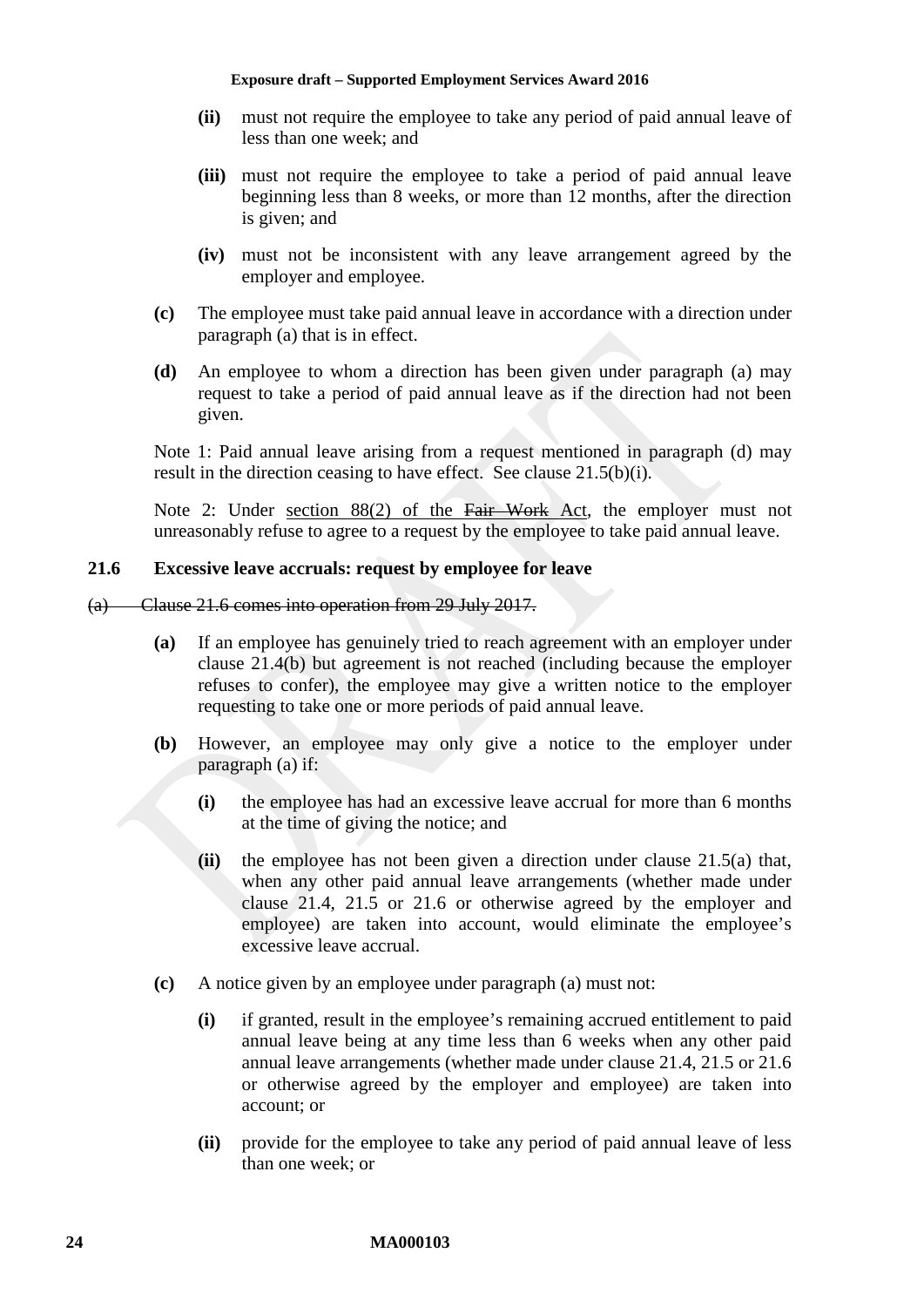- **(iii)** provide for the employee to take a period of paid annual leave beginning less than 8 weeks, or more than 12 months, after the notice is given; or
- **(iv)** be inconsistent with any leave arrangement agreed by the employer and employee.
- **(d)** An employee is not entitled to request by a notice under paragraph [\(a\)](#page-23-2) more than 4 weeks' paid annual leave (or 5 weeks' paid annual leave for a shiftworker, as defined by clause [21.1\(b\)\)](#page-21-3) in any period of 12 months.
- **(e)** The employer must grant paid annual leave requested by a notice under paragraph [\(a\).](#page-23-2)

## <span id="page-24-0"></span>**21.7 Annual leave in advance**

- **(a)** An employer and employee may agree in writing to the employee taking a period of paid annual leave before the employee has accrued an entitlement to the leave.
- **(b)** An agreement must:
	- **(i)** state the amount of leave to be taken in advance and the date on which leave is to commence; and
	- **(ii)** be signed by the employer and employee and, if the employee is under 18 years of age, by the employee's parent or guardian.

Note: An example of the type of agreement required by clause [21.7](#page-24-0) is set out at [Schedule G.](#page-58-0) There is no requirement to use the form of agreement set out at [Schedule G.](#page-58-0)

- **(c)** The employer must keep a copy of any agreement under clause [21.7](#page-24-0) as an employee record.
- **(d)** If, on the termination of the employee's employment, the employee has not accrued an entitlement to all of a period of paid annual leave already taken in accordance with an agreement under clause [21.7,](#page-24-0) the employer may deduct from any money due to the employee on termination an amount equal to the amount that was paid to the employee in respect of any part of the period of annual leave taken in advance to which an entitlement has not been accrued.

#### <span id="page-24-1"></span>**21.8 Cashing out of annual leave**

References to Fair Work Act changed to 'Act'. See [\[2017\] FWCFB 3433](https://www.fwc.gov.au/documents/decisionssigned/html/2017fwcfb3433.htm) at [350].

- **(a)** Paid annual leave must not be cashed out except in accordance with an agreement under clause [21.8.](#page-24-1)
- **(b)** Each cashing out of a particular amount of paid annual leave must be the subject of a separate agreement under clause [21.8.](#page-24-1)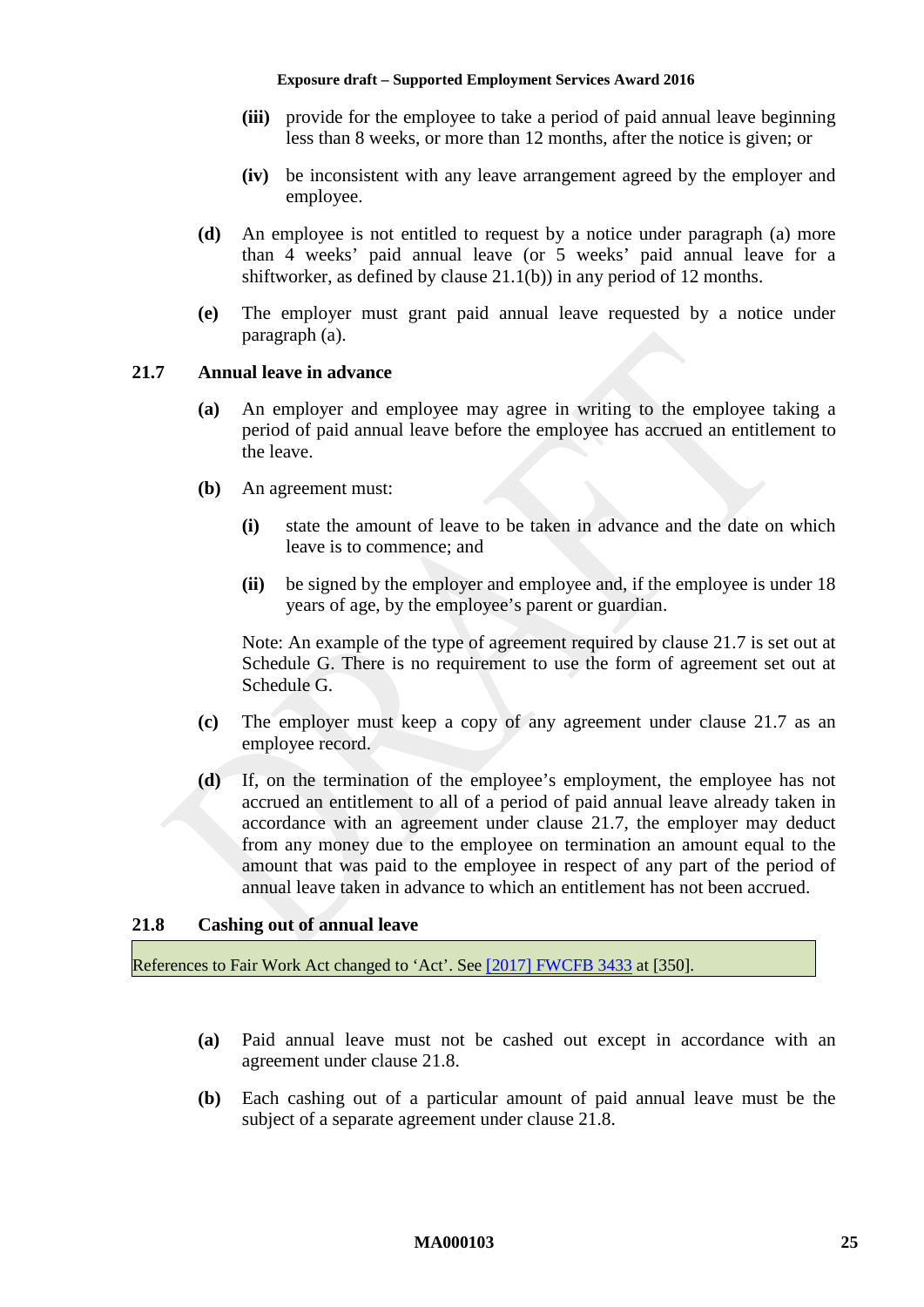- **(c)** An employer and an employee may agree in writing to the cashing out of a particular amount of accrued paid annual leave by the employee.
- **(d)** An agreement under clause [21.8](#page-24-1) must state:
	- **(i)** the amount of leave to be cashed out and the payment to be made to the employee for it; and
	- **(ii)** the date on which the payment is to be made.
- **(e)** An agreement under clause [21.8](#page-24-1) must be signed by the employer and employee and, if the employee is under 18 years of age, by the employee's parent or guardian.
- **(f)** The payment must not be less than the amount that would have been payable had the employee taken the leave at the time the payment is made.
- **(g)** An agreement must not result in the employee's remaining accrued entitlement to paid annual leave being less than 4 weeks.
- **(h)** The maximum amount of accrued paid annual leave that may be cashed out in any period of 12 months is 2 weeks.
- **(i)** The employer must keep a copy of any agreement under clause [21.8](#page-24-1) as an employee record.

Note 1: Under section 344 of the Fair Work Act, an employer must not exert undue influence or undue pressure on an employee to make, or not make, an agreement under clause [21.8.](#page-24-1)

Note 2: Under section 345(1) of the Fair Work Act, a person must not knowingly or recklessly make a false or misleading representation about the workplace rights of another person under clause [21.8.](#page-24-1)

Note 3: An example of the type of agreement required by clause [21.8](#page-24-1) is set out at [Schedule H.](#page-60-0) There is no requirement to use the form of agreement set out at [Schedule H.](#page-60-0)

# <span id="page-25-0"></span>**22. Personal/carer's leave and compassionate leave**

<span id="page-25-1"></span>Personal/carer's leave and compassionate leave are provided for in the NES.

# **23. Parental leave and related entitlements**

<span id="page-25-2"></span>Parental leave and related entitlements are provided for in the NES.

## **24. Public holidays**

**24.1** Public holiday entitlements are provided for in the NES.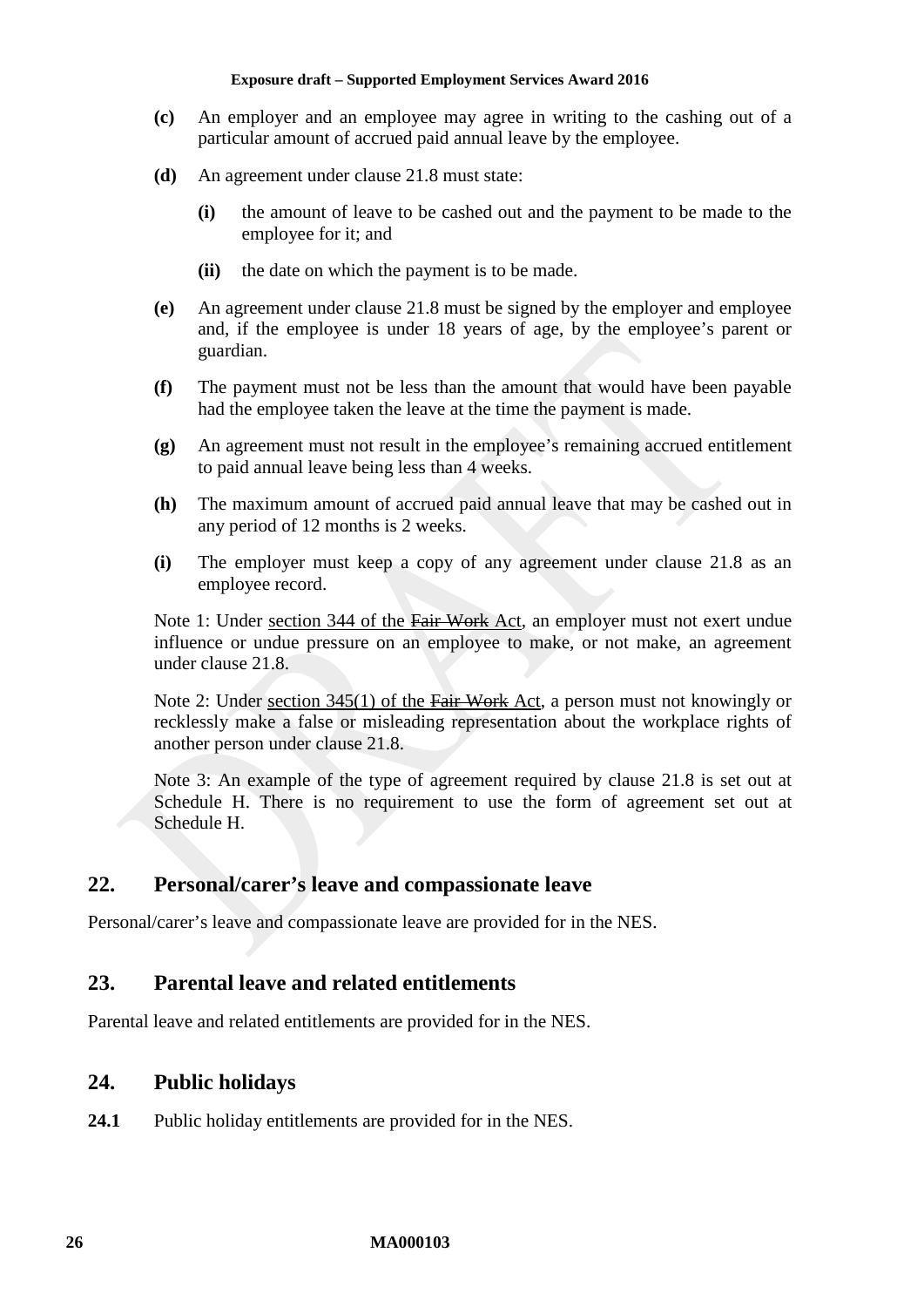- <span id="page-26-0"></span>**24.2** A full-time or part-time employee who works on a public holiday will be paid in accordance with clause [20.4.](#page-21-4)
- <span id="page-26-4"></span>**24.3** An employee, other than a casual employee, who works on Christmas Day, New Year's Day, or both, will be paid at the appropriate holiday rate as provided in clause [20.4](#page-21-4) and if such an employee also works on the substitute day or days, they will be paid at ordinary rates for work on the substituted day or days.
- <span id="page-26-5"></span>**24.4** In addition to the rate in clause [20.4,](#page-21-4) an employee who works on Christmas Day or New Year's Day will either be allowed a substitute holiday at a time convenient to the employer or receive an extra day's wages at ordinary rates.
- **24.5** Clauses [24.3](#page-26-4) and [24.4](#page-26-5) override any other provisions of this award with which they are inconsistent.

## **24.6 Part-day public holidays**

For provisions in relation to part-day public holidays see [Schedule F—](#page-56-0)2017 Part-day public holidays.

## <span id="page-26-1"></span>**25. Community service leave**

<span id="page-26-2"></span>Community service leave is provided for in the NES.

# <span id="page-26-3"></span>**Part 7—Consultation and Dispute Resolution**

## **26. Consultation about major workplace change**

#### **26.1 Employers to notify**

- **(a)** Where an employer has made a definite decision to introduce major changes in production, program, organisation, structure or technology that are likely to have significant effects on employees, the employer must notify the employees who may be affected by the proposed changes and their representatives, if any.
- **(b) Significant effects** include termination of employment; major changes in the composition, operation or size of the employer's workforce or in the skills required; the elimination or diminution of job opportunities, promotion opportunities or job tenure; the alteration of hours of work; the need for retraining or transfer of employees to other work or locations; and the restructuring of jobs. Provided that where this award makes provision for alteration of any of these matters an alteration is deemed not to have significant effect.

#### **26.2 Employers to discuss change**

**(a)** The employer must discuss with the employees affected and their representatives, if any, the introduction of the changes referred to in clause [26,](#page-26-3) the effects the changes are likely to have on employees and measures to avert or mitigate the adverse effects of such changes on employees and must give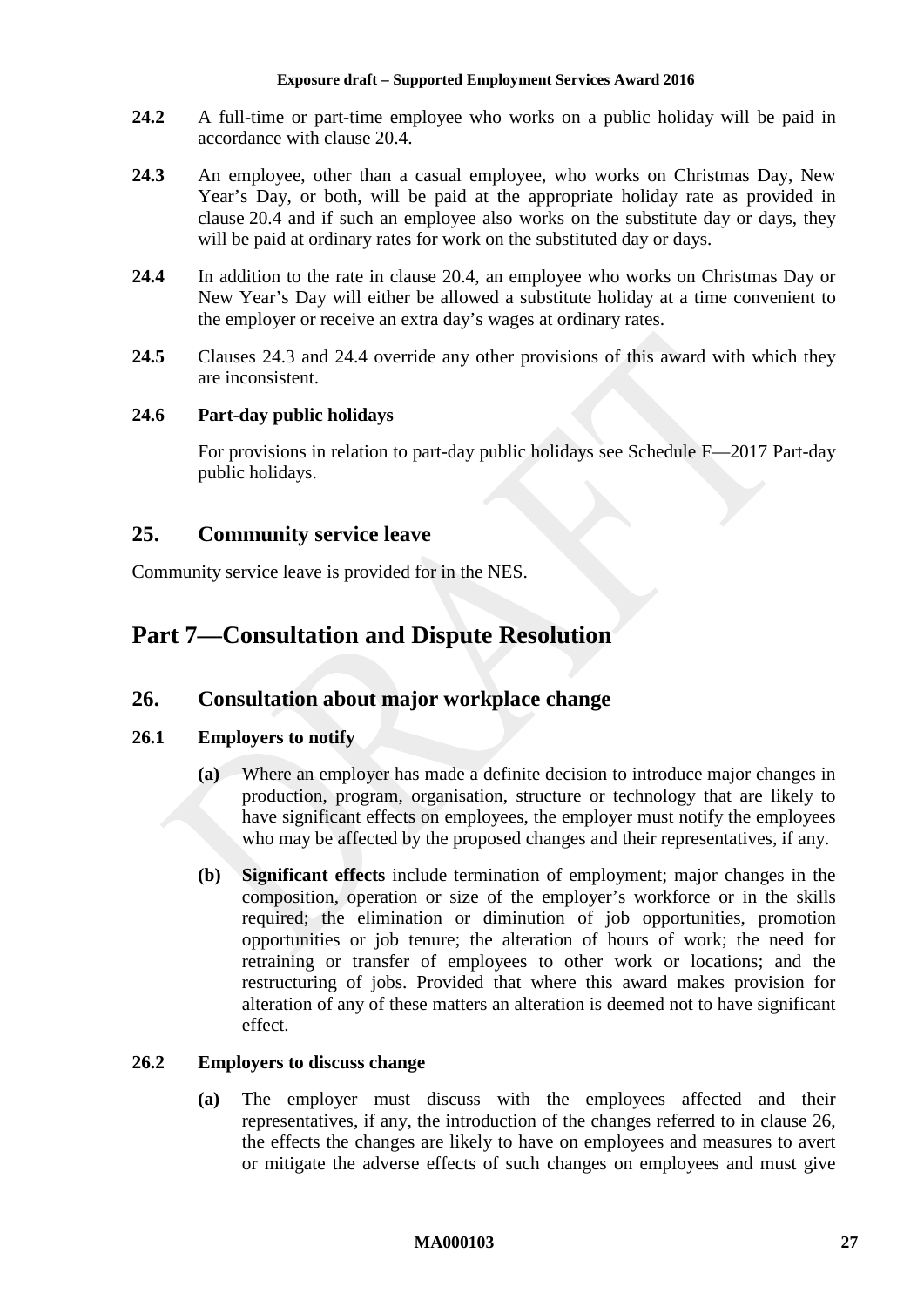prompt consideration to matters raised by the employees and/or their representatives in relation to the changes.

- **(b)** The discussions must commence as early as practicable after a definite decision has been made by the employer to make the changes referred to in clause [26.](#page-26-3)
- **(c)** For the purposes of such discussion, the employer must provide in writing to the employees concerned and their representatives, if any, all relevant information about the changes including the nature of the changes proposed, the expected effects of the changes on employees and any other matters likely to affect employees provided that no employer is required to disclose confidential information the disclosure of which would be contrary to the employer's interests.

## <span id="page-27-0"></span>**27. Consultation about changes to rosters or hours of work**

- **27.1** Where an employer proposes to change an employee's regular roster or ordinary hours of work, the employer must consult with the employee or employees affected and their representatives, if any, about the proposed change.
- **27.2** The employer must:
	- **(a)** provide to the employee or employees affected and their representatives, if any, information about the proposed change (for example, information about the nature of the change to the employee's regular roster or ordinary hours of work and when that change is proposed to commence);
	- **(b)** invite the employee or employees affected and their representatives, if any, to give their views about the impact of the proposed change (including any impact in relation to their family or caring responsibilities); and
	- **(c)** give consideration to any views about the impact of the proposed change that are given by the employee or employees concerned and/or their representatives.
- **27.3** The requirement to consult under this clause does not apply where an employee has irregular, sporadic or unpredictable working hours.
- **27.4** These provisions are to be read in conjunction with other award provisions concerning the scheduling of work and notice requirements.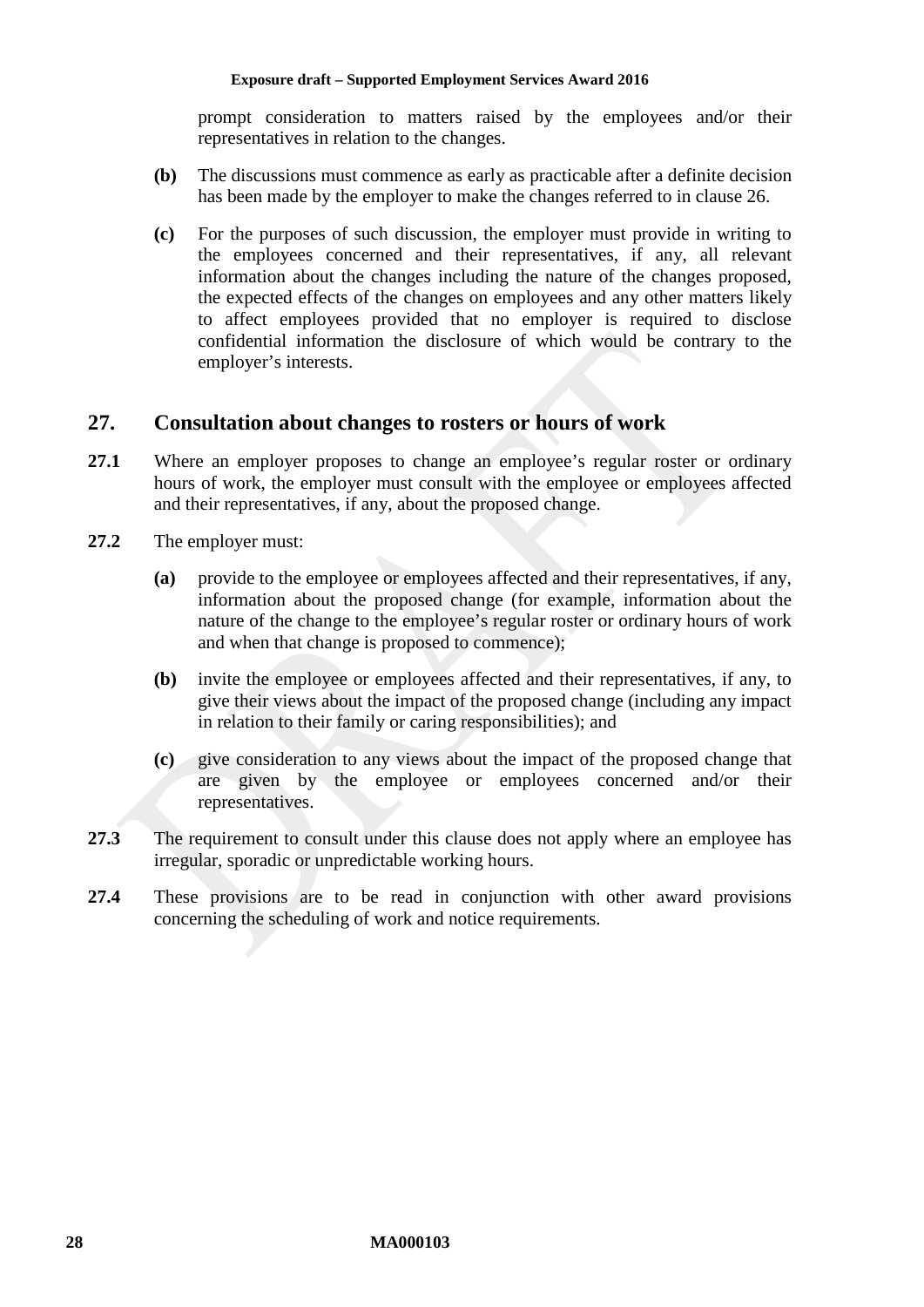## <span id="page-28-1"></span>**28. Dispute resolution**

- <span id="page-28-4"></span>28.1 In the event of a dispute about a matter under this award, or a dispute in relation to the NES, in the first instance the parties must attempt to resolve the matter at the workplace by discussions between the employee or employees concerned and the relevant supervisor. If such discussions do not resolve the dispute, the parties will endeavour to resolve the dispute in a timely manner by discussions between the employee or employees concerned and more senior levels of management as appropriate.
- 28.2 If a dispute about a matter arising under this award or a dispute in relation to the NES is unable to be resolved at the workplace, and all appropriate steps under clause [28.1](#page-28-4) have been taken, a party to the dispute may refer the dispute to the Fair Work Commission.
- **28.3** The parties may agree on the process to be utilised by the Fair Work Commission including mediation, conciliation and consent arbitration.
- <span id="page-28-5"></span>**28.4** Where the matter in dispute remains unresolved, the Fair Work Commission may exercise any method of dispute resolution permitted by the Act that it considers appropriate to ensure the settlement of the dispute.
- **28.5** An employer or employee may appoint another person, organisation or association to accompany and/or represent them for the purposes of this clause.

References to 'occupational health and safety' amended as per [\[2017\] FWCFB 3433](https://www.fwc.gov.au/documents/decisionssigned/html/2017fwcfb3433.htm) at [382].

<span id="page-28-0"></span>**28.6** While the dispute resolution procedure is being conducted, work must continue in accordance with this award and the Act. Subject to applicable occupational work health and safety legislation, an employee must not unreasonably fail to comply with a direction by the employer to perform work, whether at the same or another workplace, that is safe and appropriate for the employee to perform.

# <span id="page-28-3"></span><span id="page-28-2"></span>**Part 8—Termination of Employment and Redundancy**

## **29. Termination of employment**

**29.1** Notice of termination is provided for in the NES.

#### **29.2 Notice of termination by an employee**

The notice of termination required to be given by an employee is the same as that required of an employer except that there is no requirement on the employee to give additional notice based on the age of the employee concerned. If an employee fails to give the required notice the employer may withhold from any monies due to the employee on termination under this award or the NES, an amount not exceeding the amount the employee would have been paid under this award in respect of the period of notice required by this clause less any period of notice actually given by the employee.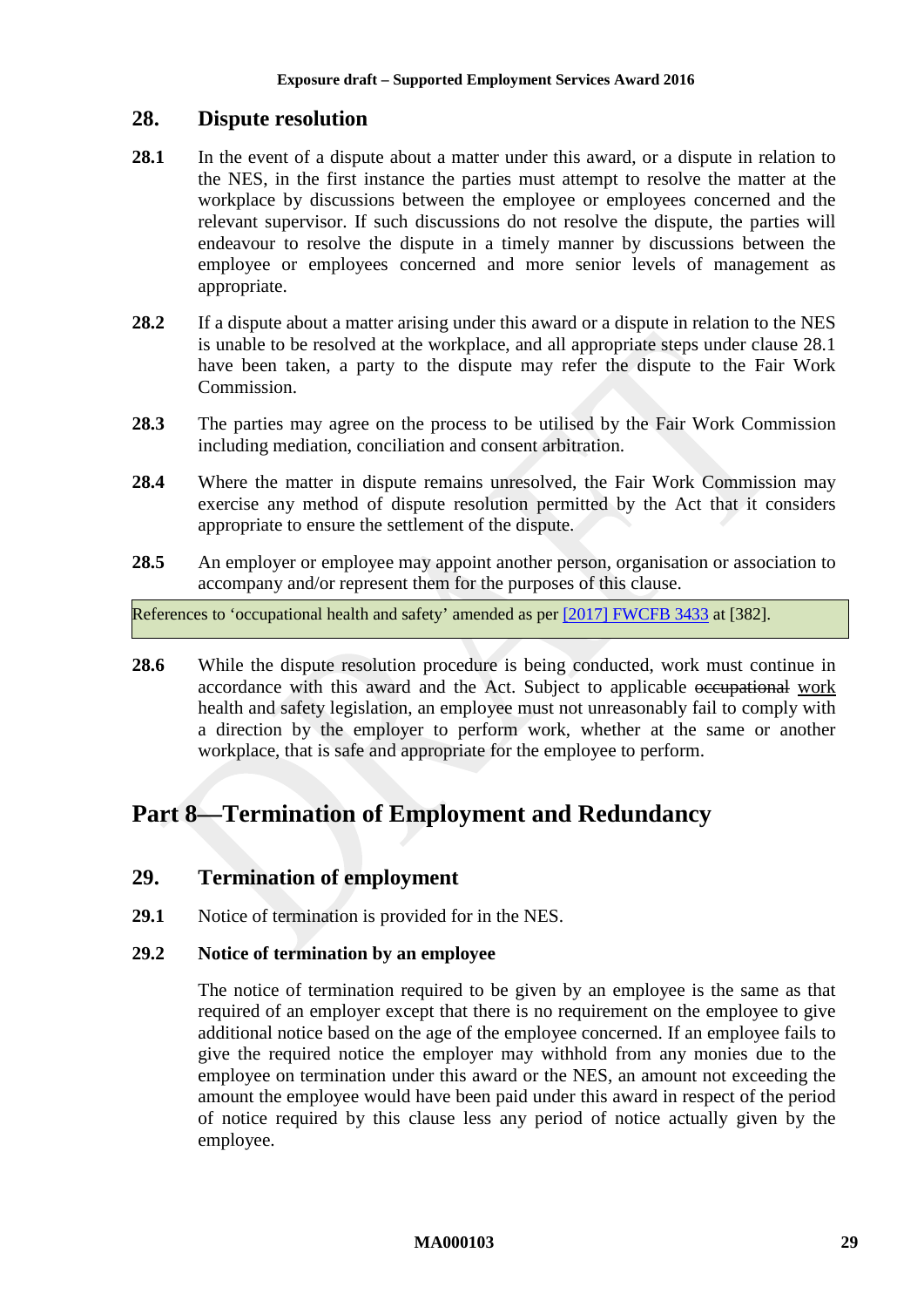# <span id="page-29-0"></span>**30. Redundancy**

<span id="page-29-1"></span>Redundancy pay is provided for in the NES.

# **31. Transfer to lower paid job on redundancy**

Where an employee is transferred to lower paid duties by reason of redundancy, the same period of notice must be given as the employee would have been entitled to if the employment had been terminated and the employer may, at the employer's option, make payment instead of an amount equal to the difference between the former ordinary time rate of pay and the ordinary time rate of pay for the number of weeks of notice still owing.

# <span id="page-29-2"></span>**32. Employee leaving during notice period**

An employee given notice of termination in circumstances of redundancy may terminate their employment during the period of notice. The employee is entitled to receive the benefits and payments they would have received under clause [30—Redundancy](#page-29-0) had they remained in employment until the expiry of the notice, but is not entitled to payment instead of notice.

# <span id="page-29-3"></span>**33. Job search entitlement**

## **33.1 Job search entitlement for notice of termination of employment**

Where an employer has given notice of termination to an employee, an employee must be allowed up to one day's time off without loss of pay for the purpose of seeking other employment. The time off is to be taken at times that are convenient to the employee after consultation with the employer.

## **33.2 Job search entitlement—redundancy**

#### **(a) Time off for seeking other employment**

An employee given notice of termination in circumstances of redundancy must be allowed up to one day's time off without loss of pay during each week of notice for the purpose of seeking other employment.

#### **(b) Proof of attendance**

If the employee has been allowed paid leave for more than one day during the notice period for the purpose of seeking other employment, the employee must, at the request of the employer, produce proof of attendance at an interview or they will not be entitled to payment for the time absent. For this purpose a statutory declaration is sufficient.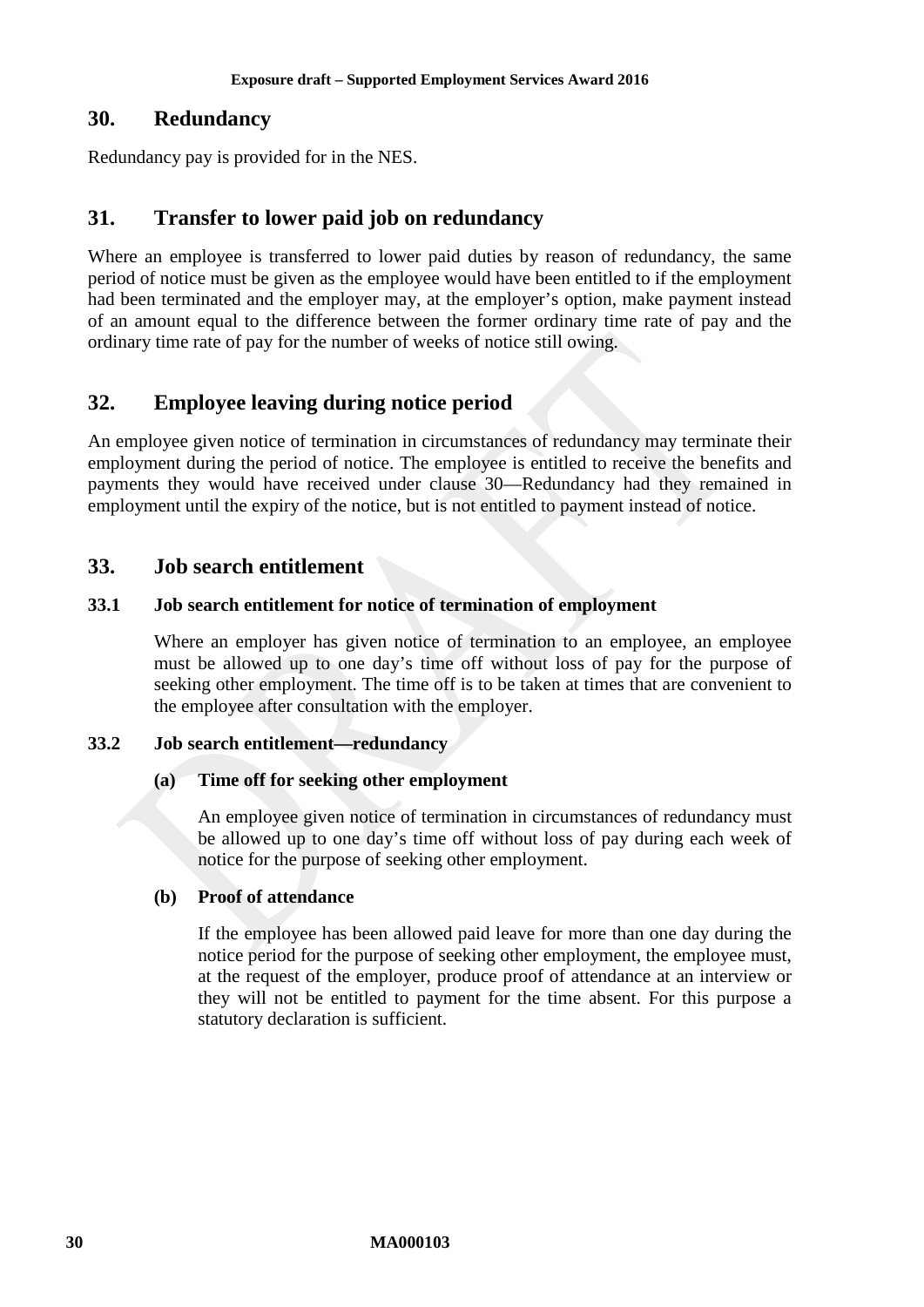# <span id="page-30-1"></span><span id="page-30-0"></span>**Schedule A—Classification Definitions**

## **A.1 Grade 1**

References to 'occupational health and safety' amended as pe[r \[2017\] FWCFB 3433](https://www.fwc.gov.au/documents/decisionssigned/html/2017fwcfb3433.htm) at [382].

- **A.1.1** An employee engaged in this grade will undertake up to 38 hours induction training which may include information on the employer's business, conditions of employment, introduction to supervisors and fellow employees, training and career path opportunities, worksite layout, work and documentation procedures, occupational work health and safety, equal employment opportunity and quality control/assurances.
- **A.1.2** An employee at this level performs basic routine duties essentially of a manual nature and to their level of training. Persons at this level exercise minimal judgment and work under direct supervision whilst undergoing structured training to Grade 2.
- **A.1.3** Examples of duties at this grade include basic cleaning within a kitchen or food preparation area including cleaning of dishes, tins and utensils, labouring, sorting, packing, labelling, clipping, document preparation and routine basic assembly tasks and basic picking, pruning and cultivation activities.

## **A.1.4 Art Union seller**

This grade applies to Art Union sellers whose performance is at or near the minimum agreed level.

# **A.2 Grade 2**

- **A.2.1** An employee who has completed at least three months' structured training so as to enable them to perform work within the scope of this level.
- **A.2.2** An employee at this level:
	- **(a)** performs work above and beyond the skills of an employee at Grade 1 and to the level of their training;
	- **(b)** works under direct supervision either individually or in a team environment; and
	- **(c)** understands and undertakes basic quality control/assurance procedures including the ability to recognise basic quality deviation/faults.
- **A.2.3** Indicative of the tasks which an employee at this level may perform are the following:

#### **(a) Engineering**

• repetition work on automatic, semiautomatic or single purpose machines or equipment: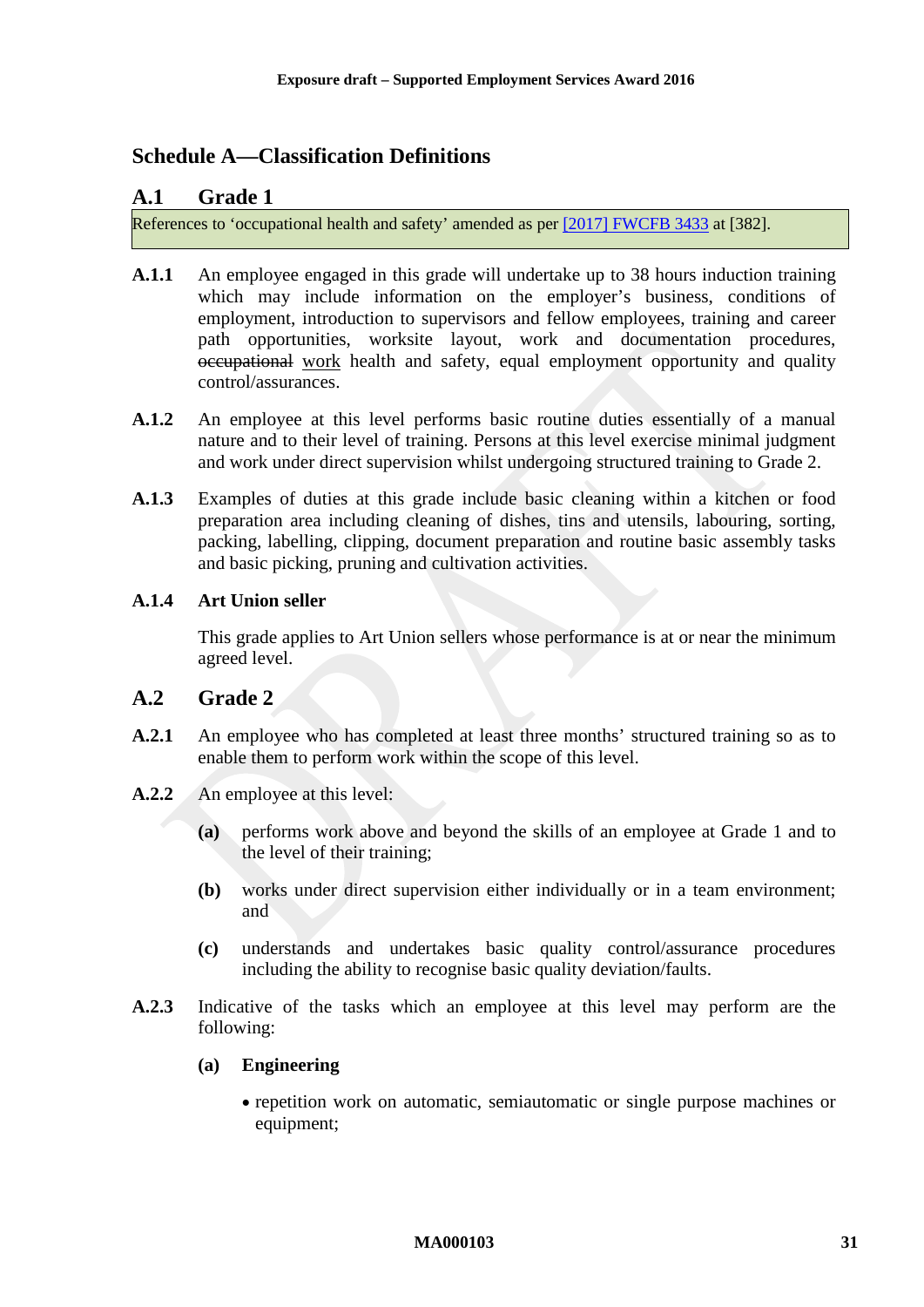- assembles components using basic written, spoken and/or diagrammatic instructions in an assembly environment;
- uses selected hand tools;
- boiler cleaning; and/or
- uses hand trolleys and pallet trucks.

## **(b) Microfilm**

- document copying;
- microfilm/scanner operator basic; and/or
- packaging, labelling and collating.

## **(c) Catering**

- assistance to employees who are cooking and performing delivery tasks;
- removing food plates;
- setting and/or wiping down tables;
- cleaning and tidying of associated areas;
- general clearing duties within a kitchen or food preparation area and scullery; and/or
- assembly and preparation of ingredients for cooking.

#### **(d) Leather and canvas goods and sewing**

- repetition sewing work on automatic, semiautomatic or single purpose machines (including basic operation of sewing machines) requiring some discretion with respect to kind, quantity, pressure, temperature or running speed;
- rudimentary marking and hand cutting;
- gluing (making basic eyelets) of small items;
- manufactures components and/or assembles to finished product;
- die cutting using clicking press on canvas material within the scope of this grade; and/or
- sorting, checking and packing.

## **(e) Clerical support**

• clerical or routine office duties including basic typing, checking figures, matching documents, simple calculating, collating, sorting or filing, photocopying and handling of mail; and/or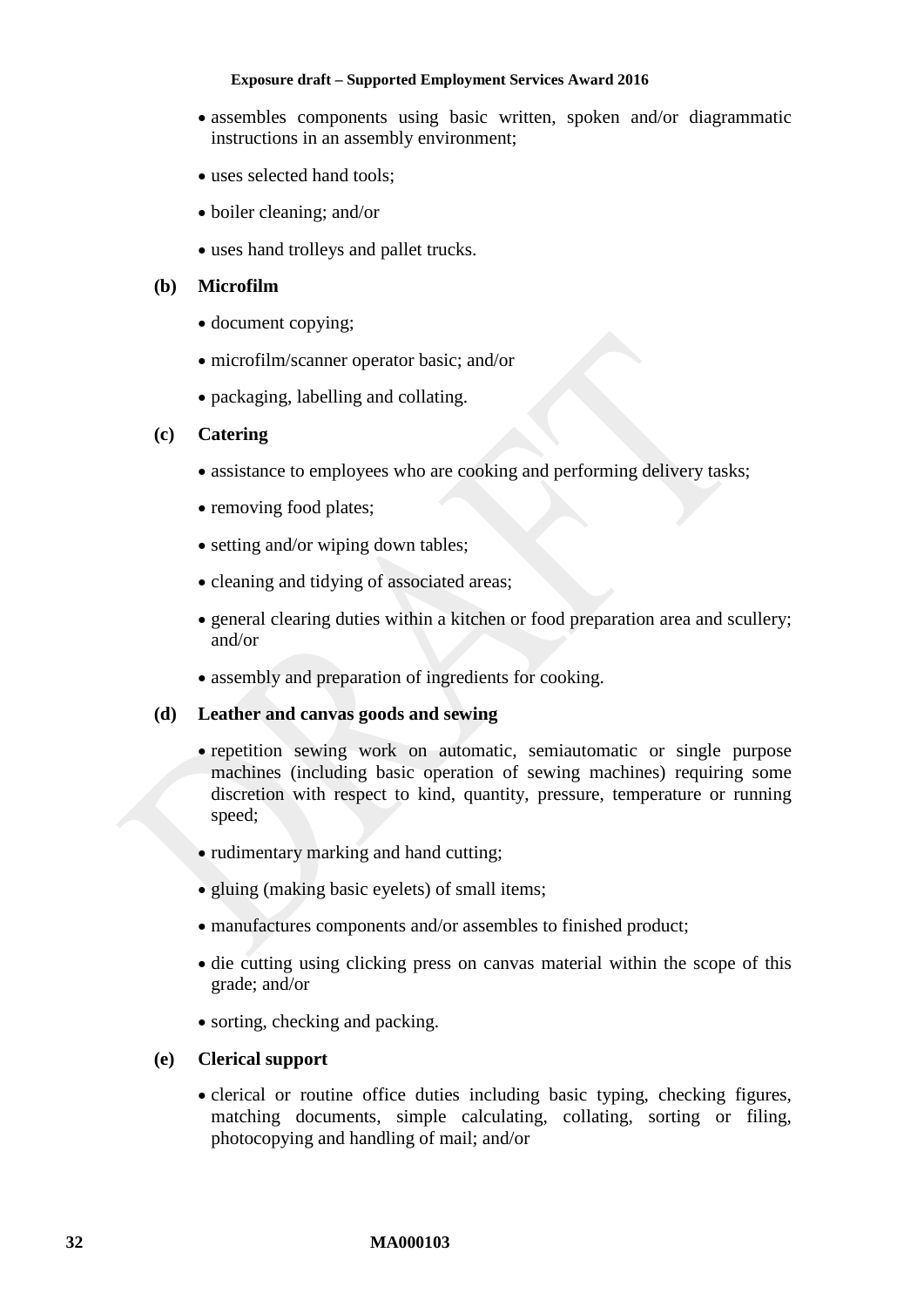• cashier and banking functions under direct supervision.

#### **(f) Timberwork**

- labouring;
- repetition work on automatic, semi-automatic or single purpose machines or equipment;
- sorting;
- packing;
- undercoat painting; and/or
- assembly.

## **(g) Gardening**

- basic grounds and lawn maintenance, including use of lawn-mower and whipper snipper;
- re-potting; and/or
- basic labouring.

## **(h) Laundries**

- labouring (manual handling);
- folding; and/or
- loading.

#### **(i) Specialist packaging**

- sorting (manual);
- labelling;
- folding;
- stacking;
- use of hand trolleys, pallet trucks;
- taping;
- heat sealing;
- stapling
- filling; and/or
- check weighing.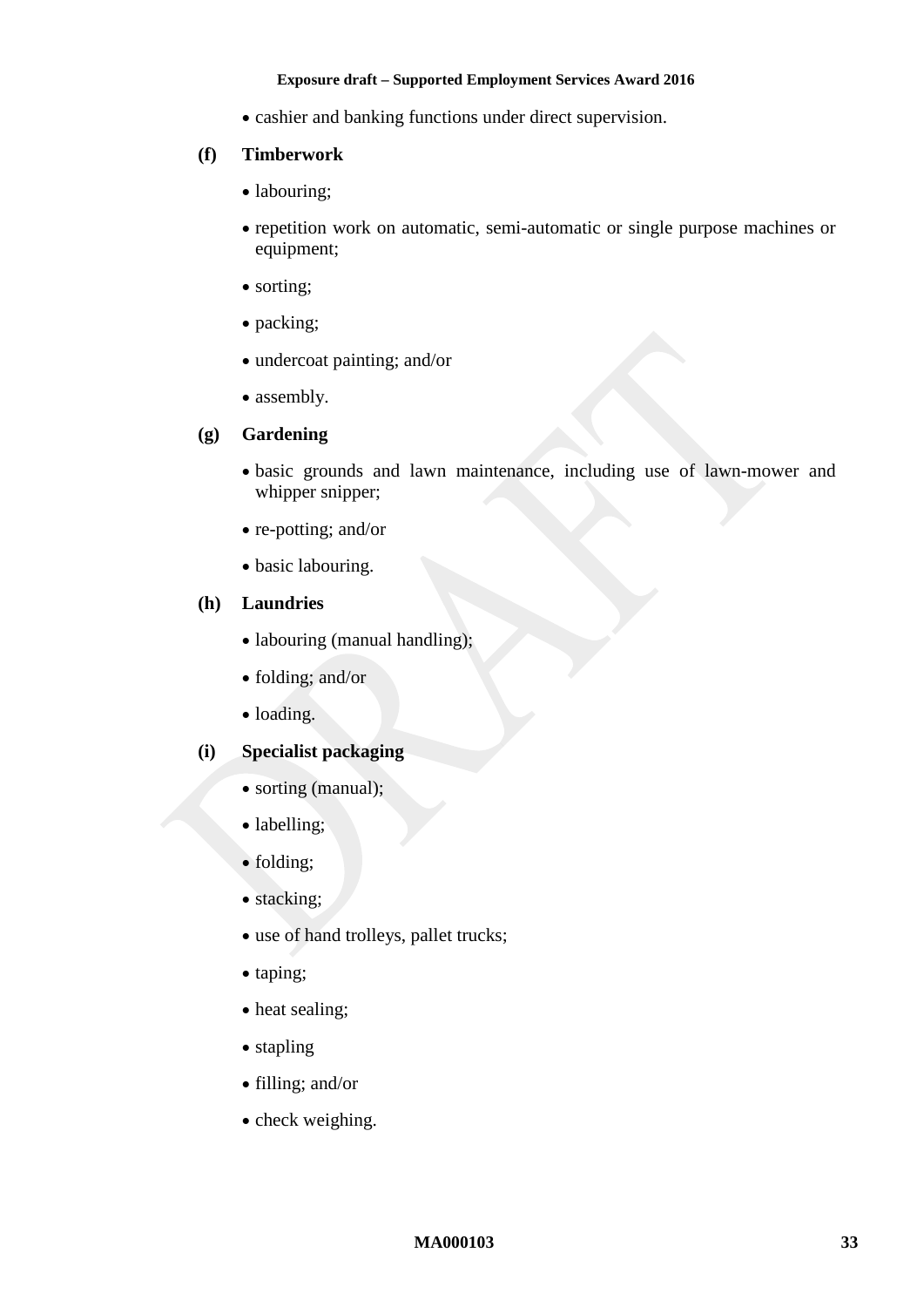#### **(j) Printing/Bookbinding**

- labouring:
- sorting;
- labelling;
- packaging;
- gluing (manual); and/or
- assembly.

#### **(k) Foam and plastic**

- reception work on automatic, semiautomatic or single purpose machine or equipment;
- maintaining records;
- performing basic test functions, with an ability to measure accurately using gauges and meters;
- operate hand-operated transport and lifting devices;
- operate granulating, reclaiming, crumbling and shedding machines;
- trimming, cutting, gluing, sealing, assembling or wrapping finished goods;
- operate slitting and/or setting machines;
- operate automatic and manual press machines;
- repair airbags, belts and cables, fit terminals and cables; and/or
- operate machinery that requires basic set-up skills.

#### **(l) Horticulture and related activities**

- operation of powered tools including picking and harvesting equipment not requiring a license;
- operation of irrigation of spraying equipment;
- operating tractors with engine capacity up to 70kW;
- grading, sorting and packing; and/or
- may be required to make sales from a restricted range of products.

#### **(m) Commercial biscuit and pastry making**

- biscuit forming machine operator able to set up, control and efficiently operate and maintain the web on at least one production plant;
- assists and periodically relieves mixer;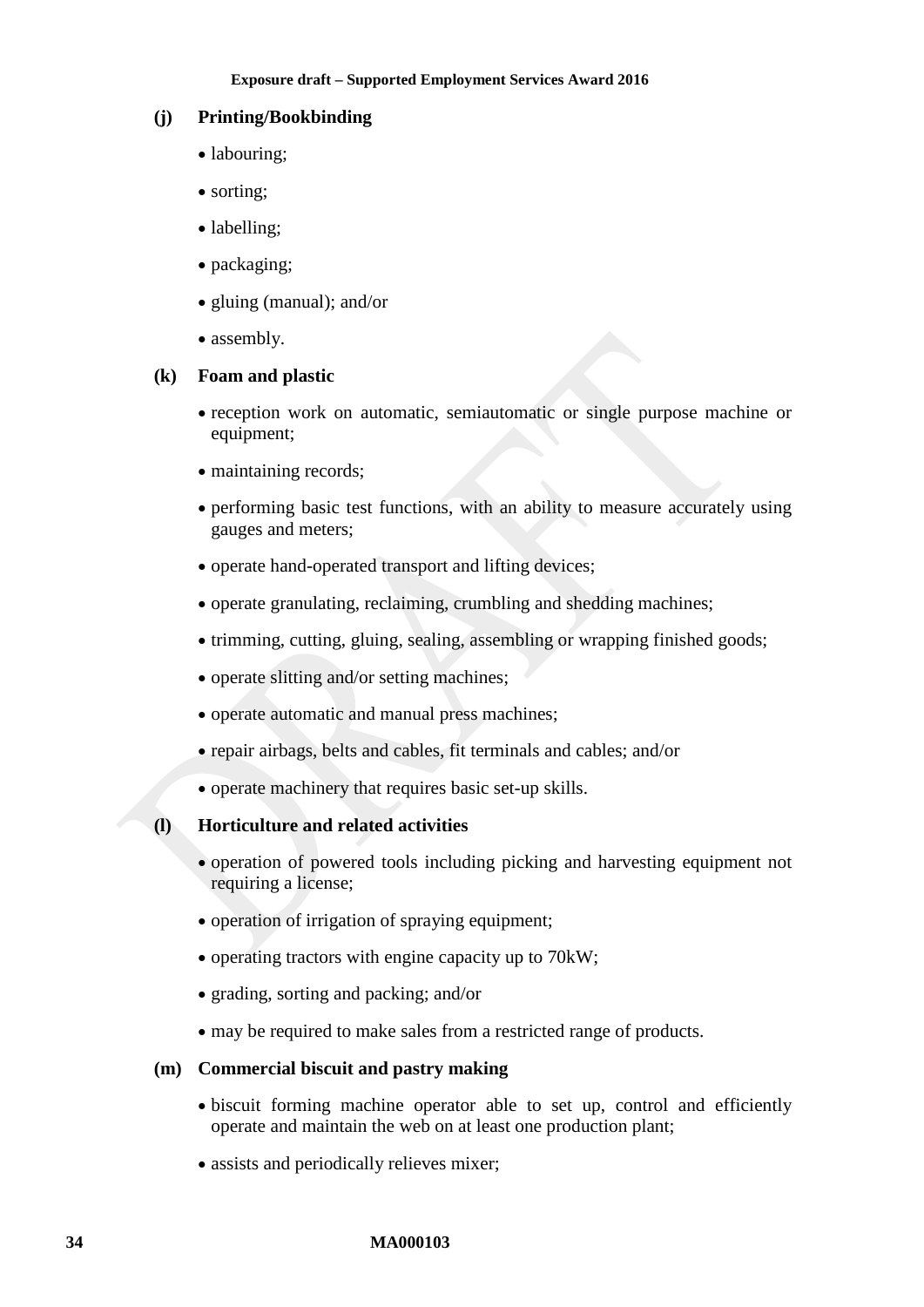- general hand and line hand duties involving loading, unloading and handling ingredients and semi-processed ingredients, cleaning or washing utensils or equipment;
- weighing, checking, gauging product, packed products or packaging materials; and/or
- packing product for despatch.

## **(n) Recycling**

- general labouring;
- sorting;
- loading bailing and strapping equipment; and/or
- shredding.

## **A.2.4 Art Union seller**

This grade applies to Art Union sellers whose performance during two consecutive Art Unions has met the enhanced performance levels of this grade.

# **A.3 Grade 3**

- **A.3.1** An employee who has completed relevant training so as to enable the employee to perform work within the scope of this level.
- **A.3.2** An employee at this level:
	- **(a)** performs work above and beyond the skills of an employee at Grade 2 and to the level of their training;
	- **(b)** is responsible for the quality of their own work subject to routine supervision;
	- **(c)** works under routine supervision either individually or in a team environment; and
	- **(d)** exercises discretion within their level of skills and training.
- **A.3.3** Indicative of the tasks which an employee at this level may perform are the following:

#### **(a) Engineering**

- operates machinery and equipment requiring the exercise of skills and knowledge beyond that of an employee at Grade 2;
- non-trade engineering skills;
- sorting, checking, packing (other than repetitive packing in a standard container or containers in which such goods are ordinarily sold);
- basic soldering techniques:

#### **MA000103 35**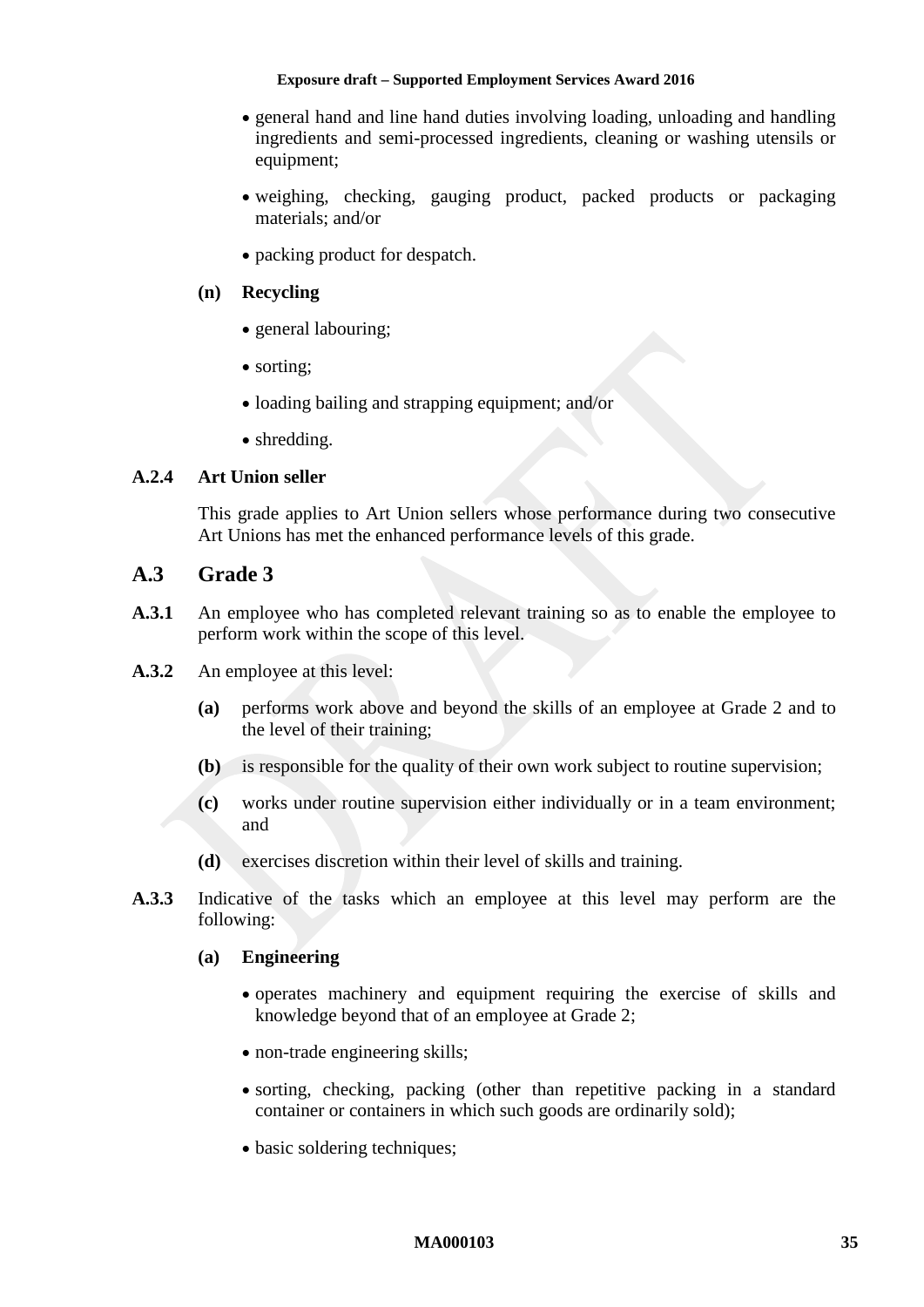- operation of forklifts, roving pendant type overhead cranes and winch operation;
- assists one or more tradespersons;
- third class machinist and/or welding operation, drilling/tapping machine operators; and/or
- rewind machine operators.

## **(b) Catering**

- specialised non-cooking duties in a kitchen or food preparation area; and/or
- elementary cooking including finger and take-away food.

## **(c) Leather and canvas goods and sewing**

- operates machinery and equipment requiring the exercise of skill, knowledge and judgment in the layout of product beyond that of an employee at Grade 2;
- operates heavy duty and special duty application sewing machines including bias binders;
- ability to perform basic machine setting skills and control adjustments;
- assists one or more tradespersons; and/or
- die cutting using click press on canvas material with discretion, within the scope of this grade.

## **(d) Microfilm**

- microfilm camera operator;
- microfilm jacketing; and/or
- dark room operators.

#### **(e) Clerical support**

- general clerical or office duties within a regular work routine such as typing, operates a switchboard and basic data entry; and/or
- receiving, despatching, documenting and recording of goods.

#### **(f) Timberwork**

- nail gun work;
- sewing (manual);
- cutting (manual);
- painting; and/or
- more complex assembly.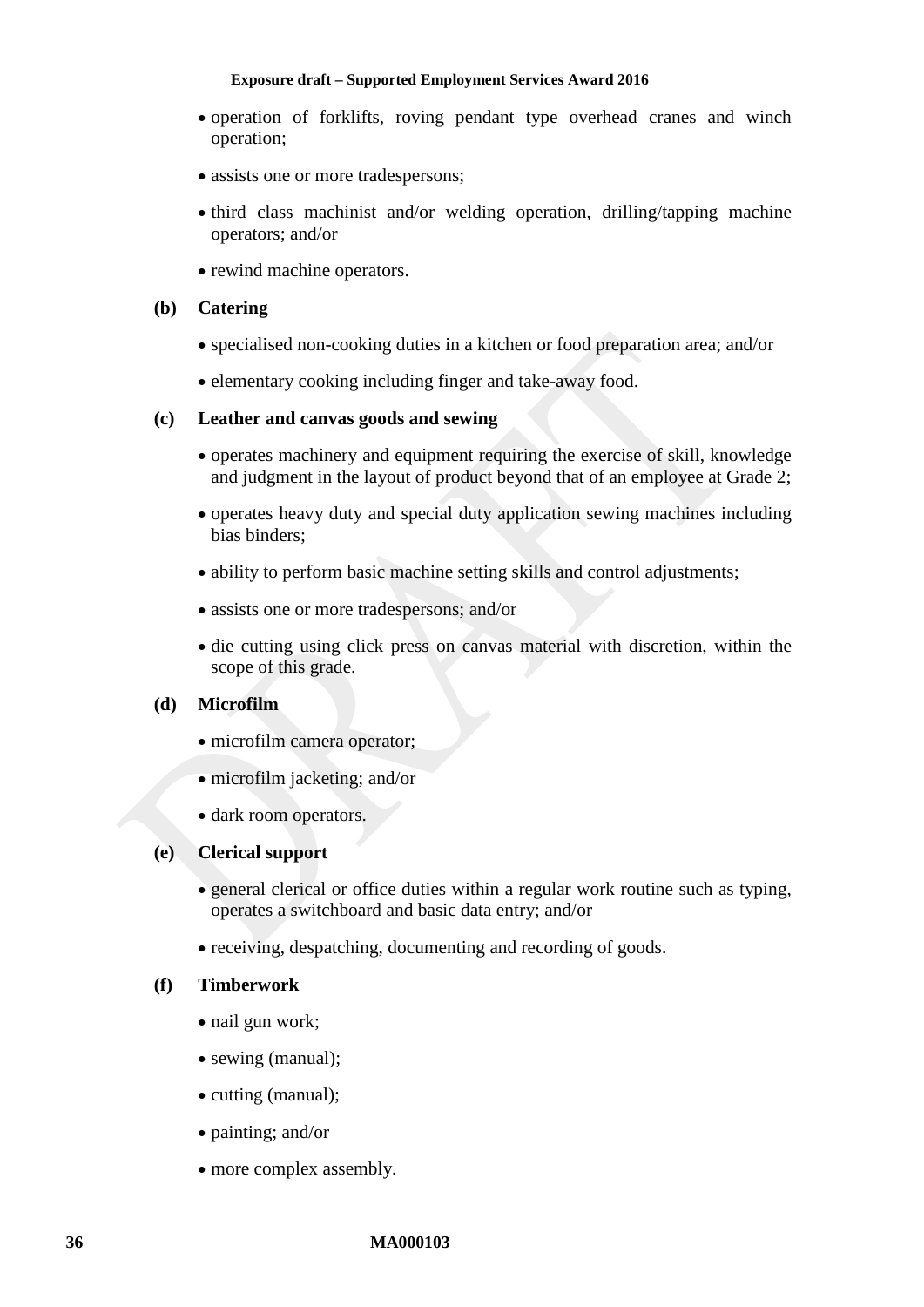#### **(g) Gardening**

- propagation and gardening;
- uses self-drive lawn-mowers; and/or
- landscaping.

#### **(h) Laundries**

- laundering (other than labouring);
- sealing;
- stamping; and/or
- basic machine operation.

#### **(i) Specialist packaging**

- more complex packaging blister packaging, shrink wrapping, flow wrapping, skin packing, pallet wrapping (including weighing and measuring);
- operation of more complex machinery; and/or
- operation of forklifts.

#### **(j) Printing/bookbinding**

- strapping;
- stores assistant;
- basic machine operation;
- manual guillotine work;
- use of gluing machines; and/or
- more complex assembly.

#### **(k) Foam and plastic**

- operates with flexibility between assembly/process stations;
- basic inventory control in the contact of the production process;
- basic keyboard skills;
- operates mixing and milling machines that require set up and operating skills;
- ability to measure accurately using gauges and meters; and/or
- operation of mobile equipment including forklifts, hand trolleys and pallet trucks.

#### **MA000103 37**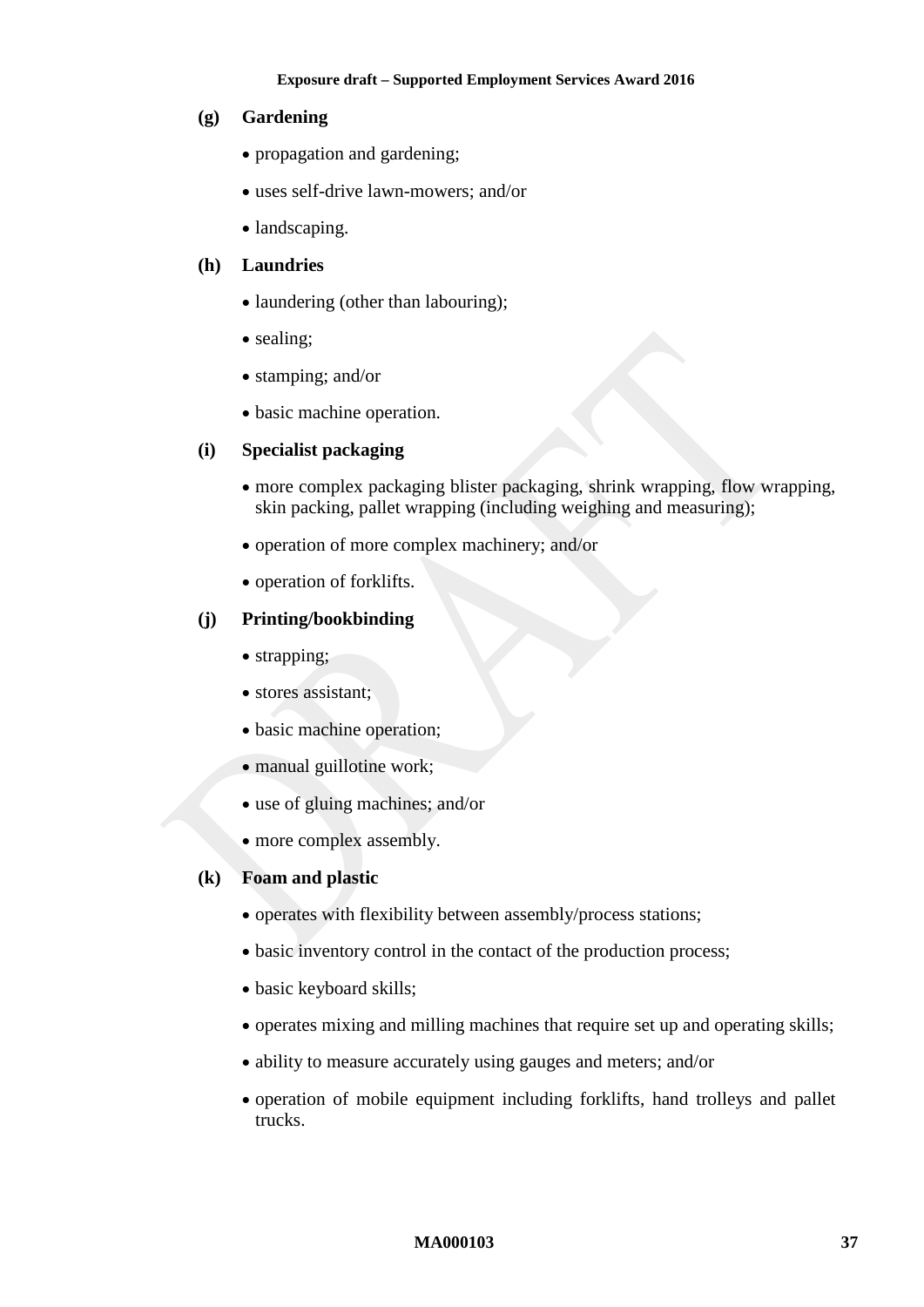#### **(l) Cleaning**

- vacuuming and spot cleaning of carpets and soft furnishings;
- sweeping and mopping;
- toilet cleaning;
- rubbish collection:
- cleaning of glass, both internal and external; and/or
- polishing.

#### **(m) Commercial biscuit and pastry making**

- biscuit forming machine operator, able to set up, control and efficiently operate one or more pieces of biscuit forming and ancillary equipment and maintain all webs; and/or
- mixing ingredients for dough, batters and icings, melting chocolate and making jellies or syrups.

## **(n) Horticulture and related activities**

- operation of forklifts; powered trolleys; and/or
- Box making.

#### **(o) Recycling**

- operate bailing and strapping equipment; and/or
- operate recycling equipment.

## **A.4 Grade 4**

- A.4.1 An employee who has completed relevant training so as to enable the employee to perform work within the scope of this level.
- **A.4.2** An employee at this level:
	- **(a)** performs work above and beyond the skills of an employee at Grade 3 and to the level of their training;
	- **(b)** works from complex instructions and procedures;
	- **(c)** assists in the provision of on-the-job training to a limited degree;
	- **(d)** co-ordinates work in a team environment or works individually under general supervision; and
	- **(e)** is responsible for assuring the quality of their own work.
- **A.4.3** Indicative of the tasks which an employee at this level may perform are the following: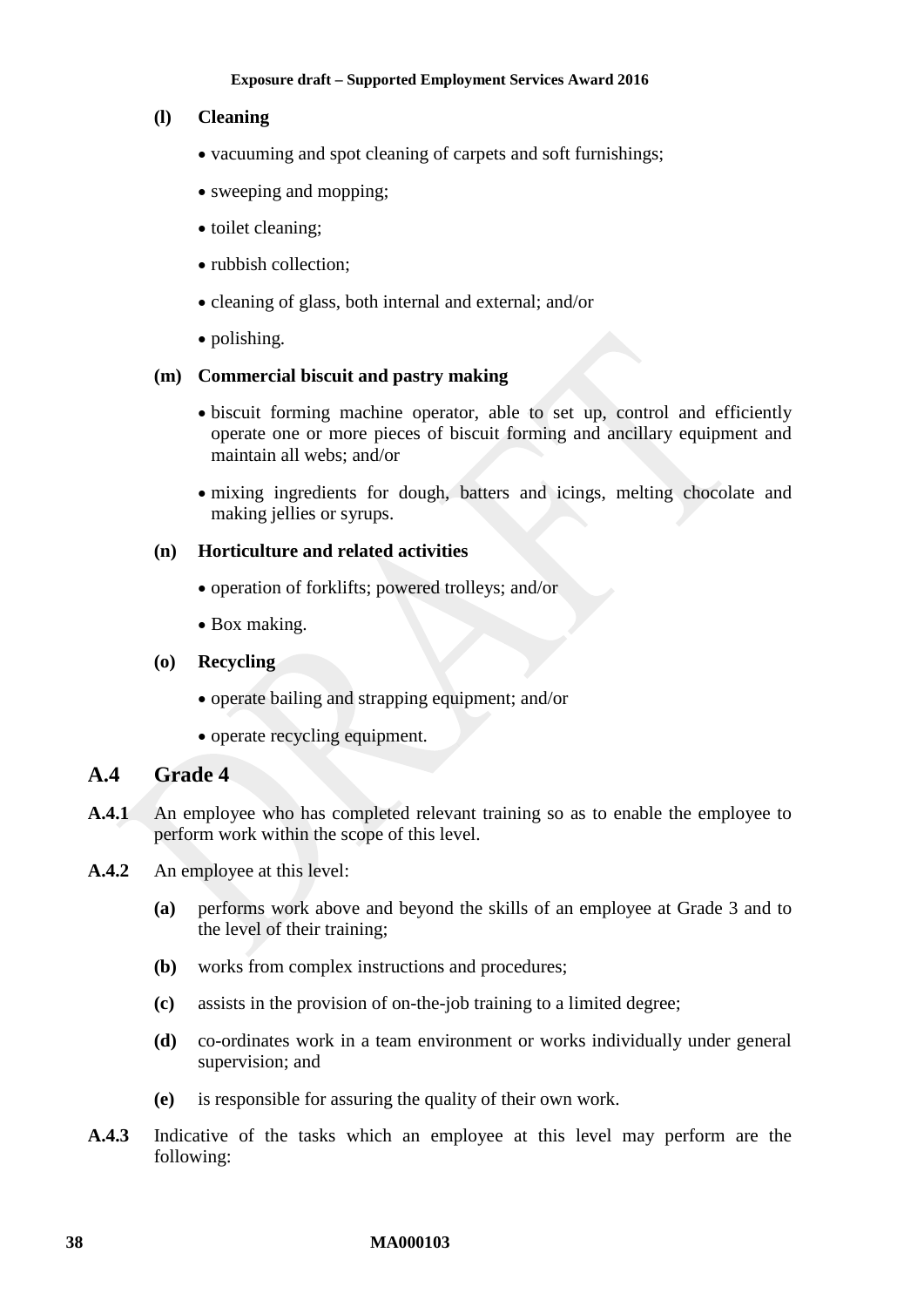#### **(a) Engineering**

- uses precision measuring instruments;
- some machine setting, loading and operation;
- use of tools and equipment within the scope (basic non-trades maintenance);
- general welding to as 1554 standard at basic level;
- second class machinist operators;
- paint line operator;
- basic engineering and fault finding skills;
- performs basic quality checks on the work of others;
- licensed and certified for forklift, engine driving and crane driving operations to a level higher than Grade 3;
- has a knowledge of the employer's operation as it relates to production process;
- lubrication of production machinery equipment; and/or
- assists in the provision of on-the-job training in conjunction with tradespersons and supervisors/trainees.

#### **(b) Catering**

- undertaking general waiting duties of food including cleaning of tables with minimum supervision;
- assist in cookery class demonstrations; and/or
- basic cooking under general supervision.

#### **(c) Leather and canvas and sewing**

- cutter who has a knowledge of all types of weights of materials made and used in the trades and who is capable of laying out and cutting all types of material of work and who can mark out and prepare for the machinery and the finish for the work concerned;
- lays out, cuts, assembles and repairs canvas and related products such as awnings, tents, tarpaulins, horse rugs and caravan annexes;
- lays out full-scale drawings according to blueprints or sketches;
- cuts materials with power cutters;
- die cutting using clicking press (on leather where the employee is required to exercise discretion as to the kind and quality of material cut); and/or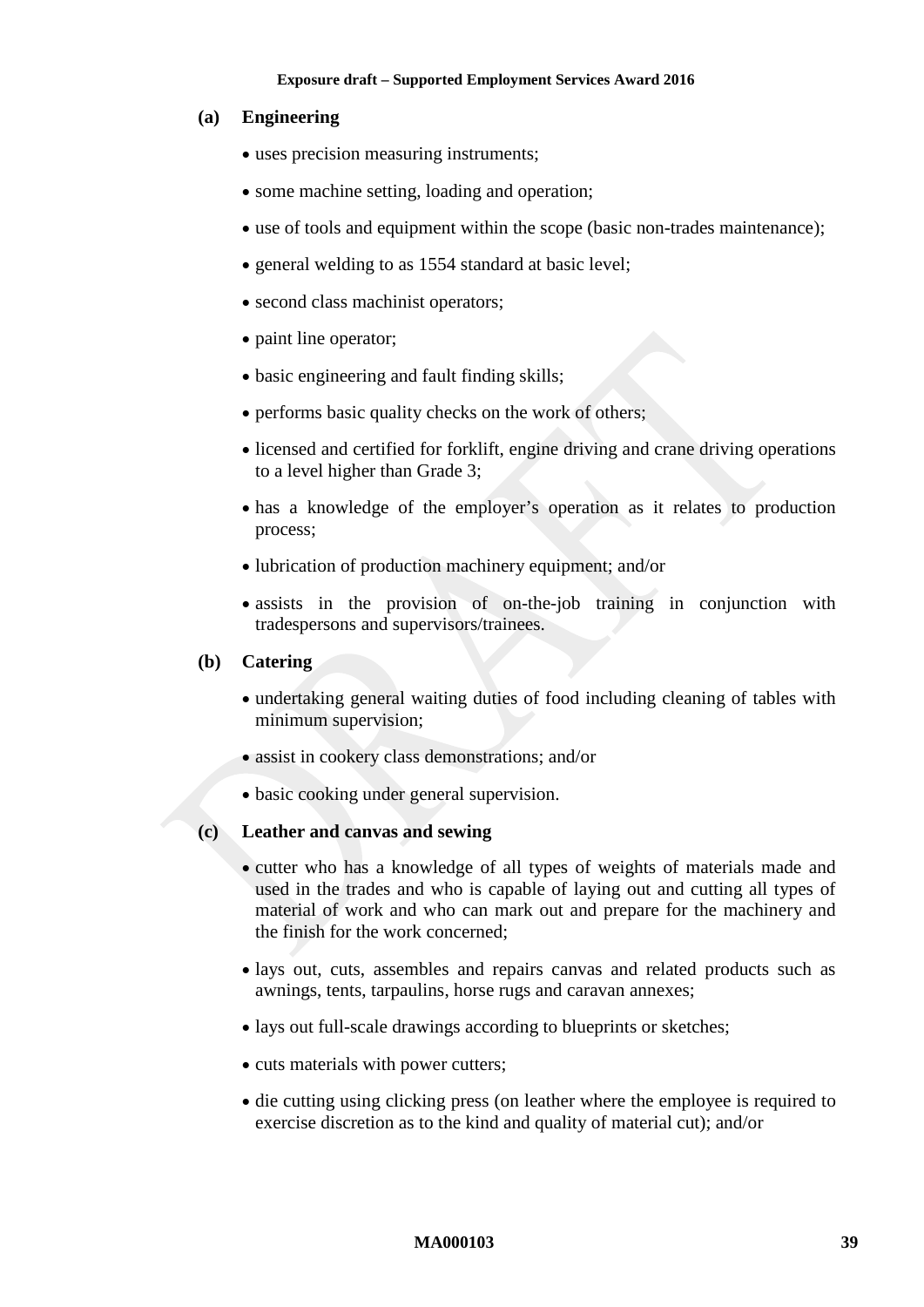• minor machine maintenance including lubrication of (automatic and semiautomatic) production equipment.

## **(d) Clerical and support**

- clerical duties of audio typing, stenography, complex word processing, spread sheet and basic data processing, desk top publishing, tabulating machine operation, computer operator; and/or
- clerical duties under limited supervision.

#### **(e) Timberwork**

- complex painting (i.e. use of machines); and/or
- complex cutting and sewing (i.e. use of machines).

## **(f) Gardening**

- operates gardening machinery (including the use and care of lawn-mowers, edging machines and rotary hoes); and/or
- experienced gardening work and demonstrated competence in plant and lawn maintenance and development, tree and shrub identification.

## **(g) Laundries**

- laundering (includes wide knowledge of machine operations, garment sorting and appropriate use of chemicals);
- repair of linen, clothing—general alterations; and/or
- basic tailoring.

## **(h) Specialist packaging**

- ordering;
- despatching; and/or
- inventory/record keeping.

## **(i) Printing/bookbinding**

- low level supervision;
- more complex binding;
- compactor operation;
- quality control (basic); and/or
- machine guillotine work.

## **(j) Foam and plastic**

• use precision measuring instruments;

#### **40 MA000103**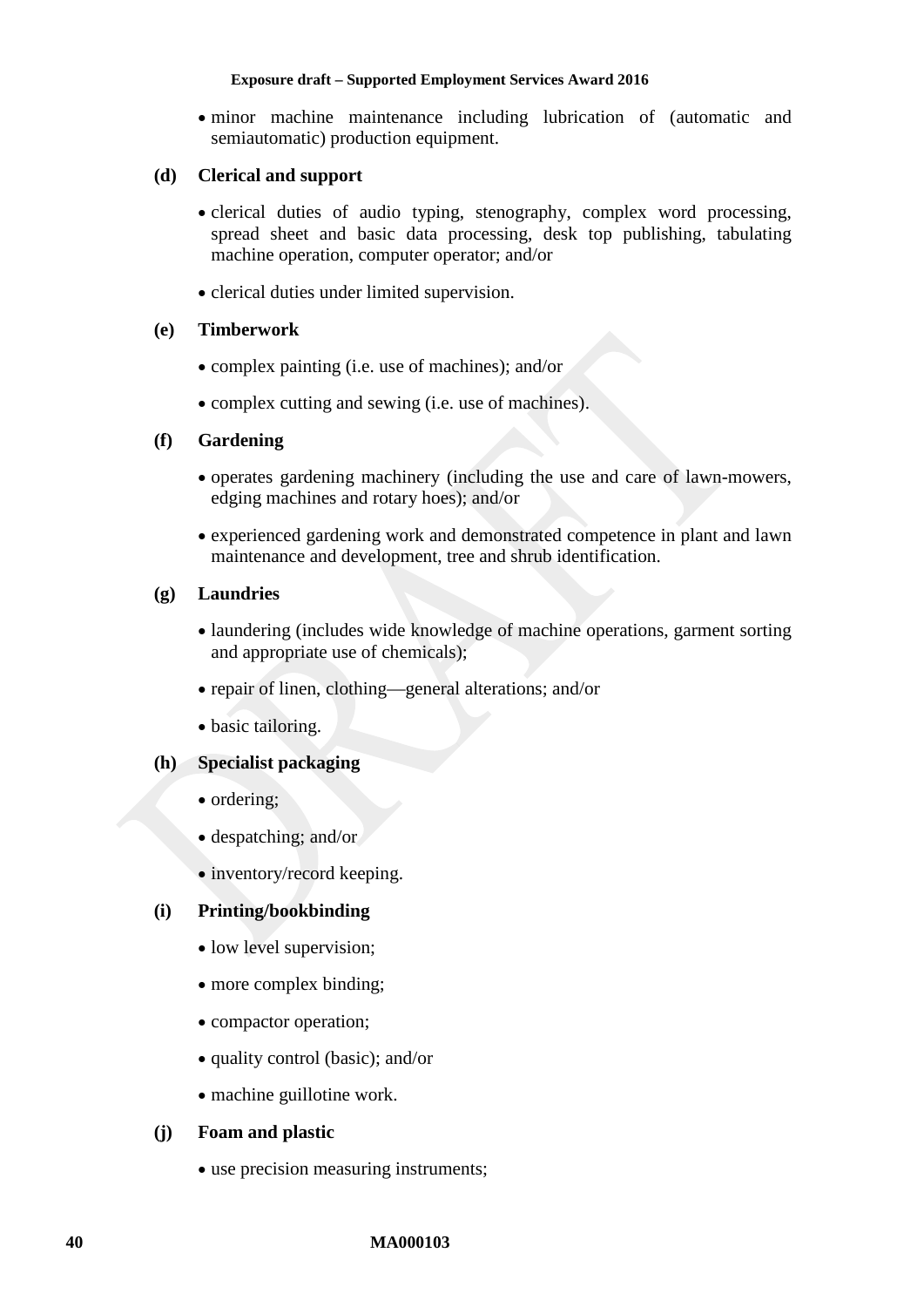- complex machine and die setting, loading, testing and operation;
- intermediate keyboard skills;
- basic engineering and fault finding skills;
- supervise and perform operations and calendar, mixing and milling machines;
- perform and implement quality control functions;
- basic inventory and stores control; and/or
- assists in the provision of on-the-job training in conjunction with tradespersons and supervisor/trainees.

#### **(k) Cleaning**

- ordering and distribution of cleaning stores;
- minor maintenance duties incidental and/or peripheral to cleaning;
- receiving deliveries;
- performing specialist cleaning functions for a greater part of each day or shifts; and/or
- operate cleaning equipment including steam cleaners.

#### **(l) Recycling**

- despatching product;
- quality control of recycled stock;
- operate and maintain bailing machinery, conveyors and specialised recycling equipment; and/or
- operate weighbridge.

#### **(m) Horticulture and related activities**

• receiving and despatching.

## **A.5 Grade 5**

- **A.5.1** An employee at this level may hold a Trade Certificate or equivalent qualifications and is able to exercise the skills and knowledge of that trade.
- **A.5.2** In the absence of formal qualifications and in non-trade areas, relevant experience may be sufficient to enable an employee to work at this grade.
- **A.5.3** Indicative skills include the following:
	- **(a)** understands and applies quality control techniques;
	- **(b)** exercises good interpersonal and communications skills;

#### **MA000103 41**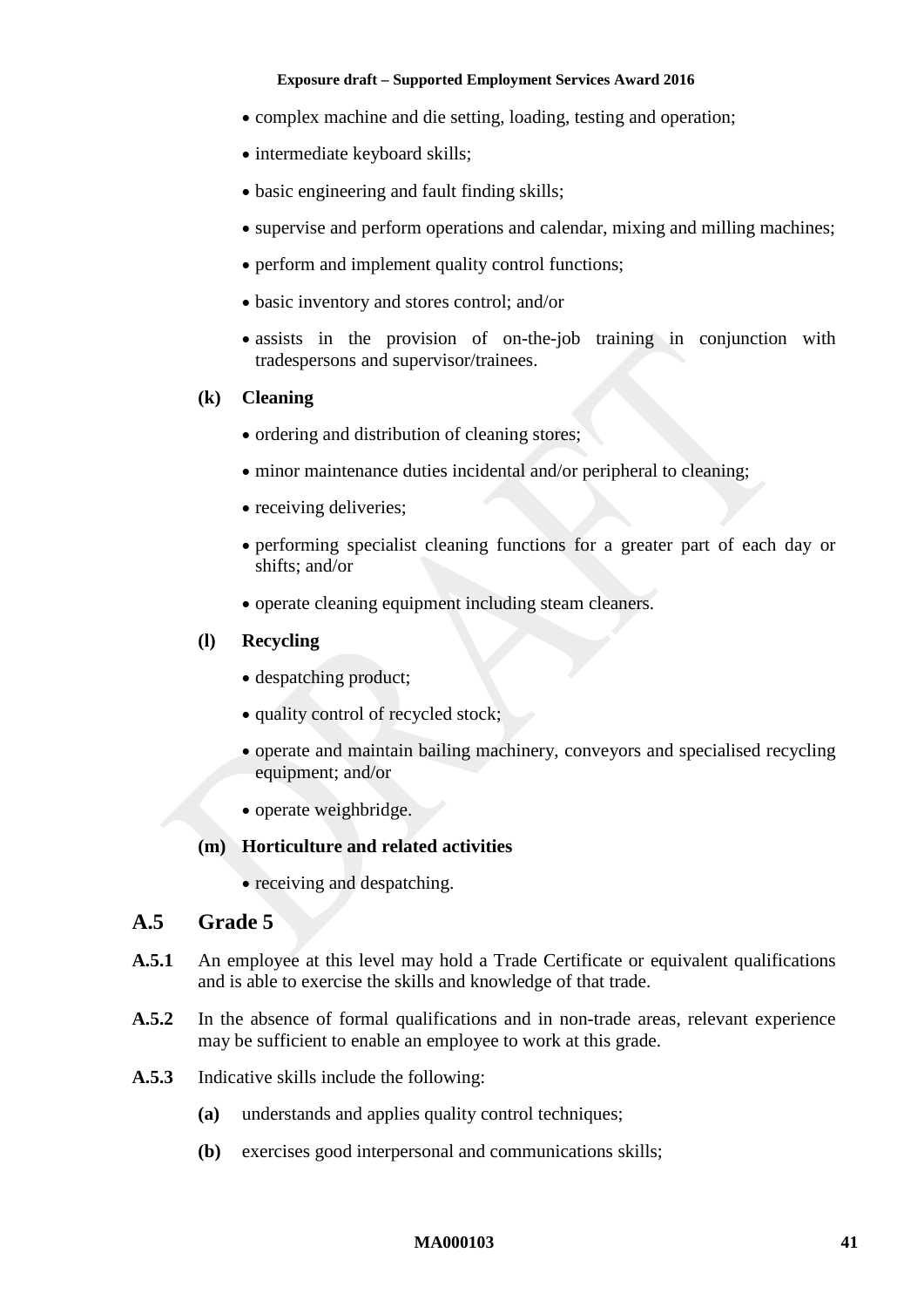- **(c)** exercises discretion within the scope of this grade;
- **(d)** performs work under limited supervision either individually or in team environment and assists with the supervision of others;
- **(e)** operates all lifting equipment incidental to their work;
- **(f)** performs non-trade tasks incidental to their work;
- **(g)** performs work which while primarily involving the skills of the employee's trade is incidental or peripheral to the primary task and facilitates the completion of the whole task. Such incidental or peripheral work would not require additional formal technical training;
- **(h)** able to inspect products and/or materials for conformity with established operation service standards;
- **(i)** supervises the work of a section or unit engaged in work of a complex nature; and
- **(j)** co-ordinates and broadly oversees the work of one or more assistant supervisors/leading hands at Grade 4.

#### **A.5.4** Typical duties may include:

#### **(a) Engineering**

• all relevant trade and associated duties.

#### **(b) Catering**

- gourmet chef engaged in cooking, baking, pastry cooking or butchering duties; and/or
- specialised catering and cookery demonstrator.

#### **(c) Leather, canvas and sewing clerical support**

• trade certificate.

#### **(d) Timberwork**

• tradesperson (e.g. carpenter/furnisher).

#### **(e) Gardening**

- trades certificate: and/or
- all relevant trade and associated duties.

## **(f) Laundries**

- dry cleaning;
- pressing; and/or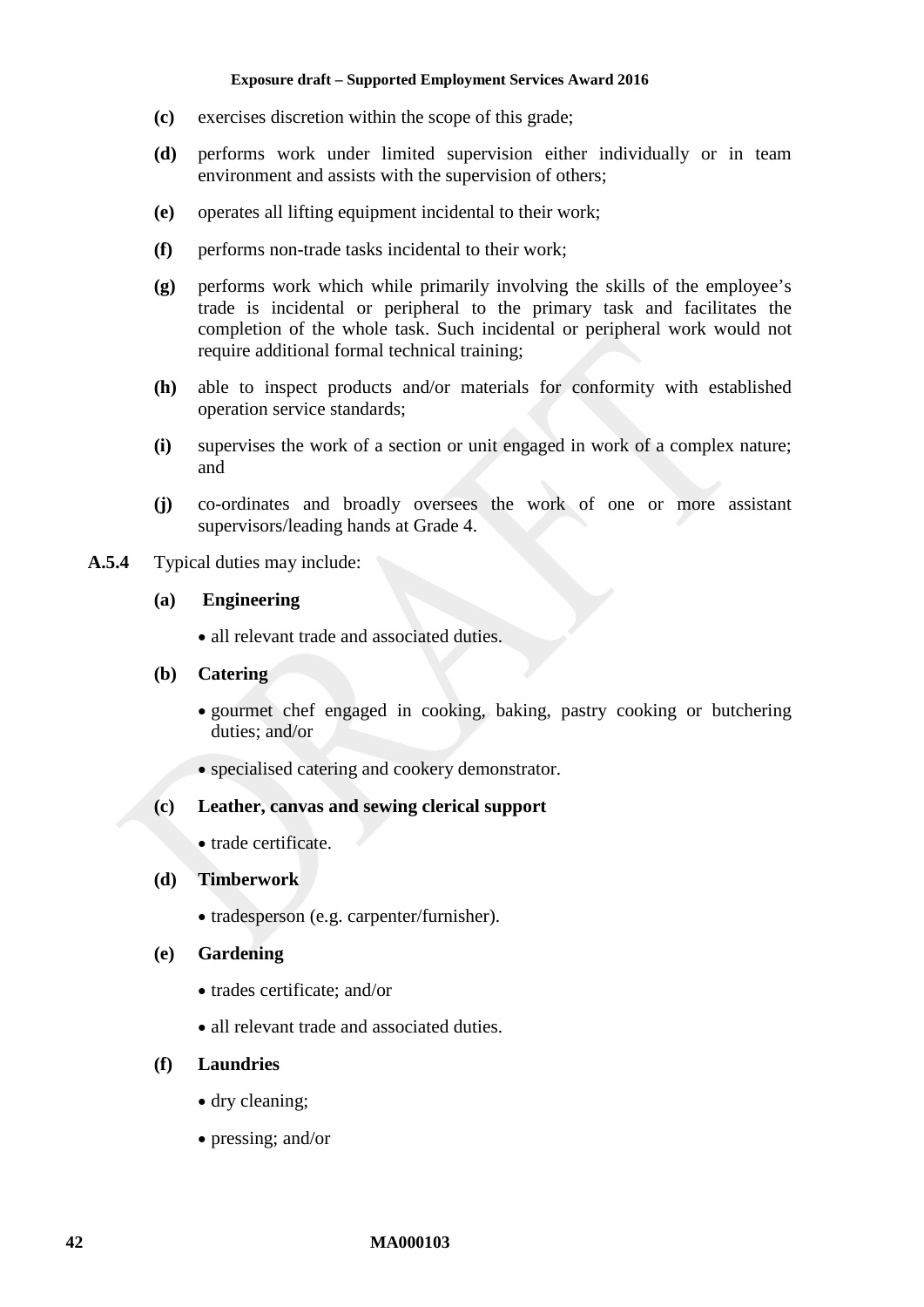• tailoring.

## **(g) Specialist packaging**

• complex machinery and computer operations.

## **(h) Printing/bookbinding**

• tradesperson.

## **(i) Foam and plastic**

- approves and passes first off samples and maintains quality of product;
- works from production, drawings, prints or plans;
- operates, sets up and adjusts all production machinery in a plant;
- performs a range of engineering maintenance functions;
- basic production scheduling and material handling within the scope of the production process;
- understands and applies computer techniques as they relate to production process operations;
- high level stores and inventory responsibility; and/or
- has sound knowledge of employer's operations as it relates to the production process.

## **(j) Cleaning**

- dealing with owners and tenants responsible, with respect to the proper cleaning and servicing of building;
- handling routine personnel, industrial relations and health and safety matters; and/or
- directly involved in the provision of on-the-job training.

## **(k) Welfare officers**

Persons engaged at this level as welfare officers will not be required to possess more than the trade certificate or equivalent qualifications and/or experience.

#### **(l) Clerical support**

- advanced clerical duties including administration assistance, the supervision of office personnel and the checking of work; and/or
- work under limited supervision, receives limited instructions with little guidance, is regularly required to exercise substantial responsibility and independent initiative and judgment and possesses a requisite knowledge of office procedures.

#### **MA000103 43**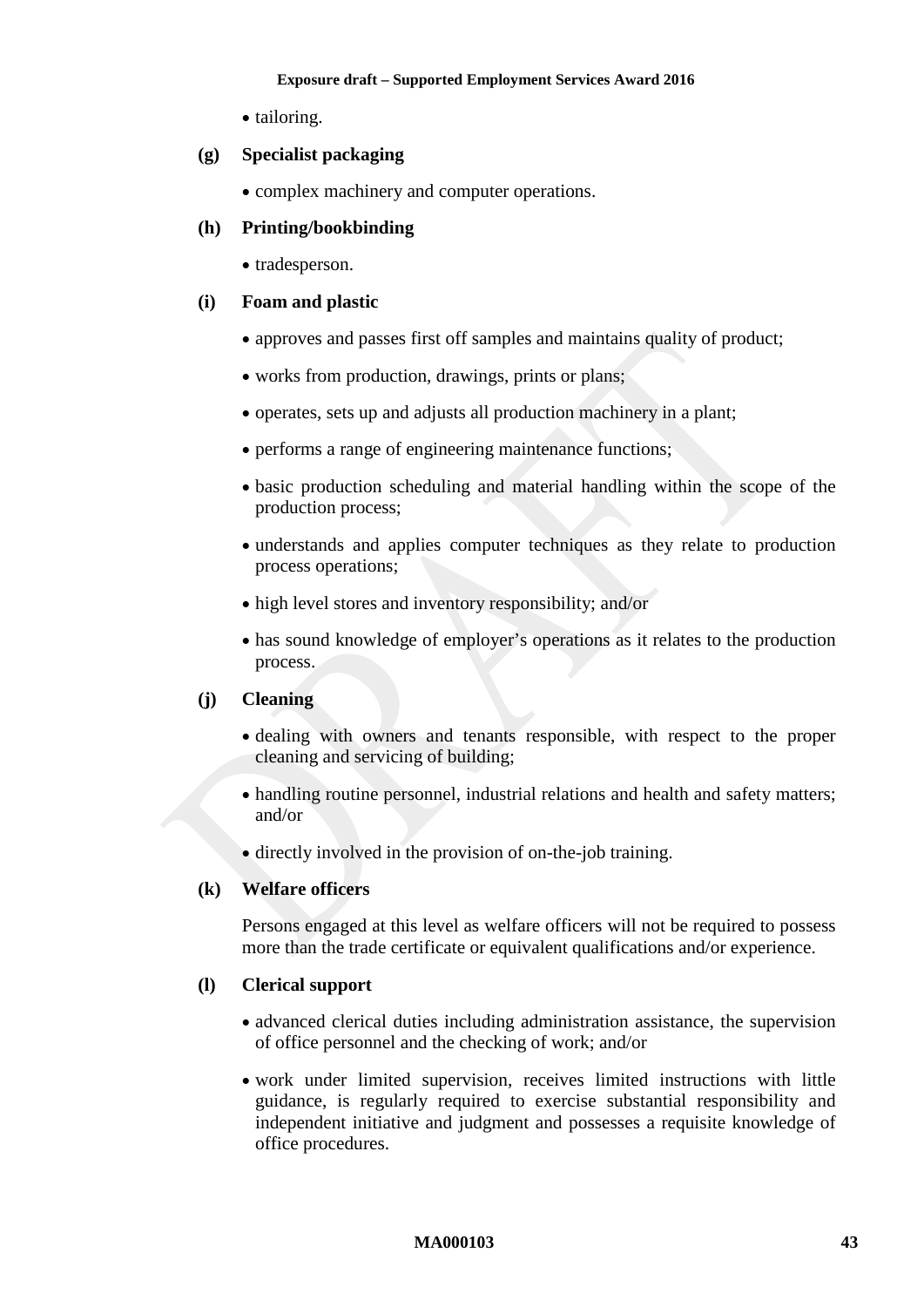# **A.6 Grade 6**

- **A.6.1** An employee who possesses trade qualifications or equivalent experience and skill to be capable of:
	- **(a)** assessing the ability, skill and competence of an employee with a disability to carry out specific work tasks or duties together with being able to design, develop and provide individual instructions and training for an employee with a disability as required to assist the employee with a disability in attaining their identified vocational goals;
	- **(b)** performing specialist tasks and is fully competent in their work, requires general supervision and little direct guidance in the performance thereof, exercises substantial responsibility and independent initiative and judgment with a requisite knowledge of their specific field and of the employer's business;
	- **(c)** supervising the work of a section or unit engaged in work of a complex nature where trade skills or equivalent are required;
	- **(d)** co-ordinating and broadly overseeing the work of one or more supervisors who are engaged at a lower level; and
	- **(e)** exercising substantial responsibility and independent initiative and judgment with a requisite knowledge of their specific field and of the employer's business.
- **A.6.2** Positions typically considered Grade 6 include:
	- training/instructor;
	- purchasing officer;
	- developing officer;
	- marketing officer;
	- commis chef:
	- supervisor/welfare support staff; and/or
	- senior supervisor.

## **A.7 Grade 7**

- **A.7.1** An employee who is responsible for the work of other employees. Such an employee will hold a trades certificate or equivalent qualification, experience and skill level and have completed formal training in personnel supervision.
- **A.7.2** Employees graded at this level may be expected to:
	- organise, motivate and control subordinate staff;
	- understand and apply quality control techniques;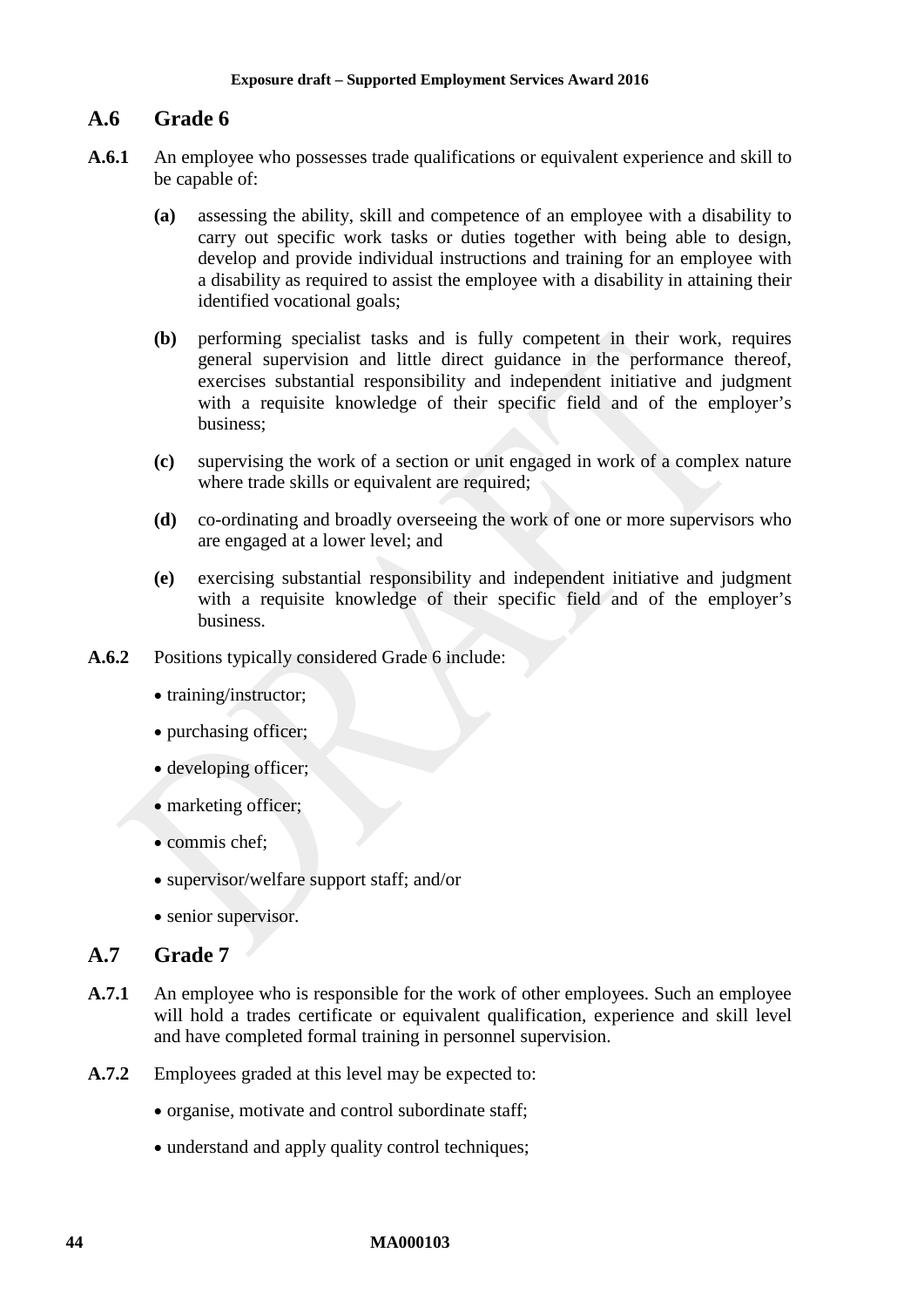- exercise good interpersonal and communication skills; and/or
- capable of operating all equipment used by subordinates.
- **A.7.3** Positions typically considered to be at the Grade 7 level include:
	- senior supervisors—in charge of large and/or complex sections/units; and/or
	- senior training officers.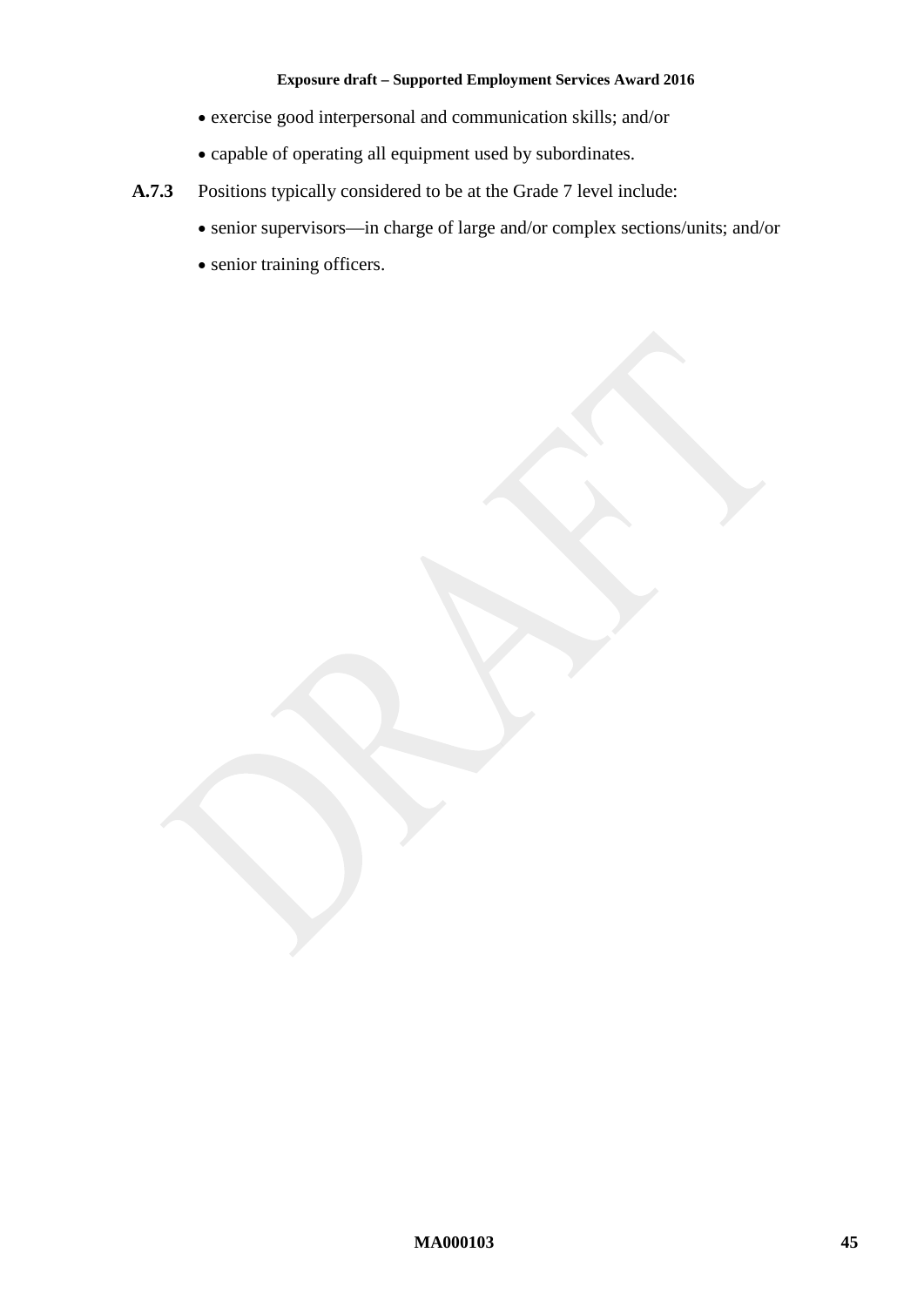# <span id="page-45-0"></span>**Schedule B—Summary of Hourly Rates of Pay**

Monetary amounts in this clause adjusted as a result of AWR 2016; B.1.2 amended and notes added to the tables.

NOTE: Employers who meet their obligations under this schedule are meeting their obligations under the award.

## **B.1 Full-time and part-time employees**

- <span id="page-45-1"></span>**B.1.1 Ordinary hourly rate** is the minimum hourly rate of pay for an employee plus any allowance payable for all purposes to which the employee is entitled. Where an allowance is payable for all purposes in accordance with clause [17.2\(a\)](#page-16-2) this forms part of the employee's ordinary hourly rate and must be added to the minimum hourly rate prior to calculating penalties and overtime.
- <span id="page-45-2"></span>**B.1.2** The rates in the tables below are based on the **minimum hourly rates** in accordance with clause [15.2.](#page-11-1) Consistent with clause [B.1.1,](#page-45-1) all purpose allowances need to be added to the rates in the table where they are applicable.

|         | Ordinary<br><b>Saturday</b><br>hours |         | <b>Sunday</b>                            |                        | <b>Public</b><br>holidays |
|---------|--------------------------------------|---------|------------------------------------------|------------------------|---------------------------|
|         |                                      |         | <b>Catering</b><br>services<br>employees | All other<br>employees |                           |
|         |                                      |         | $%$ of ordinary hourly rate $1$          |                        |                           |
|         | 100%                                 | 150%    | 175%                                     | 200%                   | 250%                      |
|         | \$                                   | \$      | \$                                       | \$                     | \$                        |
| Grade 1 | \$18.29                              | \$27.44 | \$32.01                                  | \$36.58                | \$45.73                   |
| Grade 2 | \$18.81                              | \$28.22 | \$32.92                                  | \$37.62                | \$47.03                   |
| Grade 3 | \$19.53                              | \$29.30 | \$34.18                                  | \$39.06                | \$48.83                   |
| Grade 4 | \$20.21                              | \$30.32 | \$35.37                                  | \$40.42                | \$50.53                   |
| Grade 5 | \$21.29                              | \$31.94 | \$37.26                                  | \$42.58                | \$53.23                   |
| Grade 6 | \$23.23                              | \$34.85 | \$40.65                                  | \$46.46                | \$58.08                   |
| Grade 7 | \$24.17                              | \$36.26 | \$42.30                                  | \$48.34                | \$60.43                   |

**B.1.3 Full-time and part-time employees—ordinary and penalty rates**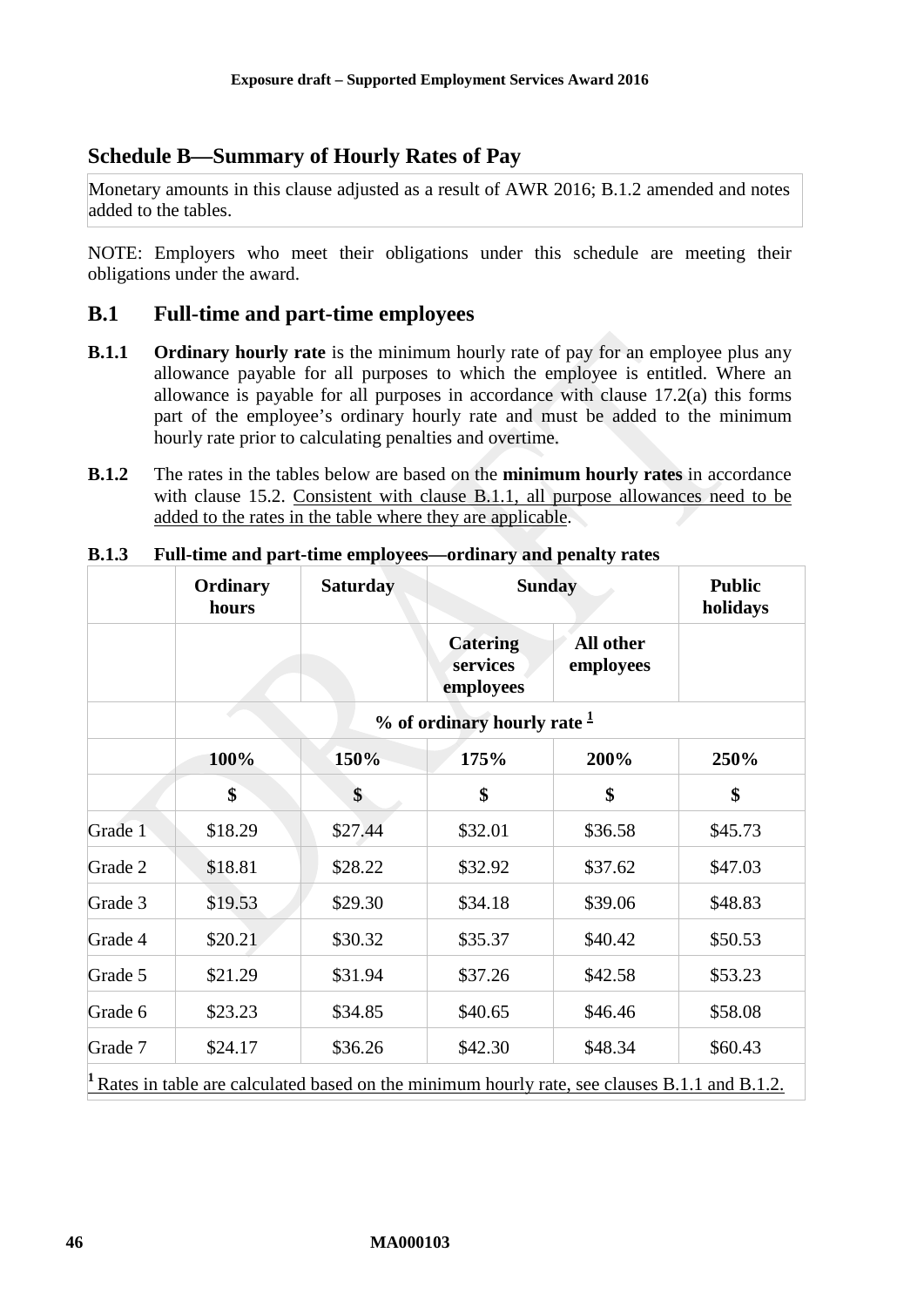|         | Afternoon shift <sup>1</sup><br>(paid for whole shift) | Night shift <sup>2</sup><br>(paid for whole shift) |
|---------|--------------------------------------------------------|----------------------------------------------------|
|         |                                                        | $%$ of ordinary hourly rate $\frac{3}{2}$          |
|         | 115%                                                   | 130%                                               |
|         | \$                                                     | \$                                                 |
| Grade 1 | \$21.03                                                | \$23.78                                            |
| Grade 2 | \$21.63                                                | \$24.45                                            |
| Grade 3 | \$22.46                                                | \$25.39                                            |
| Grade 4 | \$23.24                                                | \$26.27                                            |
| Grade 5 | \$24.48                                                | \$27.68                                            |
| Grade 6 | \$26.71                                                | \$30.20                                            |
| Grade 7 | \$27.80                                                | \$31.42                                            |

## **B.1.4 Full-time and part-time employees—shiftwork**

<sup>1</sup>Afternoon shift means an ordinary hours in a shift which finishes after 6.00pm and at or before 12.00 midnight, Monday to Friday (see clause [20.1\)](#page-21-5)

<sup>2</sup>Night shift means hours in a rotating roster shift which finishes after 12.00 midnight and at or before 8.00am Monday to Friday (see clause [20.2\)](#page-21-6)

**2** Rates in table are calculated based on the minimum hourly rate, see clauses [B.1.1](#page-45-1) and [B.1.2](#page-45-2)

|         | <b>Monday to Saturday</b> |                      | <b>Saturday</b>                                                      | <b>Sunday</b> | <b>Public</b> |
|---------|---------------------------|----------------------|----------------------------------------------------------------------|---------------|---------------|
|         | <b>First 2 hours</b>      | <b>After 2 hours</b> | After 12.00 noon where<br>such time is not part of<br>ordinary shift |               | holidays      |
|         |                           |                      | $\%$ of ordinary hourly rate $\frac{1}{2}$                           |               |               |
|         | 150%                      | 200%                 | 200%                                                                 | 200%          | 250%          |
|         | \$                        | \$                   | \$                                                                   | \$            | \$            |
| Grade 1 | \$27.44                   | \$36.58              | \$36.58                                                              | \$36.58       | \$45.73       |
| Grade 2 | \$28.22                   | \$37.62              | \$37.62                                                              | \$37.62       | \$47.03       |
| Grade 3 | \$29.30                   | \$39.06              | \$39.06                                                              | \$39.06       | \$48.83       |
| Grade 4 | \$30.32                   | \$40.42              | \$40.42                                                              | \$40.42       | \$50.53       |
| Grade 5 | \$31.94                   | \$42.58              | \$42.58                                                              | \$42.58       | \$53.23       |
| Grade 6 | \$34.85                   | \$46.46              | \$46.46                                                              | \$46.46       | \$58.08       |
| Grade 7 | \$36.26                   | \$48.34              | \$48.34                                                              | \$48.34       | \$60.43       |

# **B.1.5 Full-time and part-time employees—overtime**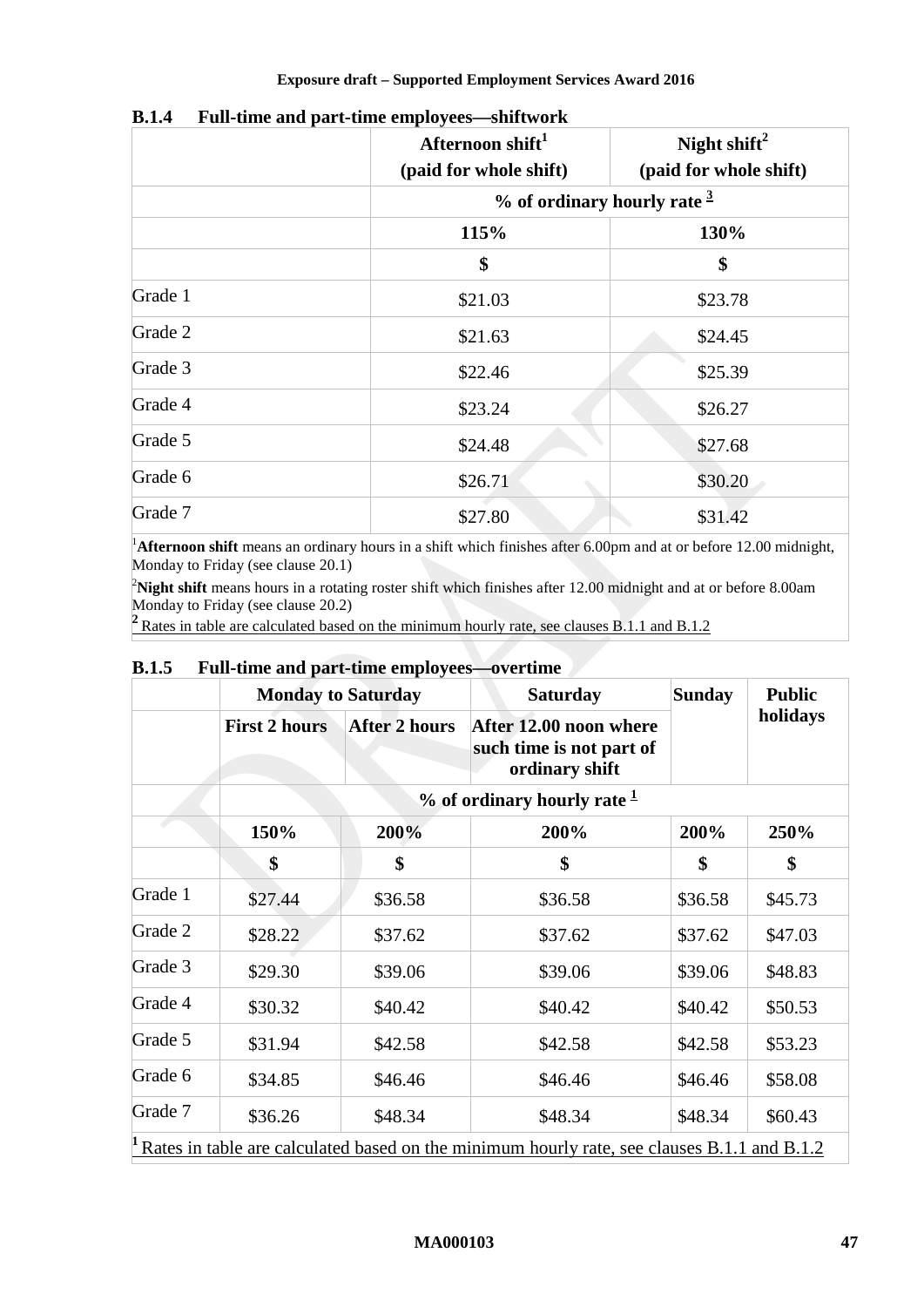# **B.2 Casual employees**

**B.2.1 Casual ordinary hourly** rate includes the casual loading which is payable for all purposes.

|         | Ordinary<br>hours | <b>Saturday</b> | <b>Sunday</b>                          |                        |  |
|---------|-------------------|-----------------|----------------------------------------|------------------------|--|
|         |                   |                 | <b>Catering services</b><br>employees  | All other<br>employees |  |
|         |                   |                 | $%$ of casual ordinary hourly rate $1$ |                        |  |
|         | 100%              | 150%            | 175%                                   | 200%                   |  |
|         | \$                | \$              | \$                                     | \$                     |  |
| Grade 1 | \$22.86           | \$34.29         | \$45.72                                | \$40.01                |  |
| Grade 2 | \$23.51           | \$35.27         | \$47.02                                | \$41.14                |  |
| Grade 3 | \$24.41           | \$36.62         | \$48.82                                | \$42.72                |  |
| Grade 4 | \$25.26           | \$37.89         | \$50.52                                | \$44.21                |  |
| Grade 5 | \$26.61           | \$39.92         | \$53.22                                | \$46.57                |  |
| Grade 6 | \$29.04           | \$43.56         | \$58.08                                | \$50.82                |  |
| Grade 7 | \$30.21           | \$45.32         | \$60.42                                | \$52.87                |  |

# **B.2.2 Casual employees—ordinary and penalty rates**

purpose allowances applicable need to be added to these rates, see clauses [B.1.1](#page-45-1) and [B.1.2](#page-45-2) .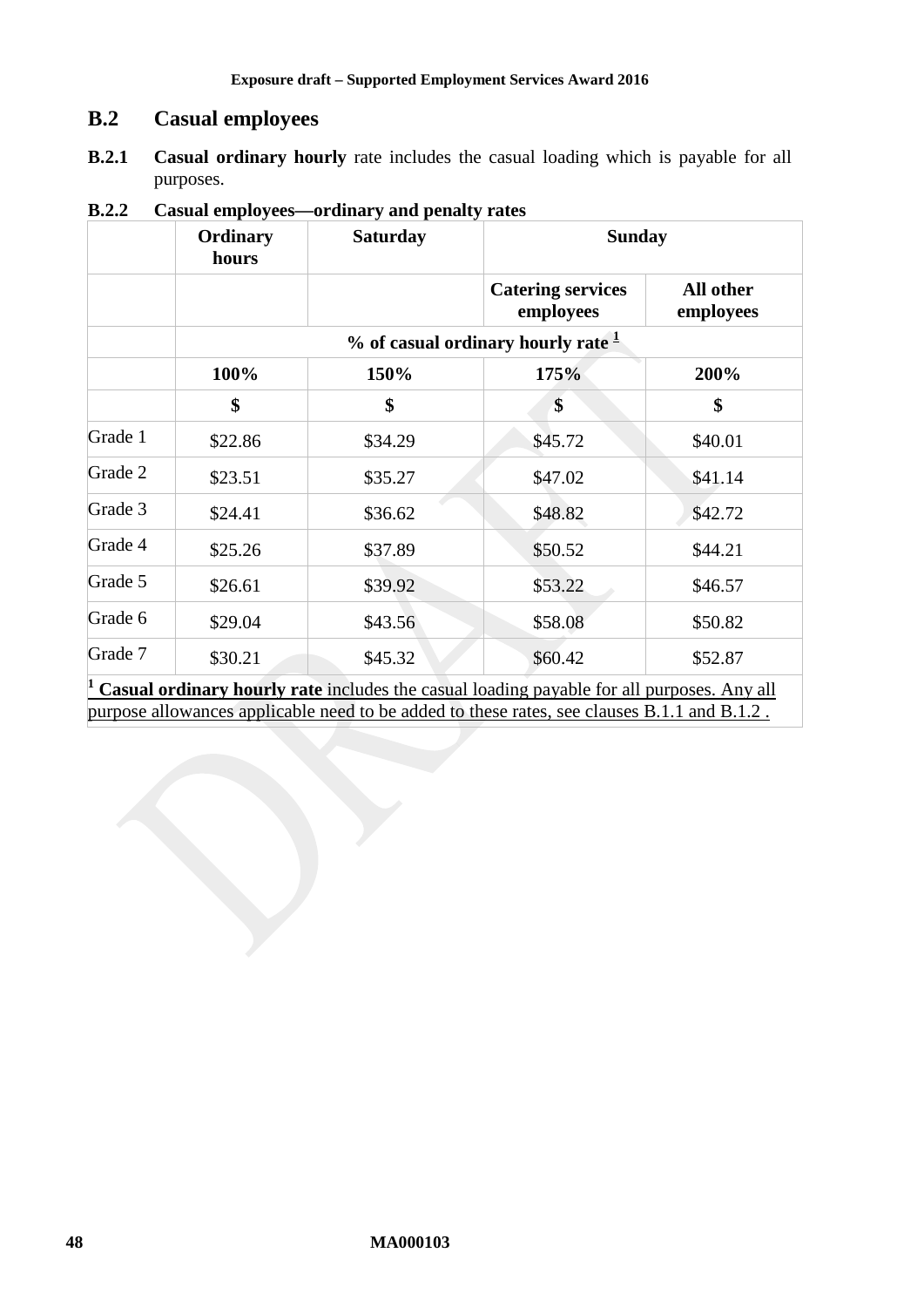|         | Afternoon shift <sup>1</sup><br>(paid for whole shift) | Night shift <sup>2</sup><br>(paid for whole shift) |
|---------|--------------------------------------------------------|----------------------------------------------------|
|         | $\%$ of casual ordinary hourly rate $\frac{1}{1}$      |                                                    |
|         | 115%                                                   | 130%                                               |
|         | \$                                                     | \$                                                 |
| Grade 1 | \$26.29                                                | \$29.72                                            |
| Grade 2 | \$27.04                                                | \$30.56                                            |
| Grade 3 | \$28.07                                                | \$31.73                                            |
| Grade 4 | \$29.05                                                | \$32.84                                            |
| Grade 5 | \$30.60                                                | \$34.59                                            |
| Grade 6 | \$33.40                                                | \$37.75                                            |
| Grade 7 | \$34.74                                                | \$39.27                                            |

## **B.2.3 Casual employees—shiftwork**

<sup>1</sup>Afternoon shift means an ordinary hours in a shift which finishes after 6.00pm and at or before 12.00 midnight, Monday to Friday (see clause [20.1\)](#page-21-5)

<sup>2</sup>Night shift means hours in a rotating roster shift which finishes after 12.00 midnight and at or before 8.00am Monday to Friday (see clause [20.2\)](#page-21-6)

<sup>3</sup>Casual ordinary hourly rate includes the casual loading payable for all purposes. Any all purpose allowances applicable need to be added to these rates, see clauses [B.1.1](#page-45-1) and [B.1.2.](#page-45-2)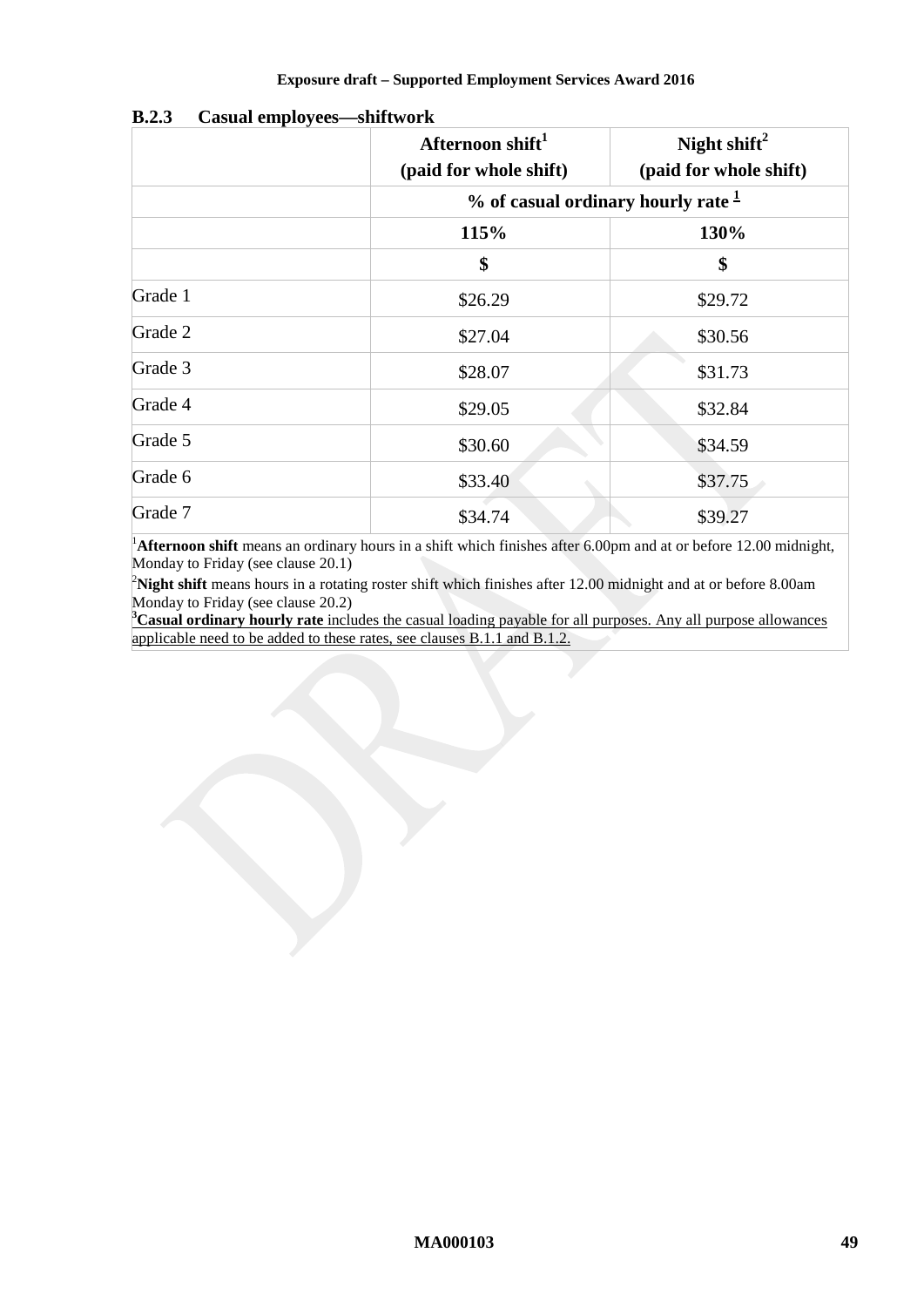# <span id="page-49-0"></span>**Schedule C—Summary of Monetary Allowances**

|  |  | Monetary amounts in this schedule adjusted as a result of AWR 2017 |
|--|--|--------------------------------------------------------------------|
|  |  |                                                                    |

See clause [17](#page-16-0) for full details of allowances payable under this award.

# **C.1 Wage-related allowances**

The wage-related allowances in this award are based on the standard rate as defined in clause [2—Definitions](#page-4-1) as the minimum weekly wage for a Grade 5 (trade qualified) employee in clause [15.2](#page-11-1) = **\$809.10**

| <b>Allowance</b>                                      | <b>Clause</b> | % of standard<br>rate | \$ per week<br>unless stated<br>otherwise |
|-------------------------------------------------------|---------------|-----------------------|-------------------------------------------|
| Leading hand, in charge of $^1$ :                     | 17.2(b)       |                       |                                           |
| 3 to 10 employees                                     |               | 4.52%                 | \$36.57                                   |
| 11 to 20 employees                                    |               | 6.76%                 | \$54.70                                   |
| More than 20<br>employees                             |               | 8.58%                 | \$69.42                                   |
| First aid allowance                                   | 17.2(c)       | 2.03%                 | \$16.42                                   |
| Toilet cleaning allowance:                            | 17.2(d)       |                       |                                           |
| Per week; OR                                          |               | 1.615%                | \$13.07                                   |
| Per shift                                             |               | 0.329%                | $$2.66$ per shift                         |
| This allowance applies for all purposes of this award |               |                       |                                           |

## **C.1.1 Adjustment of wage-related allowances**

Wage-related allowances are adjusted in accordance with increases to wages and are based on a percentage of the standard rate as specified.

# **C.2 Expense-related allowances**

The following expense related allowances will be payable to employees in accordance with clause [17.3:](#page-16-5)

| <b>Allowance</b>         | <b>Clause</b> |                   |
|--------------------------|---------------|-------------------|
| Use of vehicle allowance | 17.3(a)       | \$0.78 per km     |
| Meal allowance—overtime  | 17.3(b)       | $$10.67$ per meal |
| Laundry allowance        | 17.3(c)       | $$0.70$ per day   |

## **C.2.1 Adjustment of expense-related allowances**

**(a)** At the time of any adjustment to the [standard rate,](#page-5-3) each expense-related allowance will be increased by the relevant adjustment factor. The relevant adjustment factor for this purpose is the percentage movement in the applicable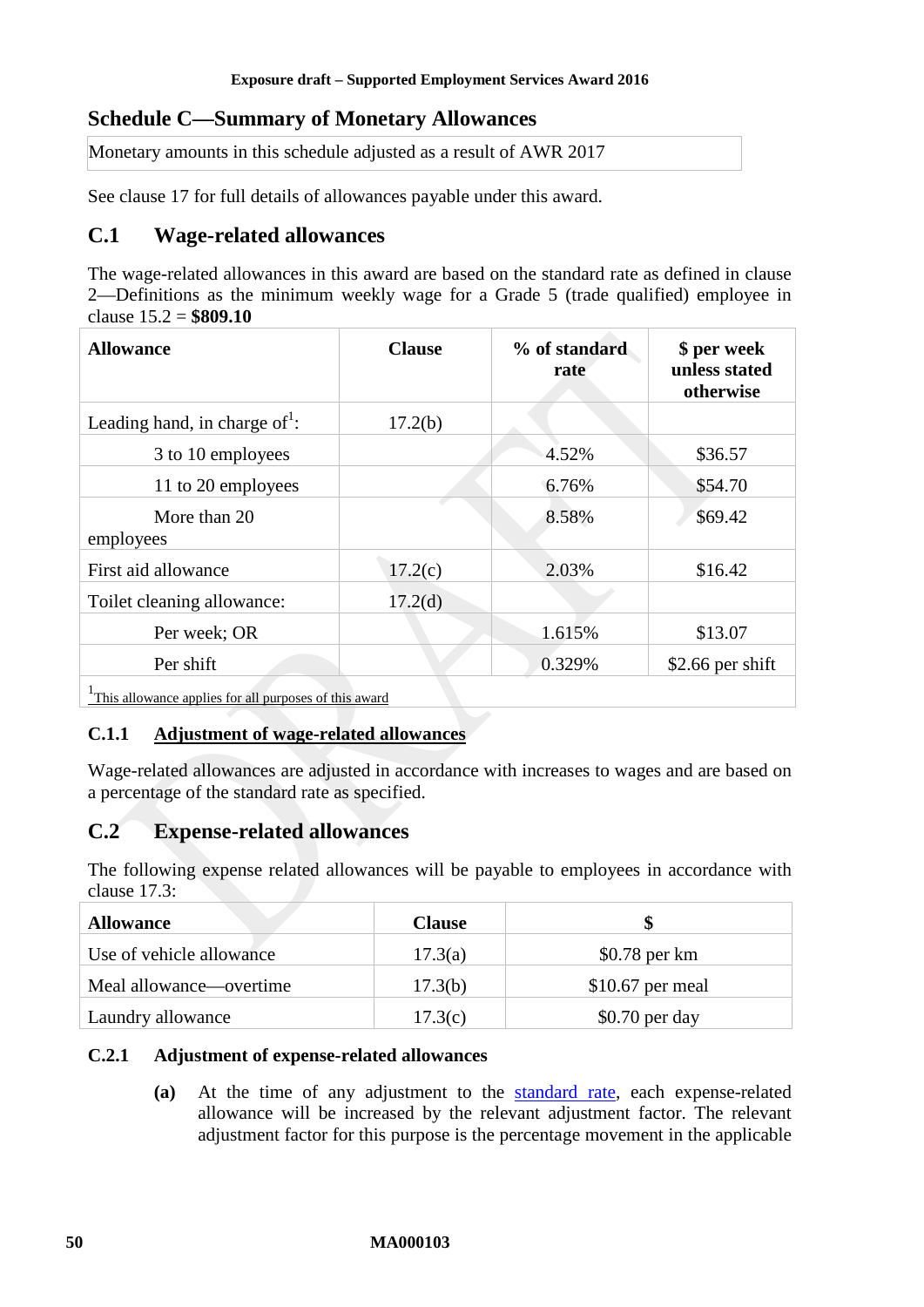index figure most recently published by the Australian Bureau of Statistics since the allowance was last adjusted.

**(b)** The applicable index figure is the index figure published by the Australian Bureau of Statistics for the Eight Capitals Consumer Price Index (Cat No. 6401.0), as follows:

| <b>Allowance</b>  | Applicable Consumer Price Index figure |
|-------------------|----------------------------------------|
| Meal allowance    | Take away and fast foods sub-group     |
| Laundry allowance | Clothing and footwear group            |
| Vehicle allowance | Private motoring sub-group             |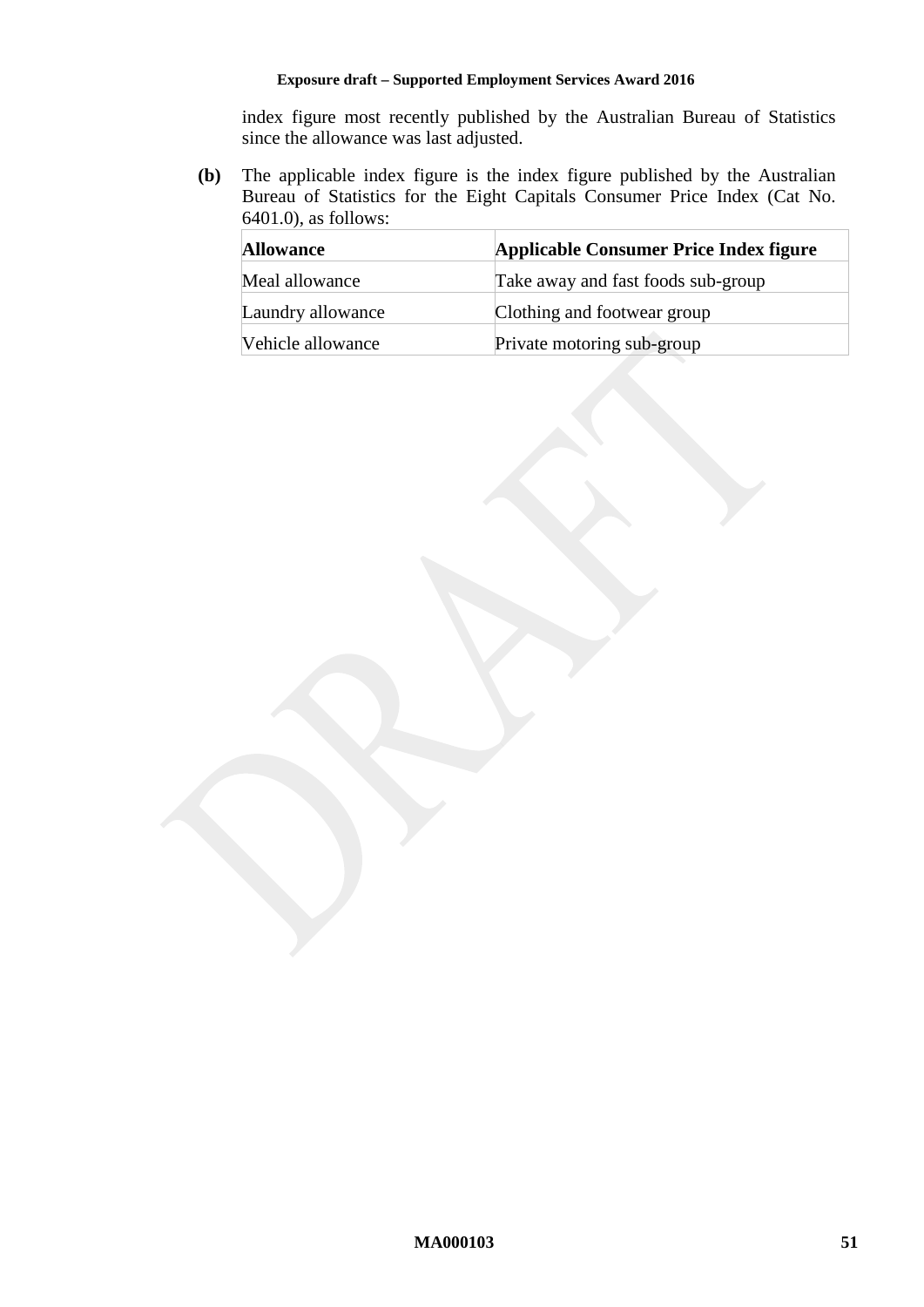# <span id="page-51-0"></span>**Schedule D—Supported Wage System**

Schedule D substituted by [PR596711,](https://www.fwc.gov.au/documents/awardsandorders/html/pr596711.htm) takes effect 1 July 2018.

- **D.1** This schedule defines the conditions which will apply to an employee with a disability where an employer uses the Supported Wage System as the approved wage assessment tool with respect to the employee.
- **D.2** In this schedule:

**approved assessor** means a person accredited by the management unit established by the Commonwealth under the supported wage system to perform assessments of an individual's productive capacity within the supported wage system

**assessment instrument** means the tool provided for under the supported wage system that records the assessment of the productive capacity of the person to be employed under the supported wage system

**disability support pension** means the Commonwealth pension scheme to provide income security for persons with a disability as provided under the Social Security Act 1991, as amended from time to time, or any successor to that scheme

**relevant minimum wage** means the minimum wage prescribed in this award for the class of work for which an employee is engaged

**supported wage system** means the Commonwealth Government system to promote employment for people who cannot work at full award wages because of a disability, as documented in the Supported Wage System Handbook. The Handbook is available from the following website: [www.jobaccess.gov.au](http://www.jobaccess.gov.au/)

**SWS wage assessment agreement** means the document in the form required by the Department of Social Services that records the employee's productive capacity and agreed wage rate

**workplace data** means data collected by an employer with respect to an employee's productive capacity in accordance with the Supported Wage System Handbook

# **D.3 Eligibility criteria**

- **D.3.1** Employees covered by this schedule will be those who are unable to perform the range of duties to the competence level required within the class of work for which the employee is engaged under this award, because of the effects of a disability on their productive capacity and who meet the impairment criteria for receipt of a disability support pension.
- **D.3.2** This schedule does not apply to any existing employee who has a claim against the employer which is subject to the provisions of workers compensation legislation or any provision of this award relating to the rehabilitation of employees who are injured in the course of their employment.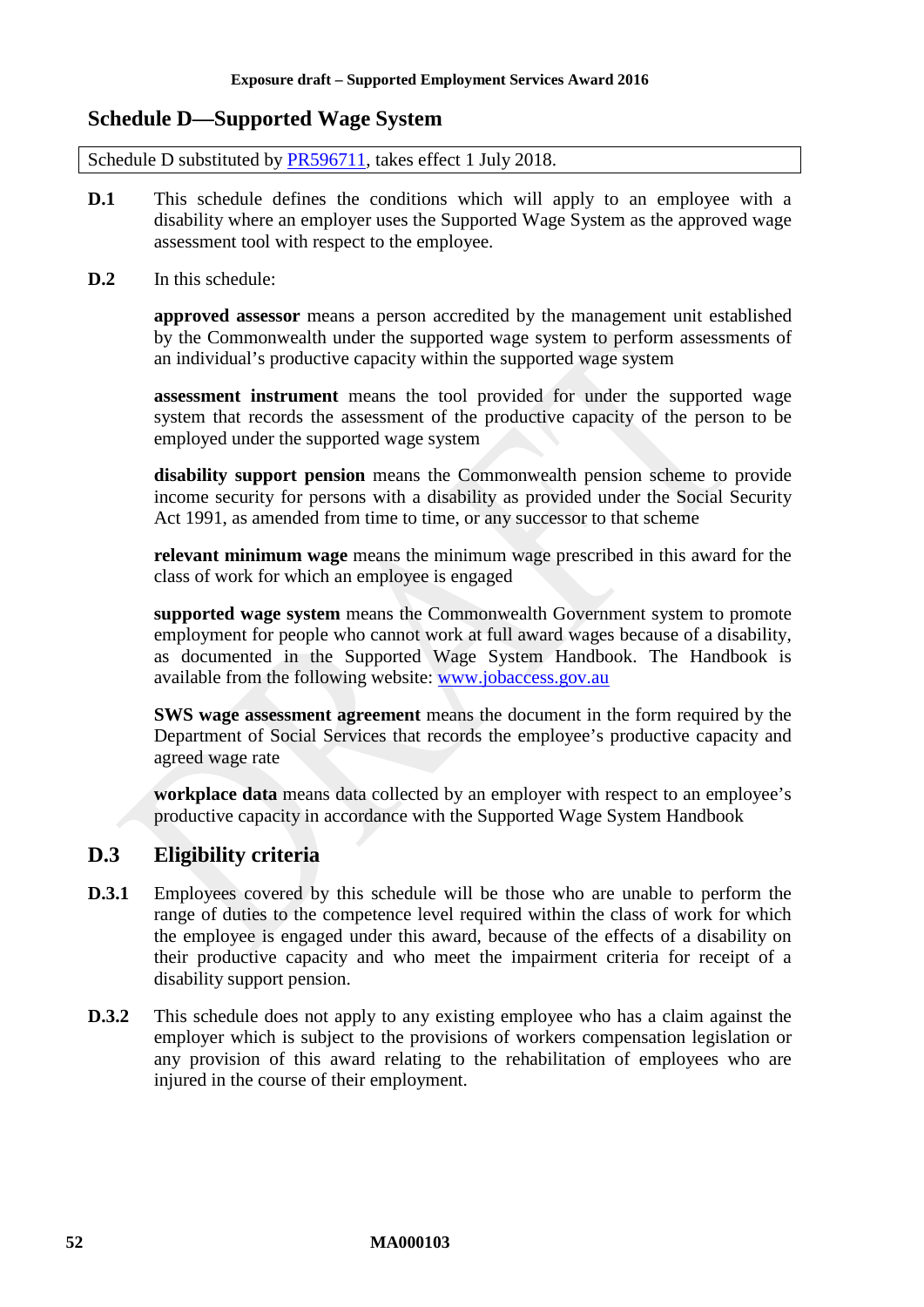# <span id="page-52-4"></span>**D.4 Supported wage rates**

- <span id="page-52-5"></span>**D.4.1** Employees to whom this schedule applies will be paid the applicable percentage of the relevant minimum hourly rate of pay. The applicable percentage will be the higher of:
	- **(a)** the assessed productive capacity of the employee determined in accordance with clause [D.5](#page-52-0) rounded to the nearest whole percentage; and
	- **(b)** 12.5%, if the assessed productive capacity of the employee determined in accordance with clause [D.5](#page-52-0) is less than 12.5%.
- **D.4.2** For the avoidance of doubt, there is no minimum amount payable to an employee per week.

## <span id="page-52-0"></span>**D.5 Assessment of capacity**

- **D.5.1** For the purpose of establishing the percentage of the relevant minimum wage, the productive capacity of the employee will be assessed in accordance with the Supported Wage System by an approved assessor, having consulted the employer and employee and, if the employee so desires, a union which the employee is eligible to *ioin*.
- **D.5.2** All assessments made under this schedule must be documented in an SWS wage assessment agreement, and retained by the employer as a time and wages record in accordance with the Act.
- <span id="page-52-1"></span>**D.5.3** The approved assessor will assess the productive capacity of the employee having regard to:
	- **(a)** where an employer has collected workplace data with respect to an employee:
		- **(i)** the workplace data—50% weighting; and
		- **(ii)** the data collected by the approved assessor in accordance with the Supported Wage System—50% weighting;
	- **(b)** otherwise—the data collected by the approved assessor in accordance with the Supported Wage System.
- <span id="page-52-3"></span><span id="page-52-2"></span>**D.5.4** Where, in undertaking an assessment in accordance with clause [D.5.3\(a\),](#page-52-1) there is a disparity of greater than 20% between the overall productivity percentage calculated from the workplace data and the overall productivity percentage calculated from the data collected by the approved assessor, the employee, employer and approved assessor may agree to collect additional data. The additional data should be collected as soon as practicable and added to the existing data with respect to the employee for the purpose of undertaking the assessment in clause [D.5.3\(a\).](#page-52-1)
- **D.5.5** If, in undertaking an assessment in accordance with clause [D.5.3\(a\),](#page-52-1) including in circumstances where additional data is collected in accordance with clause [D.5.4:](#page-52-2)
	- **(a)** the disparity between the overall productivity percentage calculated from the workplace data and the overall productivity percentage calculated from the data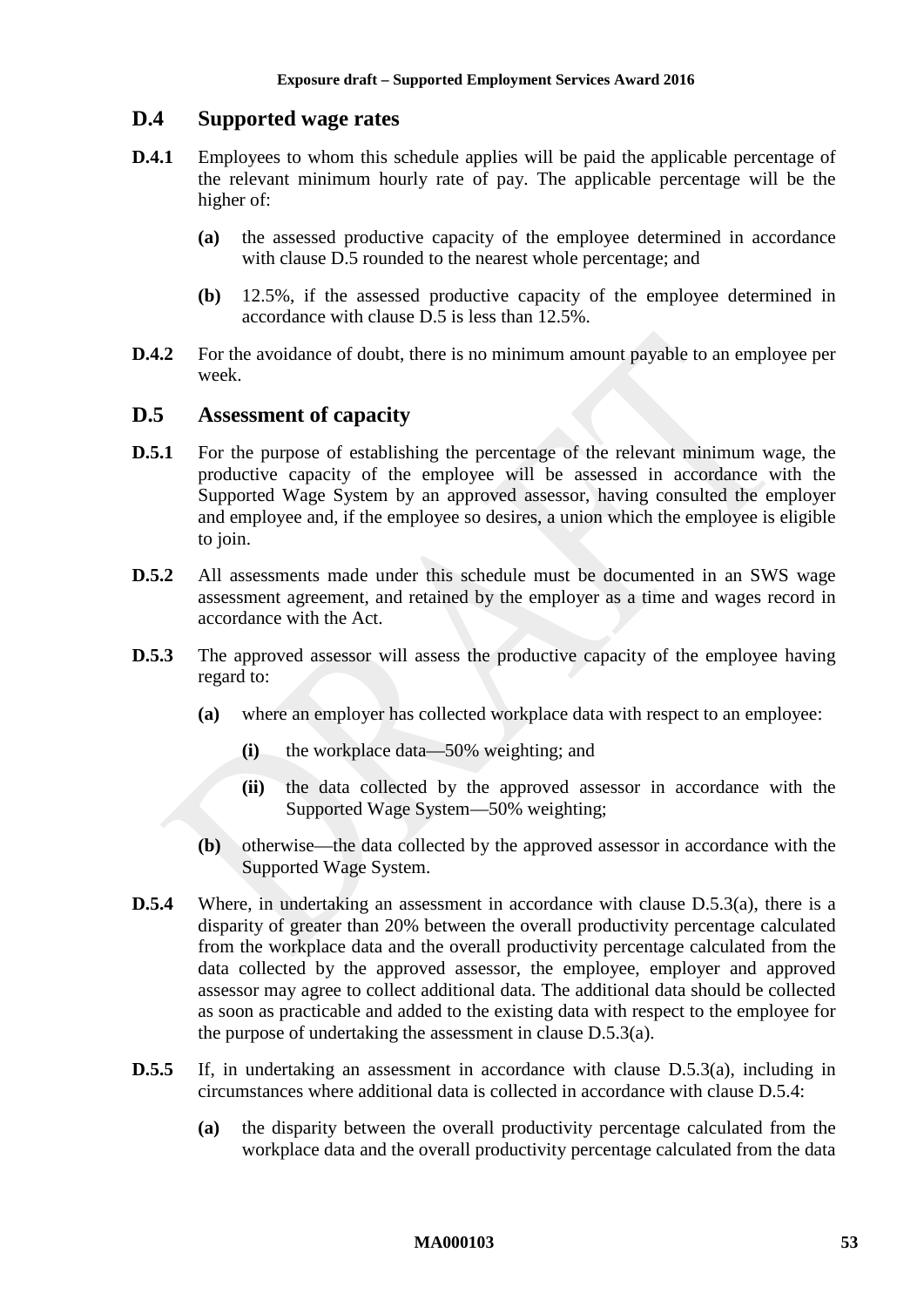collected by the approved assessor is 20% or less, then the productive capacity of the employee will be determined in accordance with clause [D.5.3\(a\);](#page-52-1) or

- **(b)** the disparity between the overall productivity percentage calculated from the workplace data and the overall productivity percentage calculated from the data collected by the approved assessor is greater than 20%, then the productive capacity of the employee will be assessed in accordance with clause [D.5.3\(b\).](#page-52-3)
- <span id="page-53-0"></span>**D.5.6** In addition to an employee's general right to access clause [28—](#page-28-1)Dispute resolution, an employee or an employer may:
	- **(a)** raise a dispute in accordance with the dispute processes outlined in the Supported Wage System Handbook; and
	- **(b)** after exhausting the process provided in clause [D.5.6\(a\),](#page-53-0) raise a dispute in relation to the assessment of the employee's assessed productive capacity in accordance with clause [28.](#page-28-1) In those circumstances, the Commission may, in exercising its powers under clause [28.4,](#page-28-5) make a determination as to the employee's productive capacity, having regard to the reasonableness of the workplace data and the data collected by the approved assessor and fairness between the parties in all of the circumstances.

## **D.6 Lodgement of SWS wage assessment agreement**

- **D.6.1** All SWS wage assessment agreements under the conditions of this schedule, including the appropriate percentage of the relevant minimum wage to be paid to the employee, must be lodged by the employer with the Fair Work Commission.
- **D.6.2** All SWS wage assessment agreements must be agreed and signed by the employee and employer parties to the assessment. Where a union which has an interest in the award is not a party to the assessment, the assessment will be referred by the Fair Work Commission to the union by email to the union's nominated email address and the agreement will take effect unless an objection is notified to the Fair Work Commission within 10 working days.

## **D.7 Review of assessment**

- **D.7.1** Clause [16.7](#page-15-1) does not apply.
- **D.7.2** For the purpose of clause [16.1:](#page-13-5)
	- **(a)** the wage assessment of each employee will be reviewed after 12 months' service with the employer since the initial assessment, and the rate of pay adjusted accordingly;
	- **(b)** subsequently, the wage assessment of each employee will be reviewed within a period not exceeding three years' service with the employer since the previous assessment, and the rate of pay adjusted accordingly; and
	- **(c)** a wage assessment may be reviewed at the initiative of either the employee or the employer, once every six months and not more than four times every three years, and the rate of pay adjusted accordingly. Unless an employer and an employee agreed prior to 1 May 2017 to undertake reviews in other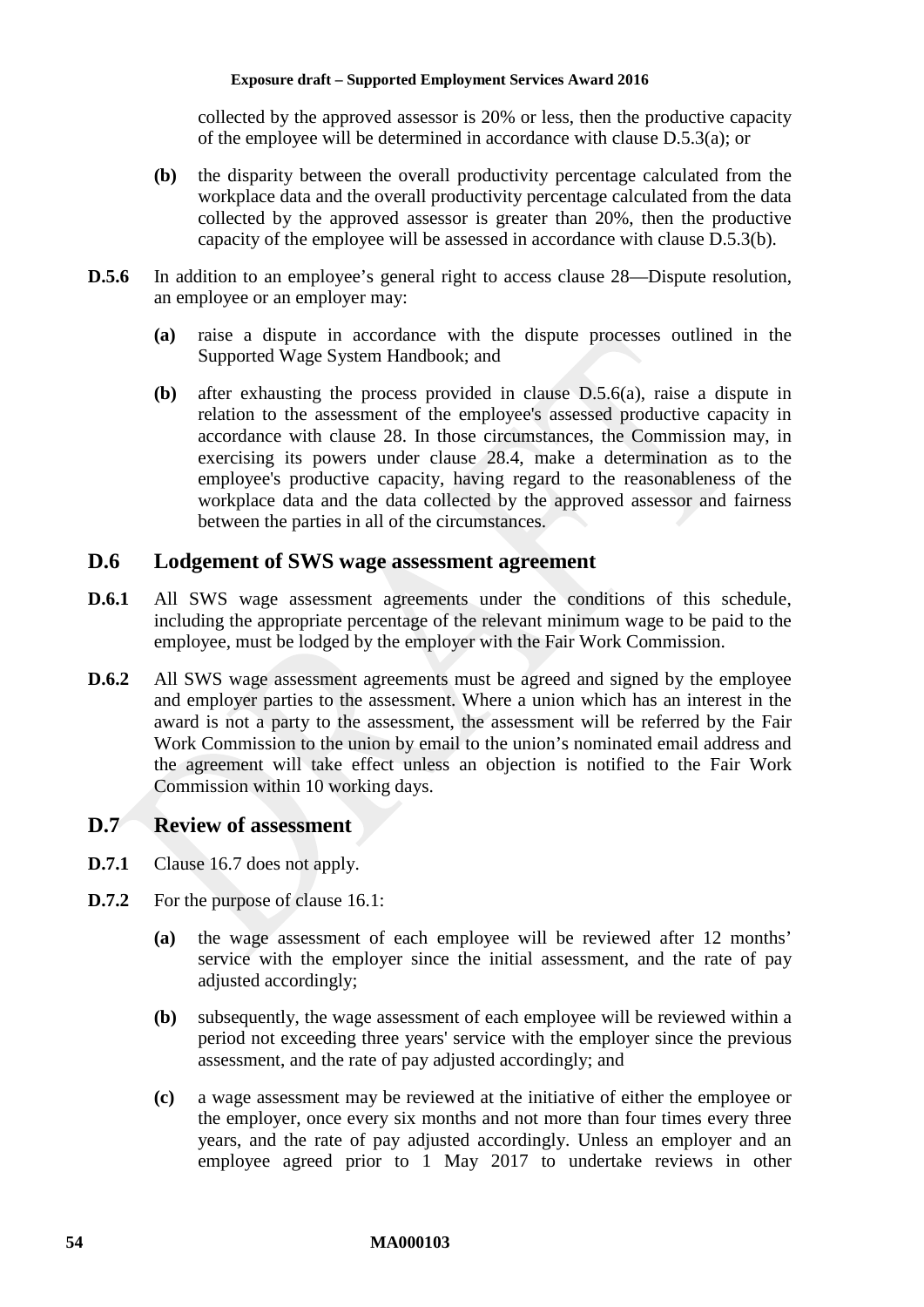circumstances, such a review may only be initiated in circumstances where an employee has changed jobs or the processes involved in the work undertaken by the employee have changed.

## **D.8 Other terms and conditions of employment**

Where an assessment has been made, the applicable percentage will apply to the relevant minimum wage only. Employees covered by the provisions of this schedule will be entitled to the same terms and conditions of employment as other workers covered by this award on a pro rata basis.

## **D.9 Workplace adjustment**

An employer wishing to employ a person under the provisions of this schedule must take reasonable steps to make changes in the workplace to enhance the employee's capacity to do the job. Changes may involve re-design of job duties, working time arrangements and work organisation in consultation with other workers in the area.

## **D.10 Trial period**

- **D.10.1** In order for an adequate assessment of the employee's capacity to be made, an employer will employ a person under the provisions of this schedule for a trial period of at least 13 weeks, but no longer than 26 weeks.
- **D.10.2** During that trial period the assessment of capacity will be undertaken and the percentage of the relevant minimum hourly rate of pay for a continuing employment relationship will be determined in accordance with clause [D.4](#page-52-4) and clause [D.5.](#page-52-0)
- **D.10.3** The employee must be paid at least 12.5% of the relevant minimum hourly rate of pay for each hour worked during the trial period.
- **D.10.4** Once an assessment of capacity has been undertaken pursuant to clause [D.5](#page-52-0) and the employee's rate of pay is determined in accordance with clause [D.4,](#page-52-4) the employer will apply any higher rate of pay determined in accordance with clause [D.4.1](#page-52-5) with effect from thirteen weeks after the commencement of the trial period.
- **D.10.5** Work trials should include induction or training as appropriate to the job being trialled.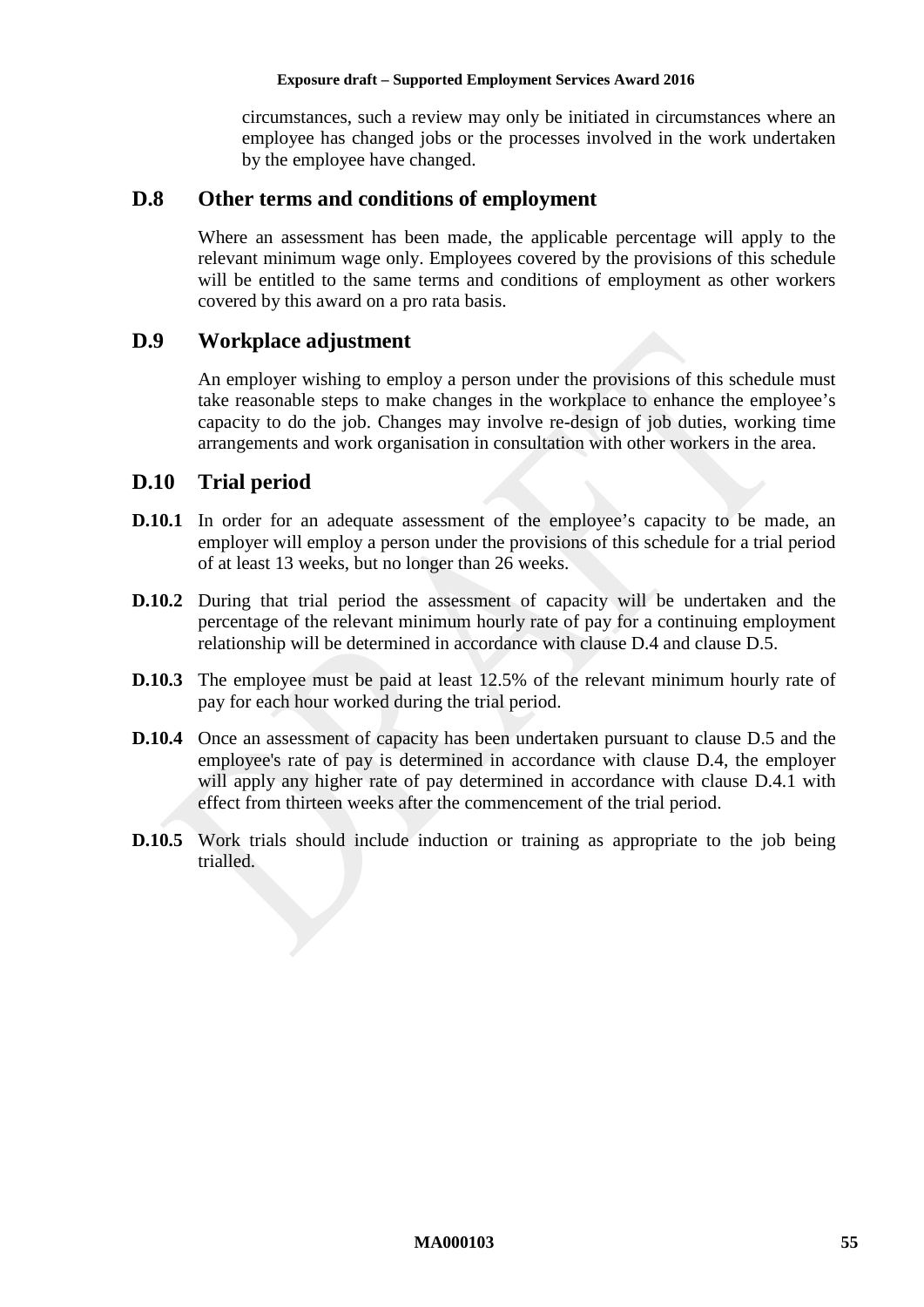# <span id="page-55-0"></span>**Schedule E—National Training Wage**

Schedule deleted by [PR593877](http://www.fwc.gov.au/awardsandorders/html/PR593877.htm)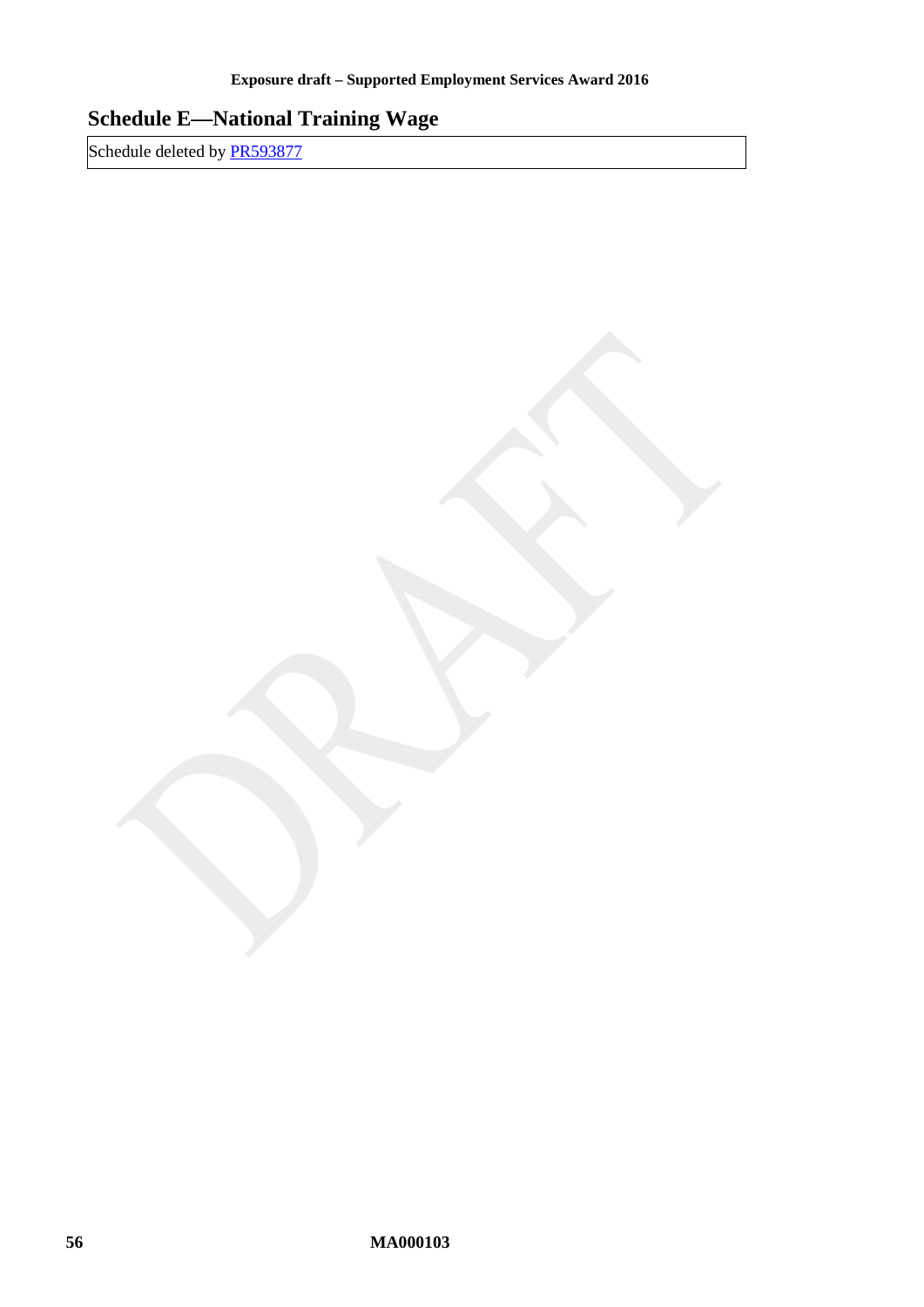# <span id="page-56-0"></span>**Schedule F—2017 Part-day Public Holidays**

The part-day public holidays schedule may be affected by [AM2014/301](https://www.fwc.gov.au/awards-and-agreements/modern-award-reviews/4-yearly-review/common-issues/am2014301-public-holidays)

Schedule F amended in accordance with [PR598110](http://www.fwc.gov.au/awardsandorders/html/pr598110.htm)

This schedule operates where this award otherwise contains provisions dealing with public holidays that supplement the NES.

- <span id="page-56-2"></span><span id="page-56-1"></span>**F.1** Where a part-day public holiday is declared or prescribed between 7.00 pm and midnight on Christmas Eve (24 December 2017) or New Year's Eve (31 December 2017) the following will apply on Christmas Eve and New Year's Eve and will override any provision in this award relating to public holidays to the extent of the inconsistency:
	- **(a)** All employees will have the right to refuse to work on the part-day public holiday if the request to work is not reasonable or the refusal is reasonable as provided for in the NES.
	- **(b)** Where a part-time or full-time employee is usually rostered to work ordinary hours between 7.00 pm and midnight but as a result of exercising their right under the NES does not work, they will be paid their ordinary rate of pay for such hours not worked.
	- **(c)** Where a part-time or full-time employee is usually rostered to work ordinary hours between 7.00 pm and midnight but as a result of being on annual leave does not work, they will be taken not to be on annual leave between those hours of 7.00 pm and midnight that they would have usually been rostered to work and will be paid their ordinary rate of pay for such hours.
	- **(d)** Where a part-time or full-time employee is usually rostered to work ordinary hours between 7.00 pm and midnight, but as a result of having a rostered day off (RDO) provided under this award, does not work, the employee will be taken to be on a public holiday for such hours and paid their ordinary rate of pay for those hours.
	- **(e)** Excluding annualised salaried employees to whom clause [F.1\(f\)](#page-56-1) applies, where an employee works any hours between 7.00 pm and midnight they will be entitled to the appropriate public holiday penalty rate (if any) in this award for those hours worked.
	- **(f)** Where an employee is paid an annualised salary under the provisions of this award and is entitled under this award to time off in lieu or additional annual leave for work on a public holiday, they will be entitled to time off in lieu or pro-rata annual leave equivalent to the time worked between 7.00 pm and midnight.
	- **(g)** An employee not rostered to work between 7.00 pm and midnight, other than an employee who has exercised their right in accordance with clause  $F(1(a))$ ,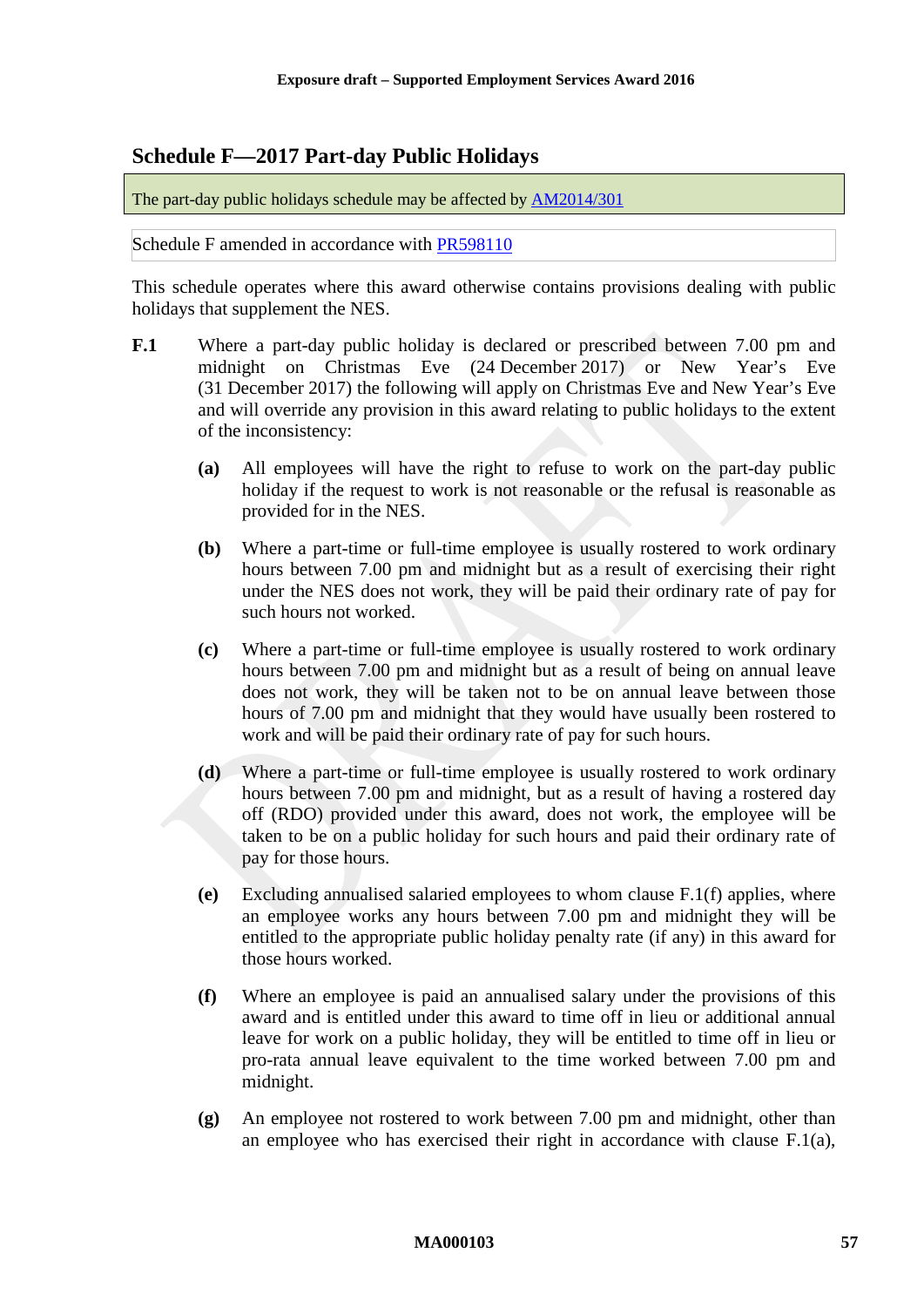will not be entitled to another day off, another day's pay or another day of annual leave as a result of the part-day public holiday.

This schedule is not intended to detract from or supplement the NES.

This schedule is an interim provision and subject to further review.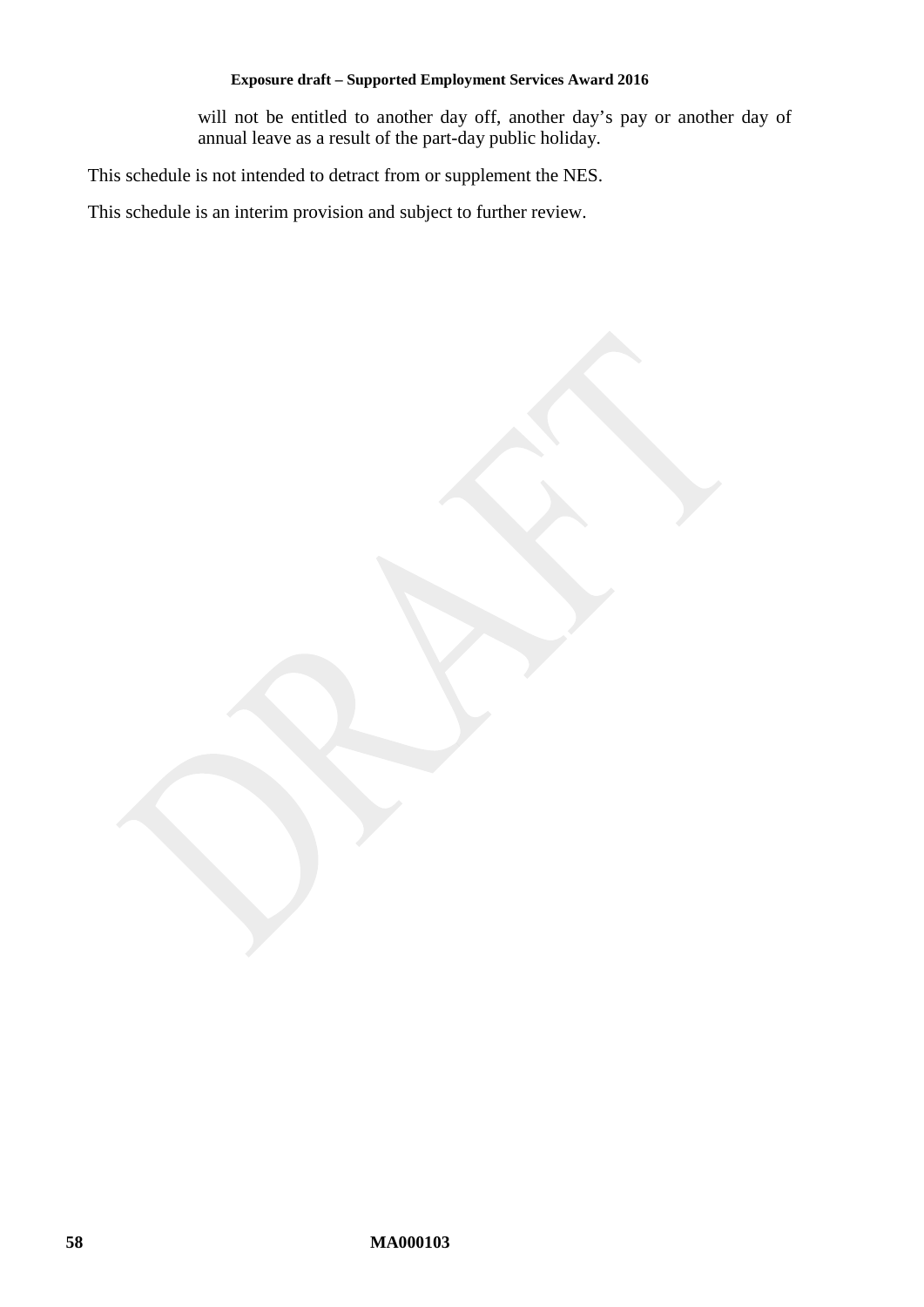# <span id="page-58-0"></span>**Schedule G—Agreement to Take Annual Leave in Advance**

Schedule G—Agreement to Take Annual Leave in Advance inserted in accordance with [PR583085](https://www.fwc.gov.au/documents/awardsandorders/html/pr583085.htm)

Link to PDF copy of [Agreement to Take Annual Leave in Advance.](http://www.fwc.gov.au/documents/documents/modern_awards/leave-in-advance-agreement.pdf)

Name of employee: \_\_\_\_\_\_\_\_\_\_\_\_\_\_\_\_\_\_\_\_\_\_\_\_\_\_\_\_\_\_\_\_\_\_\_\_\_\_\_\_\_\_\_\_\_

Name of employer: \_\_\_\_\_\_\_\_\_\_\_\_\_\_\_\_\_\_\_\_\_\_\_\_\_\_\_\_\_\_\_\_\_\_\_\_\_\_\_\_\_\_\_\_\_

**The employer and employee agree that the employee will take a period of paid annual leave before the employee has accrued an entitlement to the leave:**

The amount of leave to be taken in advance is: \_\_\_\_\_ hours/days

The leave in advance will commence on: \_\_\_/\_\_\_/20\_\_\_\_

Signature of employee:

Date signed:  $\frac{\ }{\ }$  /20

Name of employer representative:

Signature of employer representative:

Date signed:  $\frac{1}{20}$ 

*[If the employee is under 18 years of age - include:]*

**I agree that:**

**if, on termination of the employee's employment, the employee has not accrued an entitlement to all of a period of paid annual leave already taken under this agreement, then the employer may deduct from any money due to the employee on termination an amount equal to the amount that was paid to the employee in respect of any part of the period of annual leave taken in advance to which an entitlement has not been accrued.**

Name of parent/guardian:

Signature of parent/guardian: \_\_\_\_\_\_\_\_\_\_\_\_\_\_\_\_\_\_\_\_\_\_\_\_\_\_\_\_\_\_\_\_\_\_\_\_\_\_\_\_

| Date signed: | /20 |
|--------------|-----|
|--------------|-----|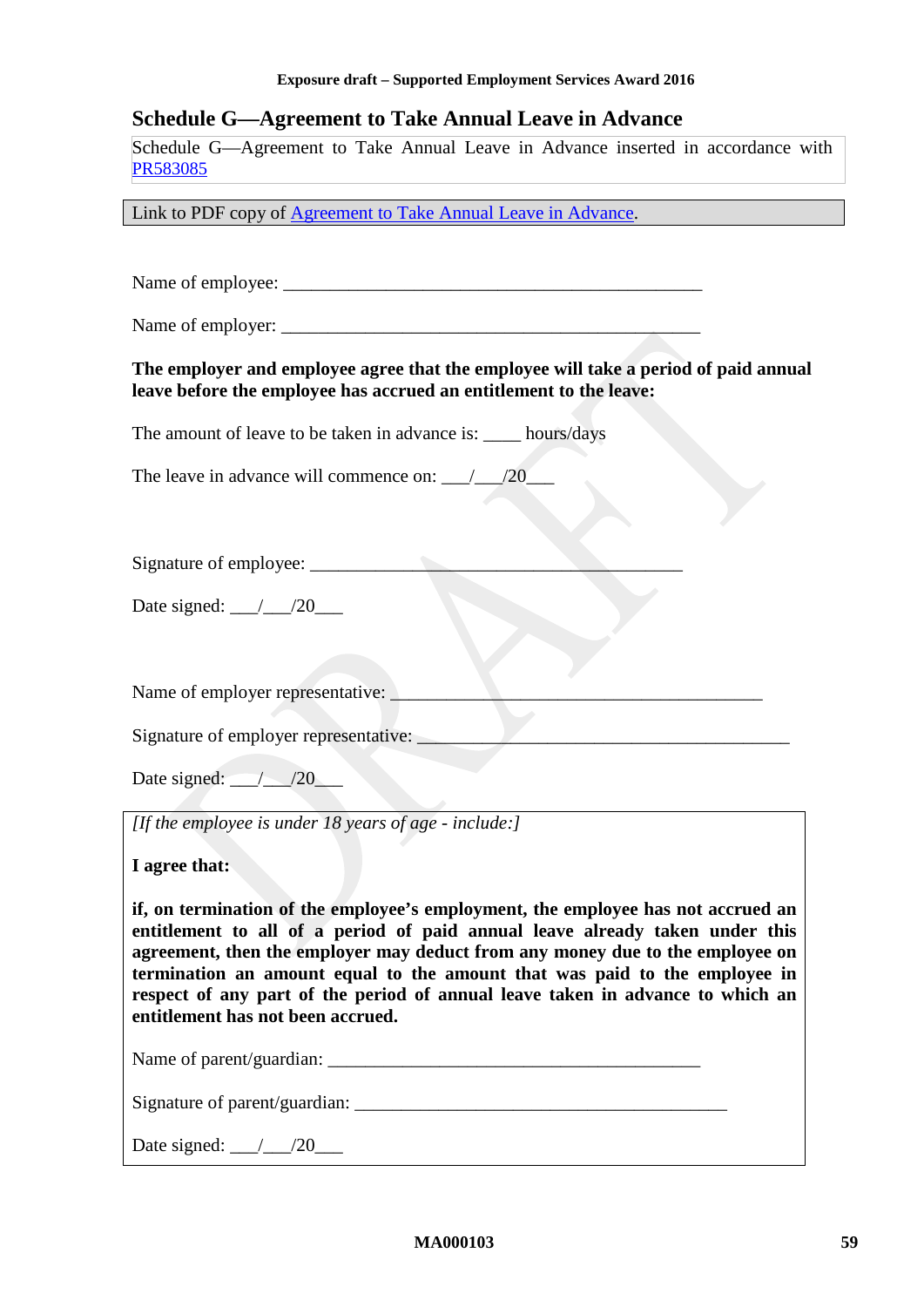**60 MA000103**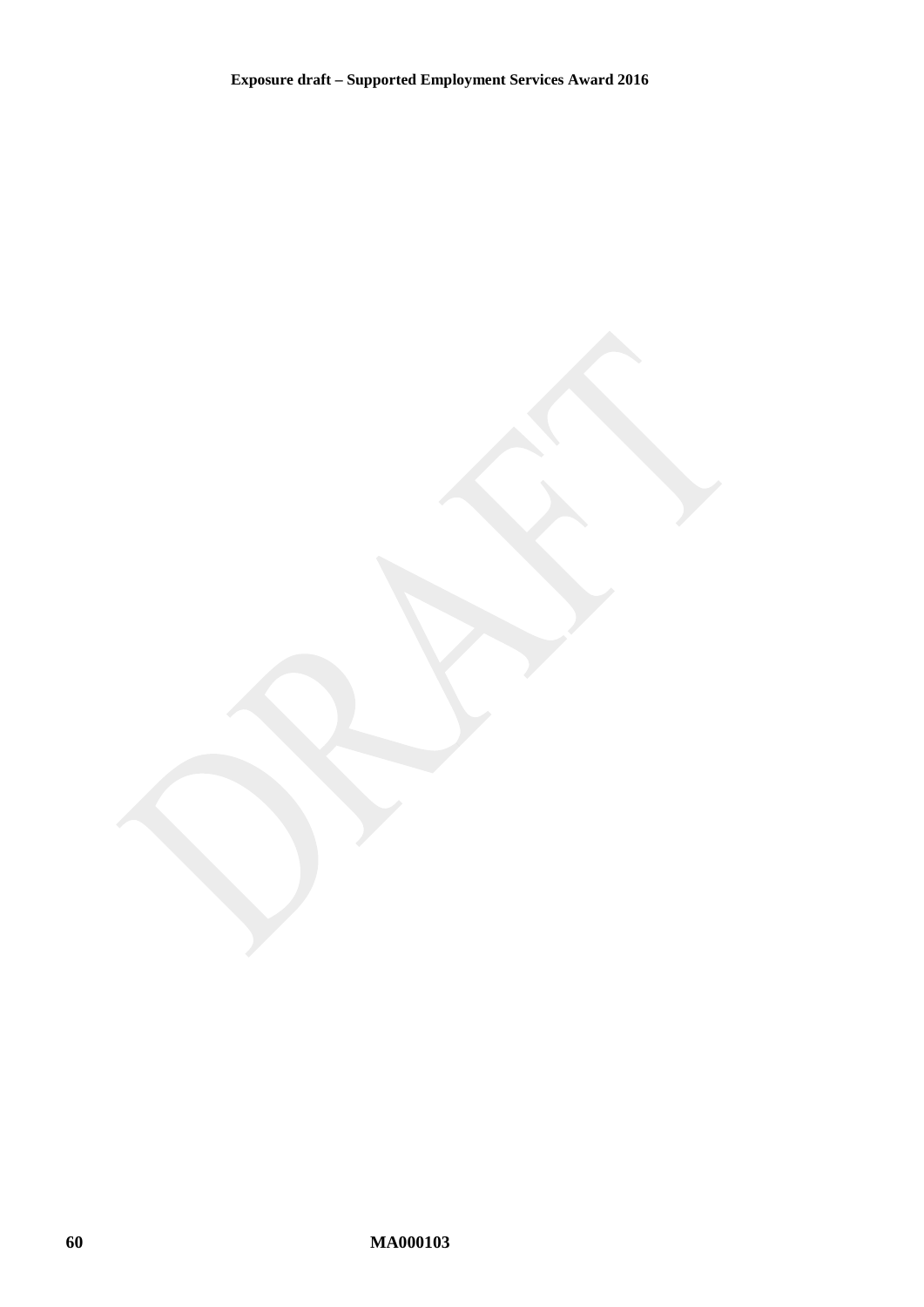# <span id="page-60-0"></span>**Schedule H—Agreement to Cash Out Annual Leave**

Schedule H—Agreement to Cash Out Annual Leave inserted in accordance with [PR583085](https://www.fwc.gov.au/documents/awardsandorders/html/pr583085.htm)

Link to PDF copy of [Agreement to Cash Out Annual Leave.](http://www.fwc.gov.au/documents/documents/modern_awards/cash-out-agreement.pdf)

Name of employee: \_\_\_\_\_\_\_\_\_\_\_\_\_\_\_\_\_\_\_\_\_\_\_\_\_\_\_\_\_\_\_\_\_\_\_\_\_\_\_\_\_\_\_\_\_

Name of employer: \_\_\_\_\_\_\_\_\_\_\_\_\_\_\_\_\_\_\_\_\_\_\_\_\_\_\_\_\_\_\_\_\_\_\_\_\_\_\_\_\_\_\_\_\_

#### **The employer and employee agree to the employee cashing out a particular amount of the employee's accrued paid annual leave:**

The amount of leave to be cashed out is: hours/days

The payment to be made to the employee for the leave is: \$\_\_\_\_\_\_\_\_ subject to deduction of income tax/after deduction of income tax (strike out where not applicable)

The payment will be made to the employee on:  $\frac{1}{20}$ 

Signature of employee:

Date signed: \_\_\_/\_\_\_/20\_\_\_

Name of employer representative:

Signature of employer representative: \_\_\_\_\_\_\_\_\_\_\_\_\_\_\_\_\_\_\_\_\_\_\_\_\_\_\_\_\_\_\_\_\_\_\_\_\_\_\_\_

Date signed:  $\angle$  /20

*Include if the employee is under 18 years of age:*

Name of parent/guardian:

Signature of parent/guardian:

Date signed: \_\_\_/\_\_\_/20\_\_\_